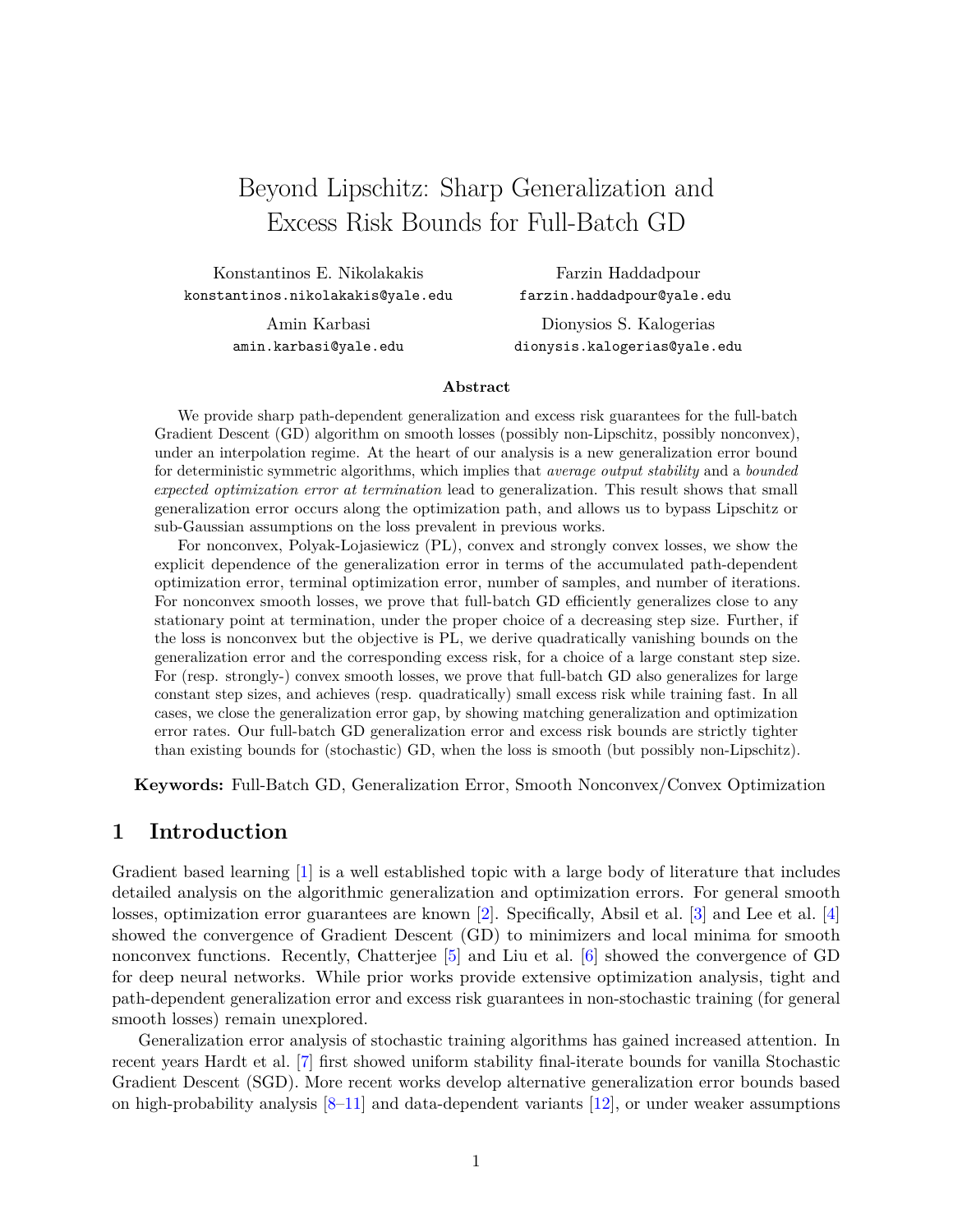such as as strongly quasi-convex  $\left[13\right]$ , non-smooth convex  $\left[14-17\right]$  $\left[14-17\right]$  $\left[14-17\right]$ , and pairwise losses  $\left[18, 19\right]$  $\left[18, 19\right]$  $\left[18, 19\right]$ . In the nonconvex case, [\[20\]](#page-15-3) provide bounds that involve on-average variance of the stochastic gradients. Generalization performance of other algorithmic variants lately gain further attention, including SGD with early momentum [\[21\]](#page-15-4), randomized coordinate descent [\[22\]](#page-15-5), look-ahead approaches [\[23\]](#page-15-6), noise injection methods [\[24\]](#page-15-7), and stochastic gradient Langevin dynamics [\[25–](#page-15-8)[32\]](#page-16-0).

Even though many of previous works consider stochastic training algorithms and some even suggest that stochasticity may be necessary [\[7,](#page-13-6) [33\]](#page-16-1) for good generalization, recent empirical studies observe that deterministic algorithms indeed generalize  $[34, 35]$  $[34, 35]$  $[34, 35]$ . In fact, Hoffer et al.  $[34]$  showed empirically that for large enough number of iterations full-batch GD generalizes comparably to SGD. Similarly, Geiping et al. [\[35\]](#page-16-3) experimentally showed that strong generalization behavior is still observed in the absence of stochastic sampling. Indeed, one of the main contributions of our work is to prove that full-batch GD generalizes efficiently under the assumption of general smooth losses. In the regime of non-smooth and Lipschitz convex losses, SGD appears to generalizes better than the full-batch GD [\[15,](#page-14-5) [36\]](#page-17-0). In contrast, we show that for general smooth and (possibly) nonconvex losses, full-batch GD outperforms state-of-the-art generalization rates of the SGD.

#### **1.1 Contributions**

In this work, we consider the classic full-batch GD under the interpolation regime and provide the first generalization error guarantees for smooth and (possibly) non-Lipschitz nonconvex losses. In fact, we prove generalization error bounds that are tighter than the corresponding state-of-theart SGD bounds in prior works, effectively showing that stochastic training is not necessary for generalization. In particular, the generalization bounds herein are tighter than existing state-of-theart on average [\[37,](#page-17-1) [38\]](#page-17-2), (or PAC [\[39\]](#page-17-3)) SGD bounds (for general smooth losses), as well as full-batch GD bounds for Lipschitz losses [\[40,](#page-17-4) [41\]](#page-17-5) that appear in prior works. A summary of our contribution is as follows:

- We show a new bound on the generalization error for symmetric algorithms [\[42\]](#page-17-6) and smooth losses (Theorem [3\)](#page-5-0) under the interpolation regime. Essentially, we show that bounded average algorithmic stability of the output and bounded optimization error suffice to ensure generalization. This result allows to derive tighter bounds than those in prior works.
- We provide sharp generalization error guarantees that characterize the dependence of the generalization error with respect to the number of samples, the number of iterations, a pathdependent term and the optimization error. The explicit expression of the generalization error through the aforementioned quantities allows us to derive tight bounds for different types of (non)convexity.
- For nonconvex losses, we show that full-batch GD generalizes efficiently for appropriate choices of decreasing learning rate. For PL, convex and and strongly convex losses, we show that full-batch GD attains efficient generalization and excess risk performance for large constant step-sizes. Specifically for convex losses, we show that full-batch GD generalizes efficiently closes the generalization error gap through memorization and while training longer. For nonconvex losses with PL objective, as well as strongly convex losses and large constant step-sizes, the generalization error decreases exponentially with respect to the number of iterations.

#### **1.2 Related Work**

Let *n* denote the number of available samples (examples). Recent results  $[39, 43]$  $[39, 43]$  $[39, 43]$  on SGD provide bounds of the order  $\mathcal{O}(1/\sqrt{n})$  for smooth nonconvex losses. Similarly, Neu et al. [\[37\]](#page-17-1) also provide generalization bounds of the order  $\mathcal{O}(1/\sqrt{n})$ , with  $T = \sqrt{n}$  and step-size  $\eta = 1/T$ . In contrast, we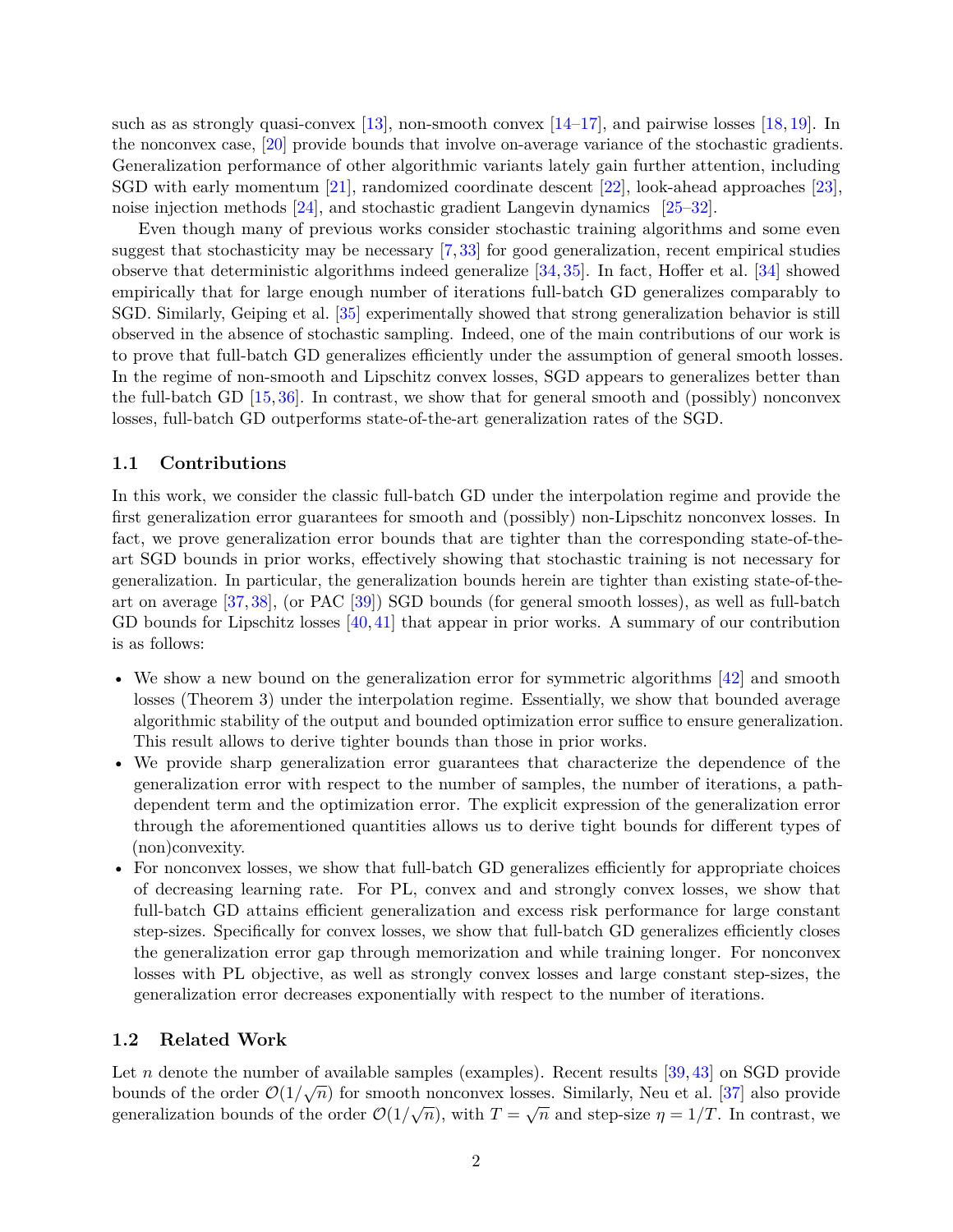| Full-Batch Gradient Descent                                                    |                                                                                                                                                     |                           |
|--------------------------------------------------------------------------------|-----------------------------------------------------------------------------------------------------------------------------------------------------|---------------------------|
| Step Size                                                                      | Generalization Error                                                                                                                                | Loss                      |
| $\eta_t \le C/\beta t, \forall C < 1$                                          | $\frac{4e\sqrt{3}}{n}T^{C}\sqrt{\epsilon_{\rm opt}\epsilon_{\rm path}} + \frac{12e^2}{n^2}T^{2C}\epsilon_{\rm path}$                                | Nonconvex                 |
| $\eta_t \le C/\beta t, \forall C < 1$                                          | $\left  48 \left( \frac{\sqrt{\log(eT)(eT)^{\epsilon}}}{n} + \frac{\log(eT)(eT)^{2\epsilon}}{n^2} \right) \mathbb{E}[R_S(W_1)] \right $             | Nonconvex                 |
| $\eta_t = 1/\beta$                                                             | $\frac{c\beta}{\mu}\frac{\left(1-\frac{\mu}{\beta}\right)^{1/2}}{n}+\frac{c\beta^2}{n^2\mu^2}+\frac{c\beta}{\mu}\left(1-\frac{\mu}{\beta}\right)^T$ | $\mu$ -PL<br>(Objective)  |
| $\eta_t = 1/\beta,$<br>$T = 2\log(n)/\log\left(\frac{\beta}{\beta-\mu}\right)$ | $\frac{1}{n^2} \frac{c\beta}{\mu} \left( 2 + \frac{\beta}{\mu} \right)$                                                                             | $\mu$ -PL<br>(Objective)  |
| $\eta_t = 1/\beta$                                                             | $16\beta \left( \frac{\sqrt{2} \log(eT)}{n} + 4 \frac{T \log(eT)}{n^2} \right) \mathbb{E}[\ W_1 - W_S^*\ _2^2]$                                     | Convex                    |
| $\eta_t = 1/\beta, T = \frac{n}{\sqrt{\log(en)}}$                              | $87\beta \frac{\sqrt{\log(en)}}{\pi} \mathbb{E}[\ W_1 - W_S^*\ _2^2]$                                                                               | Convex                    |
| $\eta_t = 2/(\beta + \gamma)$                                                  | $8\beta\left(\frac{\Delta}{n}e^{\frac{-2\gamma}{\beta+\gamma}T}+\frac{4\Delta^2}{n^2}\right)\mathbb{E}[\ W_1-W_S^*\ _2^2]$                          | $\gamma$ -Strongly-Convex |
| $\eta_t = 2/(\beta + \gamma),$<br>$T = \frac{\beta + \gamma}{2\gamma} \log(n)$ | $8\beta \frac{\Delta + 4\Delta^2}{\Delta^2} \mathbb{E}[\ W_1 - W_S^*\ _2^2]$                                                                        | $\gamma$ -Strongly-Convex |

<span id="page-2-0"></span>Table 1: A list of the generalization error bounds for the full-batch GD under the interpolation regime with decreasing and constant learning rates. We denote the number of samples by  $n$ .  $W_1$  is the initial point of the algorithm, and  $W_S^*$  is a point in the set of minimizers of the objective. Also, " $\epsilon_{\text{path}}$ " denotes the expected path error  $\epsilon_{\text{path}} \triangleq \sum_{t=1}^{T} \eta_t \mathbb{E}[\|\nabla f(W_t, z_t)\|_2^2]$ , " $\epsilon_{\text{opt}}$ " denotes the optimization error  $\epsilon_{\text{opt}} \triangleq \mathbb{E}[R_S(A(S)) - R_S^*]$ , and *T* is the total number of iterations. Lastly,  $\pi_S \triangleq \pi(A(S))$  is the projection of the point *A*(*S*) to the set of minimizers of  $R_S(\cdot)$ , while the constants "*c*" and " $\Delta$ " are defined as  $c \triangleq 44 \max{\{\mathbb{E}[R_S(\pi_S) + R(\pi_S)], \mathbb{E}[R_S(W_1) - R_S^*]\}}$  and  $\Delta \triangleq \beta/\gamma(e^{4\gamma/(\beta+\gamma)} - 1)^{1/2}$ .

show that full-batch GD with decreasing learning rate  $\eta_t = 1/2\beta t$  achieves tighter bounds of the order  $\mathcal{O}(\sqrt{T \log(T)}/n)$  (since  $\sqrt{T \log(T)}/n \leq 1/\sqrt{n}$ ) for any  $T \leq n/\log(n)$ . Further, for convex and strongly convex losses we provide strictly tighter generalization error bounds than those of SGD in prior works [\[7,](#page-13-6) [44,](#page-17-8) [45\]](#page-17-9) for significantly larger learning rates, while our analysis does not require a Lipschitz or sub-Gaussian loss assumption. Specifically, for nonconvex and nonnegative smooth losses under the  $\mu$ -PL condition with total number of iterations  $T = 2 \log(n) / \log(\beta/(\beta - \mu))$  and constant  $\eta_t = 1/\beta$  learning rate, we also provide generalization bounds with rate  $\mathcal{O}(1/n^2)$ . This bound is tighter compared to known  $\mathcal{O}(1/n)$  rates in prior works [\[33,](#page-16-1) [38\]](#page-17-2) for SGD by one order of magnitude. In fact, while the SGD bounds in prior works [\[38,](#page-17-2) Theorem 5] require  $T = n$  number of iterations to achieve excess risk rates of the order  $\mathcal{O}(1/n)$  under a choice of a decreasing step-size, we show that full-batch GD requires only  $T = \Omega(\log(n))$  to achieve  $\mathcal{O}(1/n^2)$  rates with large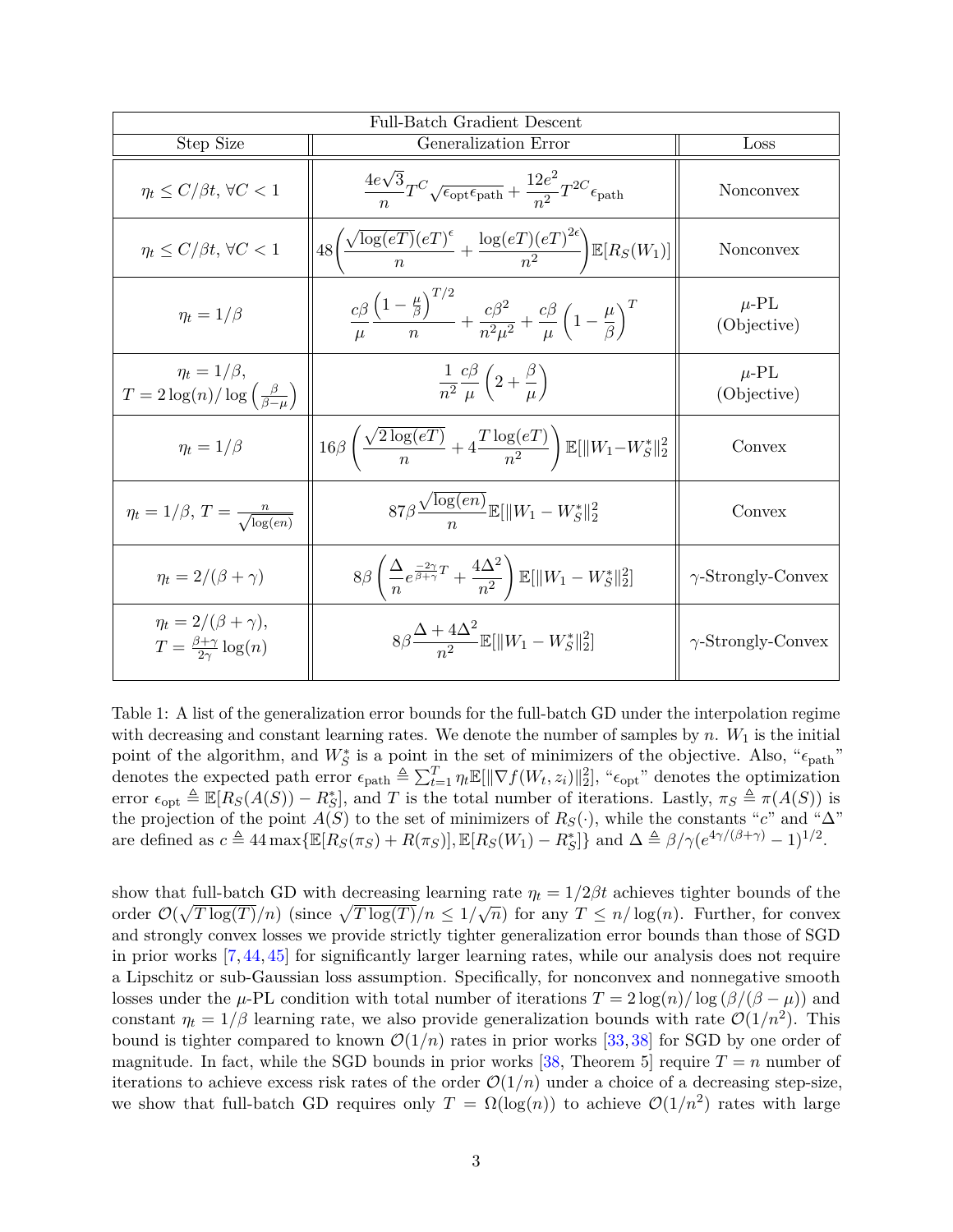| Full-Batch Gradient Descent                                                    |                                                                                                                                                                                                               |                                 |
|--------------------------------------------------------------------------------|---------------------------------------------------------------------------------------------------------------------------------------------------------------------------------------------------------------|---------------------------------|
| Step Size                                                                      | Excess Risk                                                                                                                                                                                                   | Loss                            |
| $\eta_t = 1/\beta$                                                             | $\frac{c\beta}{\mu}\frac{\left(1-\frac{\mu}{\beta}\right)^{T/2}}{n}+\frac{c\beta^2}{n^2\mu^2}+c\left(\frac{\beta}{\mu}+1\right)\left(1-\frac{\mu}{\beta}\right)^T$                                            | $\mu$ -PL<br>(Objective)        |
| $\eta_t = 1/\beta,$<br>$T = 2\log(n)/\log\left(\frac{\beta}{\beta-n}\right)$   | $\frac{1}{n^2} \frac{c\beta}{\mu} \left(3 + \frac{\beta}{\mu}\right)$                                                                                                                                         | $\mu$ -PL<br>(Objective)        |
| $\eta_t = 1/\beta$                                                             | $\left  64 \beta \left( \frac{\sqrt{\log(eT)}}{n} + \frac{T \log(eT)}{n^2} + \frac{1}{T} \right) \mathbb{E}[\ W_1 - W_S^*\ _2^2] \right $                                                                     | Convex                          |
| $\eta_t = 1/\beta, T = \frac{n}{\sqrt{\log(en)}}$                              | $89\beta \frac{\sqrt{\log(en)}}{n} \mathbb{E}[\ W_1 - W_S^*\ _2^2]$                                                                                                                                           | Convex                          |
| $\eta_t = 2/(\beta + \gamma)$                                                  | $8\beta\left(\frac{\Delta}{n}e^{\frac{-2\gamma}{\beta+\gamma}T}+\frac{4\Delta^2}{n^2}+e^{\frac{-4T\gamma}{\beta+\gamma}}\right)\mathbb{E}[\ W_1-W_S^*\ _2^2]\ \left\ \ \gamma\text{-Strongly-Convex}\right\ $ |                                 |
| $\eta_t = 2/(\beta + \gamma),$<br>$T = \frac{\beta + \gamma}{2\gamma} \log(n)$ | $8\beta \frac{1+\Delta+4\Delta^2}{2} \mathbb{E}[\ W_1-W_S^*\ _2^2]$                                                                                                                                           | $\gamma\text{-Strongly-Convex}$ |

<span id="page-3-1"></span>Table 2: A list of excess risk bounds for the full-batch GD under the interpolation regime with decreasing and constant learning rates. We denote the number of samples by  $n, W_1$  is the initial point of the algorithm,  $W_S^*$  is a point in the set of minimizers of the objective, and  $\pi_S \triangleq \pi(A(S))$  is the projection of the point *A*(*S*) to the set of the minimizers of  $R_S(\cdot)$ . The constants "*c*" and " $\Delta$ " are defined as  $c \triangleq 44 \max{\{\mathbb{E}[R_S(\pi_S) + R(\pi_S)], \mathbb{E}[R_S(W_1) - R_S^*]\}}$  and  $\Delta \triangleq \beta/\gamma(e^{4\gamma/(\beta+\gamma)} - 1)^{1/2}$ .

*constant* step-size. Similarly, for a  $\beta$ -smooth and  $\gamma$ -strongly convex loss with a constant stepsize (i.e., depending only on  $\beta$ ,  $\gamma$ ) and  $T = C \log(n)$  (with  $C = (\beta/\gamma + 1)/2$ ), we show bounds of the order  $\mathcal{O}(1/n^2)$ , while prior works [\[7,](#page-13-6) [44,](#page-17-8) [45\]](#page-17-9) on SGD provide rates of the order  $\mathcal{O}(1/n)$ . This means that full batch GD provably attains improved generalization error rates by one order of magnitude. Additionally, for convex losses and for a fixed step-size  $\eta_t = 1/\beta$  and  $T \leq n/\sqrt{\log(en)}$ , we show tighter generalization error bounds of the order  $\mathcal{O}(\sqrt{\log(T)}/n)$ , while bounds in prior work are of the order  $\mathcal{O}(T/n)$  [\[7,](#page-13-6)[45\]](#page-17-9). As a consequence, for smooth convex losses with  $T \leq n^1$  $T \leq n^1$ , we provide tighter full-batch GD generalization error bounds than existing bounds on SGD. Essentially, we show that for smooth nonconvex  $\mu$ -PL, convex and strongly convex losses, full-batch GD generalizes efficiently while training fast and longer, which provides an explanation of its good empirical performance in practice [\[34\]](#page-16-2). We refer the reader to Table [1](#page-2-0) for an overview of our generalization error results, also showing some interesting trade-offs between alternative learning rates and the corresponding achievable bounds.

Our results indicate that full-batch GD in the interpolation regime also provably achieves substantially smaller excess error rates, as compared to the state-of-the-art excess error guarantees for SGD. In fact, our results can be easily converted to excess risk bounds, by combining them with well-known bounds on the optimization error of the (full-batch) GD algorithm [\[2,](#page-13-1) Theorem

<span id="page-3-0"></span> $\frac{1}{1}$ or  $T \leq \sqrt{n}$ , see prior works [\[15,](#page-14-5)[44\]](#page-17-8) that consider such choices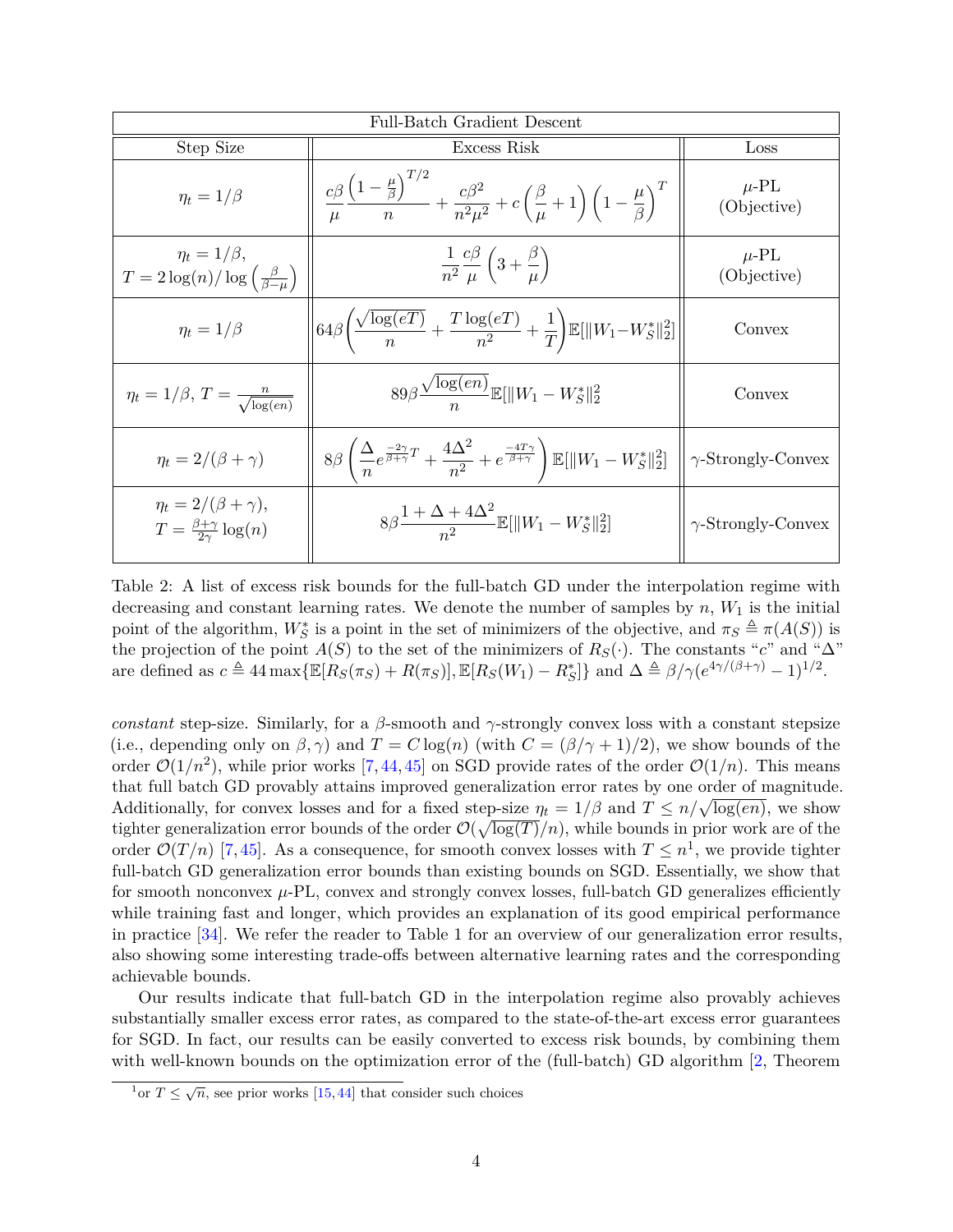[2](#page-4-0).1.14, Corollary 2.1.2<sup>2</sup>. Specifically, for nonconvex and nonnegative smooth losses under the  $\mu$ -PL condition with total number of iterations  $T = 2 \log(n) / \log(\beta/(\beta - \mu))$  and constant learning rate  $\eta_t = 1/\beta$ , we also provide excess risk guarantees with rate  $\mathcal{O}(1/n^2)$ . For convex losses, we show that with constant step size and  $T = n/\sqrt{\log(en)}$ , the excess risk is of the order  $\mathcal{O}(\sqrt{\log(n)}/n)$ . Finally, if the loss is strongly convex,  $T = (\beta/\gamma + 1) \log(n)/2$  iterations are required such that the excess risk is  $\mathcal{O}(1/n^2)$  $\mathcal{O}(1/n^2)$  $\mathcal{O}(1/n^2)$ , with a fixed learning rate. We refer the reader to Table 2 for an overview of the corresponding excess risk error bounds derived in tandem to our generalization error results. Trade-offs between learning rates and corresponding achievable bounds are also highlighted.

## **2 Problem Statement**

Let  $f(w, z)$  be the loss at the point  $w \in \mathbb{R}^d$  for some example  $z \in \mathcal{Z}$ . Given a dataset  $S \triangleq \{z_i\}_{i=1}^n$  of i.i.d samples  $z_i$  from an unknown distribution  $\mathcal{D}$ , our goal is to find the parameters  $w^*$  of a learning model such that  $w^*$  ∈ arg min<sub>*w*</sub>  $R(w)$ , where  $R(w) \triangleq \mathbb{E}_{Z \sim \mathcal{D}}[f(w, Z)]$  and  $R^* \triangleq \inf_w R(w)$ . Since the distribution  $D$  is not known, we consider the empirical risk

<span id="page-4-3"></span>
$$
R_S(w) \triangleq \frac{1}{n} \sum_{i=1}^n f(w; z_i), \tag{1}
$$

and the corresponding empirical risk minimization (ERM) problem to find  $W_S^* \in \arg\min_w R_S(w)$ (assuming minimizers on data exist for simplicity). For a deterministic algorithm *A* with input *S* and output  $A(S)$ , the excess risk  $\epsilon_{\text{excess}}$  is bounded by the sum of the generalization error  $\epsilon_{\text{gen}}$  and the optimization error  $\epsilon_{opt}$  [\[7,](#page-13-6) Lemma 5.1], [\[46\]](#page-17-10)

$$
\epsilon_{\text{excess}} \triangleq \mathbb{E}[R(A(S))] - R^* = \mathbb{E}[R(A(S)) - R_S(A(S))] + \mathbb{E}[R_S(A(S))] - R^* \leq \underbrace{\mathbb{E}[R(A(S)) - R_S(A(S))]}_{\epsilon_{\text{gen}}} + \underbrace{\mathbb{E}[R_S(A(S))] - \mathbb{E}[R_S(W_S^*)]}_{\epsilon_{\text{opt}}}
$$
(2)

For the rest of the paper we assume that the loss is smooth and non-negative. This is the only required assumption on the loss function.

**Assumption 1 (***β***-Lipshitz Gradient)** *The gradient of the loss function is β-Lipschitz*

<span id="page-4-2"></span>
$$
\|\nabla_w f(w, z) - \nabla_u f(u, z)\|_2 \le \beta \|w - u\|_2, \quad \forall z \in \mathcal{Z}.
$$
 (3)

<span id="page-4-1"></span>Additionally, we assume that the model has sufficient capacity to interpolate the data-set. Recall, that this is a property of the model, and holds independently of the algorithm and the number of iterations.

**Assumption 2 (Model Capacity)** For almost every  $S \in \mathbb{Z}^n$ , it is true that  $R_S(W_S^*) = 0$ . Equiv $alently, it holds that  $\mathbb{E}[R_S(W_S^*)] = 0$ .$ 

**Remark 1** *The model capacity assumption corresponds to the so-called interpolation setting and characterizes the minimal required capacity such that the model can memorize the data set. It is satisfied in a large class of models with nonconvex loss functions, when the number of parameters are at least the number of the data set size*  $(d \geq n)$ *. It is well known that this property often appears while training neural networks [\[5,](#page-13-4) Theorem 4.1], [\[6\]](#page-13-5). As we show, the generalization error gap closes*

<span id="page-4-0"></span><sup>&</sup>lt;sup>2</sup>In fact, the latter are also essential for bounding the optimization error term that also appears in the generalization error, see Theorem [13,](#page-10-0) and Theorem [17.](#page-11-0)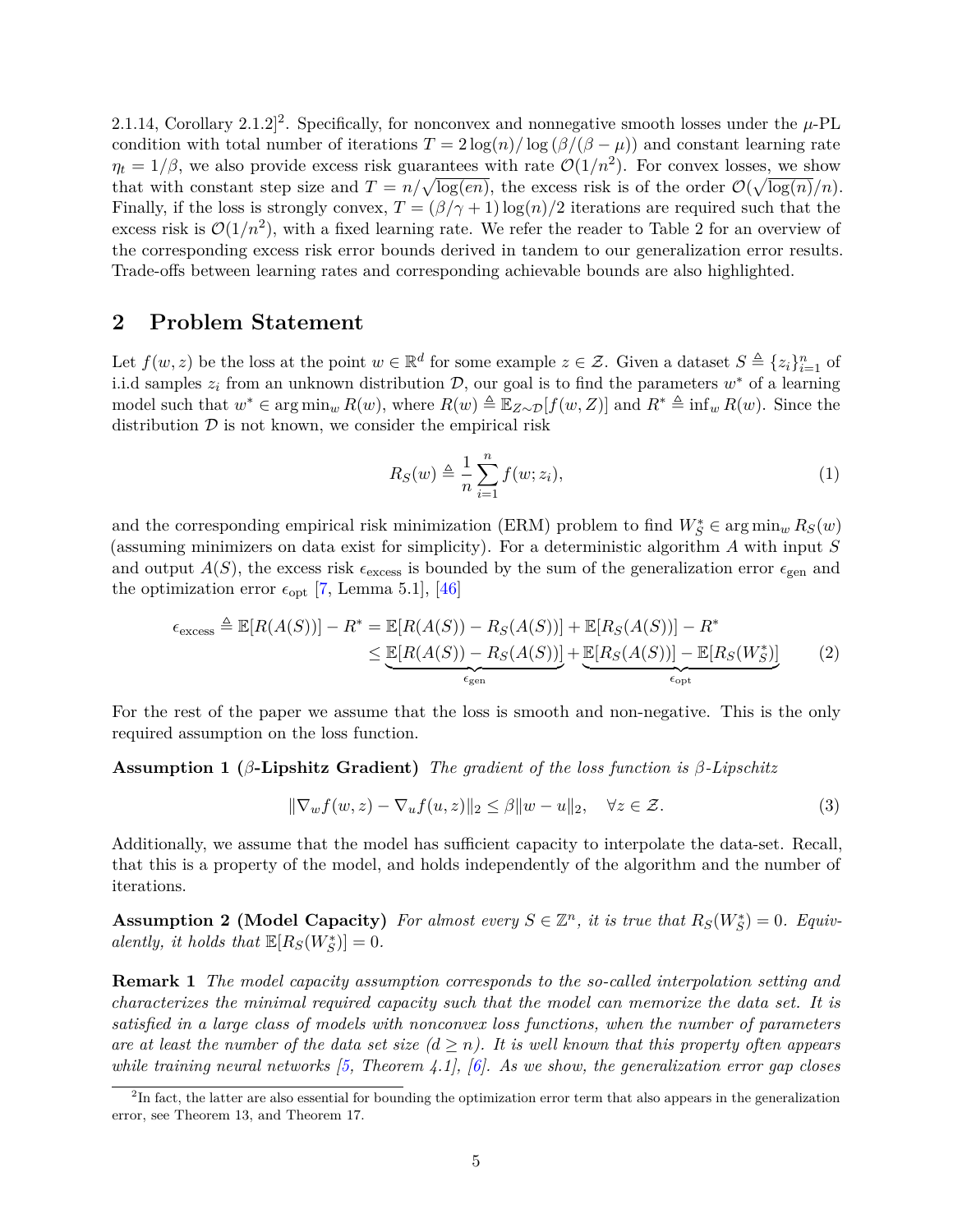with sharp rates of the order  $\mathcal{O}(1/n^2)$  in the PL and strongly convex cases. We conjecture that sharp generalization error and excess rates of the order  $\mathcal{O}(1/n^2)$  under fast training (number of iteration  $T = C \log(n)$ *, step size*  $\eta_t = 1/\beta$ *) can only be achieved in such an interpolation regime (see also [\[47\]](#page-17-11) discussing the necessity of Assumption [2](#page-4-1) in the setting of linear regression).*

In the next section we provide a general theorem for the generalization error that holds for any symmetric deterministic algorithm and any smooth loss under memorization of the data-set.

## **3 Symmetric Algorithm and Smooth Loss**

Consider the i.i.d random variables  $z_1, z_2, \ldots, z_n, z'_1, z'_2, \ldots, z'_n$ , with respect to an unknown distribution D, the sets  $S \triangleq (z_1, z_2, \ldots, z_n)$  and  $S^{(i)} \triangleq (z_1, z_2, \ldots, z'_i, \ldots, z_n)$  that differ at the *i*<sup>th</sup> random element. Recall that an algorithm is symmetric if the output remains unchanged under permuta-tions of vector input. Then [\[42,](#page-17-6) Lemma 7] shows that for any  $i \in \{1, ..., n\}$  and any symmetric deterministic algorithm *A* the generalization error is  $\epsilon_{gen} = \mathbb{E}_{S^{(i)},z_i}[f(A(S^{(i)});z_i) - f(A(S);z_i)].$ Identically, we write  $\epsilon_{gen} = \mathbb{E}[f(A(S^{(i)}); z_i) - f(A(S); z_i)],$  where the expectation is over the random variables  $z_1, \ldots, z_n, z'_1, \ldots, z'_n$ . We define the model parameters  $W_t, W_t^{(i)}$  evaluated at time *t* with corresponding inputs *S* and  $S^{(i)}$ . Further, it is true that for any  $i, j \in \{1, \ldots, n\}$ 

<span id="page-5-4"></span><span id="page-5-1"></span>
$$
\mathbb{E}[f(A(S); z_i)] = \mathbb{E}[f(A(S); z_j)] = \frac{1}{n} \sum_{k=1}^{n} \mathbb{E}[f(A(S); z_k)] = \mathbb{E}[R_S(A(S))].
$$
\n(4)

We show [\(4\)](#page-5-1) through the symmetry of the algorithm (at each iteration) and the fact that  $\{z_i\}_{i=1}^n$ are identically distributed as follows. The random variables  $\{z_i\}_{i=1}^n$  remain exchangeable.<sup>[3](#page-5-2)</sup> For brevity, we also provide the next definition.

**Definition 2** We refer to the quantities  $\mathbb{E}[\|A(S^{(i)}) - A(S)\|_2^2]$  and  $\epsilon_{\text{opt}} \triangleq \mathbb{E}[R_S(A(S)) - R_S(W_S^*)]$ *as* expected output stability *and* expected optimization error*, respectively.*

We continue by providing an upper bound that connects the generalization error with the expected output stability and the expected optimization error at the final iterate of the algorithm.

**Theorem 3 (Generalization under Memorization)** *Let f*(· ; *z*) *be non-negative β-smooth loss*  $\int$  *for any*  $z \in \mathcal{Z}$ . If  $\mathbb{E}[R_S(W_S^*)] = 0$ , then for any symmetric deterministic algorithm  $A(\cdot)$  the *generalization error is bounded as*

<span id="page-5-3"></span><span id="page-5-0"></span>
$$
|\epsilon_{\text{gen}}| \le 2\sqrt{2\beta\epsilon_{\text{opt}}\mathbb{E}\left[\|A(S^{(i)}) - A(S)\|_2^2\right]} + 2\beta\mathbb{E}[\|A(S^{(i)}) - A(S)\|_2^2].\tag{5}
$$

Inequality [\(5\)](#page-5-3) holds for any symmetric algorithm and smooth loss. In fact Theorem [3](#page-5-0) shows that algorithm stability and a small expected optimization error at termination sufficiently provide an upper bound on the generalization error for smooth, but possibly non-Lipschitz losses. Further, the optimization error term *ϵ*opt is always bounded, and goes to zero (with specific known rates) in the cases of (strongly) convex losses or *µ*-PL objectives.

<span id="page-5-2"></span> ${}^{3}\mathbb{P}(z_1 = c_1, z_2 = c_2, \ldots, z_i = c_i, \ldots, z_j = c_j, \ldots, z_n = c_n, A(S) = \mathbf{w}) = \mathbb{P}(z_1 = c_1, z_2 = c_2, \ldots, z_i = c_j, \ldots, z_j = c_j, \ldots, z_i = c_j, \ldots, z_n = c_n, A(S) = \mathbf{w})$  $c_i, \ldots, z_n = c_n, A(S) = \mathbf{w}$  for any choice of the values  $c_1, c_2, \ldots, c_n, \mathbf{w}$  and for any  $i, j \in \{1, \ldots, n\}$ .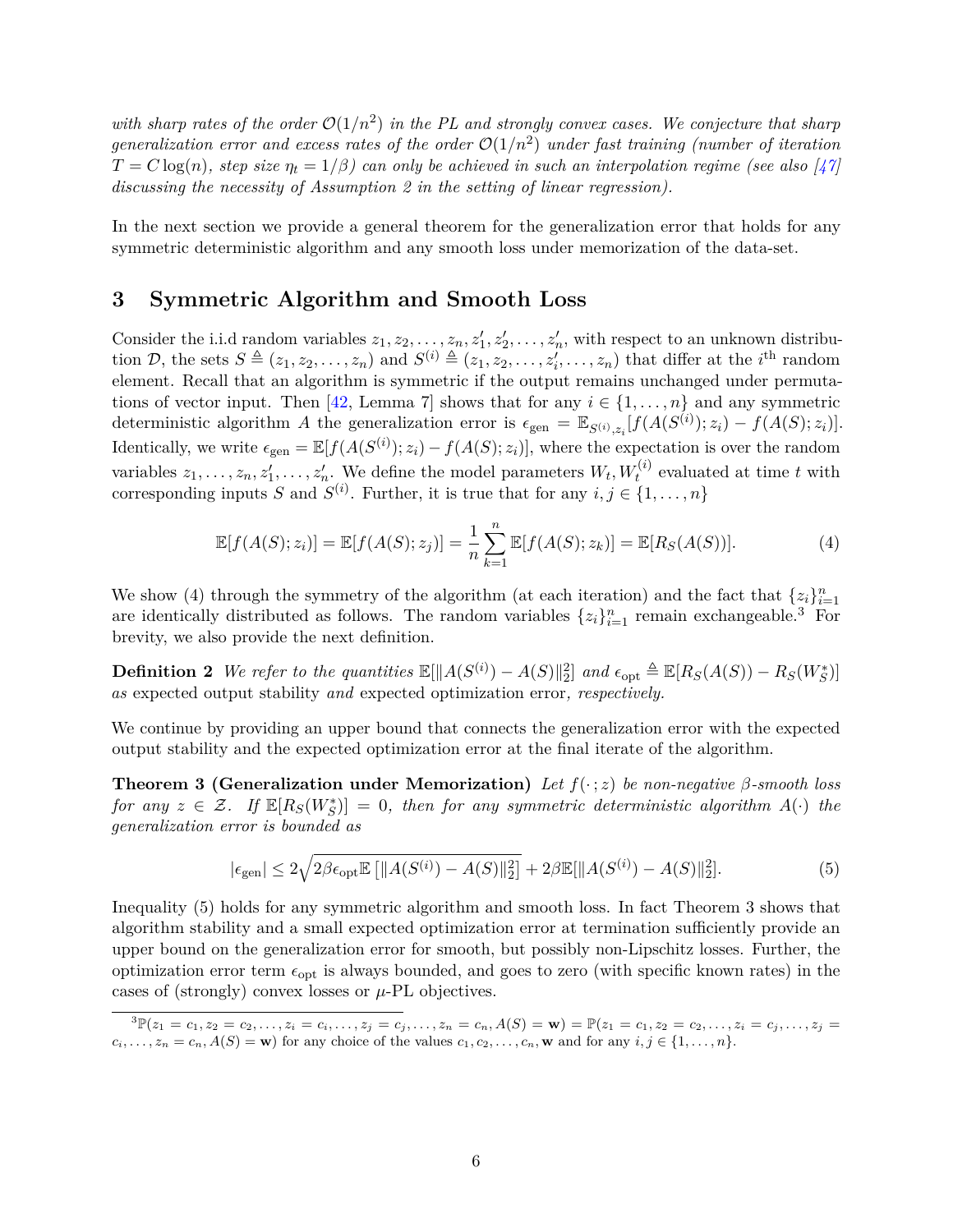**Proof of Theorem [3.](#page-5-0)** The *β*-smooth property of  $f(\cdot; z)$  for all  $z \in \mathcal{Z}$  gives

$$
f(A(S^{(i)}); z) - f(A(S); z) \le \langle A(S^{(i)}) - A(S), \nabla f(A(S); z) \rangle + \frac{\beta \|A(S^{(i)}) - A(S)\|_2^2}{2}.
$$
 (6)

The expression  $\epsilon_{gen} = \mathbb{E}[f(A(S^{(i)}); z_i) - f(A(S); z_i)]$  and the inequality [\(6\)](#page-6-0) give

$$
\epsilon_{\text{gen}} \le \mathbb{E}\left[ \langle A(S^{(i)}) - A(S), \nabla f(A(S); z_i) \rangle + \frac{\beta \|A(S^{(i)}) - A(S)\|_2^2}{2} \right] \tag{7}
$$

We find an upper bound for the expectation of the inner product in  $(7)$  by applying Cauchy-Schwartz inequality as

<span id="page-6-1"></span><span id="page-6-0"></span>
$$
\mathbb{E}\left[\langle A(S^{(i)}) - A(S), \nabla f(A(S); z_i)\rangle\right]
$$
  
\n
$$
\leq \mathbb{E}\left[\|A(S^{(i)}) - A(S)\|_2 \|\nabla f(A(S); z_i)\|_2\right]
$$
\n(8)

<span id="page-6-7"></span><span id="page-6-5"></span><span id="page-6-3"></span><span id="page-6-2"></span>
$$
\leq \sqrt{\mathbb{E}\left[\|A(S^{(i)}) - A(S)\|_2^2\right] \mathbb{E}\left[\|\nabla f(A(S); z_i)\|_2^2\right]},
$$
\n(9)

here we use the inequalities  $\langle a, b \rangle \le ||a||_2 ||b||_2$  and  $\mathbb{E}^2[XY] \le \mathbb{E}[X^2]\mathbb{E}[Y^2]$  to derive the bounds in [\(8\)](#page-6-2) and [\(9\)](#page-6-3) respectively. By combining the inequalities [\(7\)](#page-6-1) and (9) we find that for any  $i \in \{1, \ldots, n\}$  it is true that

$$
\epsilon_{\text{gen}} \le \sqrt{\mathbb{E}\left[\|A(S^{(i)}) - A(S)\|_2^2\right] \mathbb{E}\left[\|\nabla f(A(S); z_i)\|_2^2\right]} + \frac{\beta}{2} \mathbb{E}[\|A(S^{(i)}) - A(S)\|_2^2].\tag{10}
$$

To find an upper bound for the  $|\epsilon_{gen}|$ , we also need an upper bound for negative of  $\epsilon_{gen}$ , namely  $\mathbb{E}[f(A(S); z_i) - f(A(S^{(i)}); z_i)] = -\epsilon_{gen}$ . Note that by the same argument

$$
-\epsilon_{\text{gen}} \le \sqrt{\mathbb{E}\left[\|A(S) - A(S^{(i)})\|_2^2\right] \mathbb{E}\left[\|\nabla f(A(S^{(i)}); z_i)\|_2^2\right]} + \frac{\beta}{2} \mathbb{E}[\|A(S) - A(S^{(i)})\|_2^2].\tag{11}
$$

Then we find an upper bound on  $\mathbb{E}[\|\nabla f(A(S^{(i)}); z_i)\|_2^2]$  as follows

<span id="page-6-6"></span><span id="page-6-4"></span>
$$
\mathbb{E}\left[\|\nabla f(A(S^{(i)}); z_i)\|_{2}^{2}\right]
$$
\n
$$
= \mathbb{E}\left[\|\nabla f(A(S^{(i)}); z_i) - \nabla f(A(S); z_i) + \nabla f(A(S); z_i)\|_{2}^{2}\right]
$$
\n
$$
\leq 2\mathbb{E}\left[\|\nabla f(A(S^{(i)}); z_i) - \nabla f(A(S); z_i)\|_{2}^{2} + \|\nabla f(A(S); z_i)\|_{2}^{2}\right]
$$
\n
$$
\leq 2\beta^{2}\mathbb{E}[\|A(S) - A(S^{(i)})\|_{2}^{2}] + 2\mathbb{E}[\|\nabla f(A(S); z_i)\|_{2}^{2}].
$$
\n(12)

The inequality [\(12\)](#page-6-4) holds because of the *β*-smoothness of the loss. Additionally,

<span id="page-6-8"></span>
$$
\sqrt{2\beta^2 \mathbb{E}^2 \left[ \|A(S) - A(S^{(i)})\|_2^2 \right] + 2\mathbb{E} \left[ \|A(S) - A(S^{(i)})\|_2^2 \right] \mathbb{E}[\|\nabla f(A(S); z_i)\|_2^2]} \\
\leq \sqrt{2\mathbb{E} \left[ \|A(S) - A(S^{(i)})\|_2^2 \right] \mathbb{E}[\|\nabla f(A(S); z_i)\|_2^2]} + \sqrt{2\beta \mathbb{E}[\|A(S) - A(S^{(i)})\|_2^2]}.
$$
\n(13)

We combine  $(11)$ ,  $(12)$  and  $(13)$  to find

$$
-\epsilon_{\text{gen}} \le \sqrt{2\mathbb{E}\left[\|A(S) - A(S^{(i)})\|_2^2\right]\mathbb{E}[\|\nabla f(A(S); z_i)\|_2^2]} + 2\beta \mathbb{E}[\|A(S) - A(S^{(i)})\|_2^2].\tag{14}
$$

Finally, through the inequalities [\(10\)](#page-6-7) and [\(14\)](#page-6-8) we find

<span id="page-6-9"></span>
$$
|\epsilon_{\text{gen}}| \le \sqrt{2\mathbb{E}\left[\|A(S^{(i)}) - A(S)\|_2^2\right]\mathbb{E}[\|\nabla f(A(S); z_i)\|_2^2]} + 2\beta \mathbb{E}[\|A(S^{(i)}) - A(S)\|_2^2] \tag{15}
$$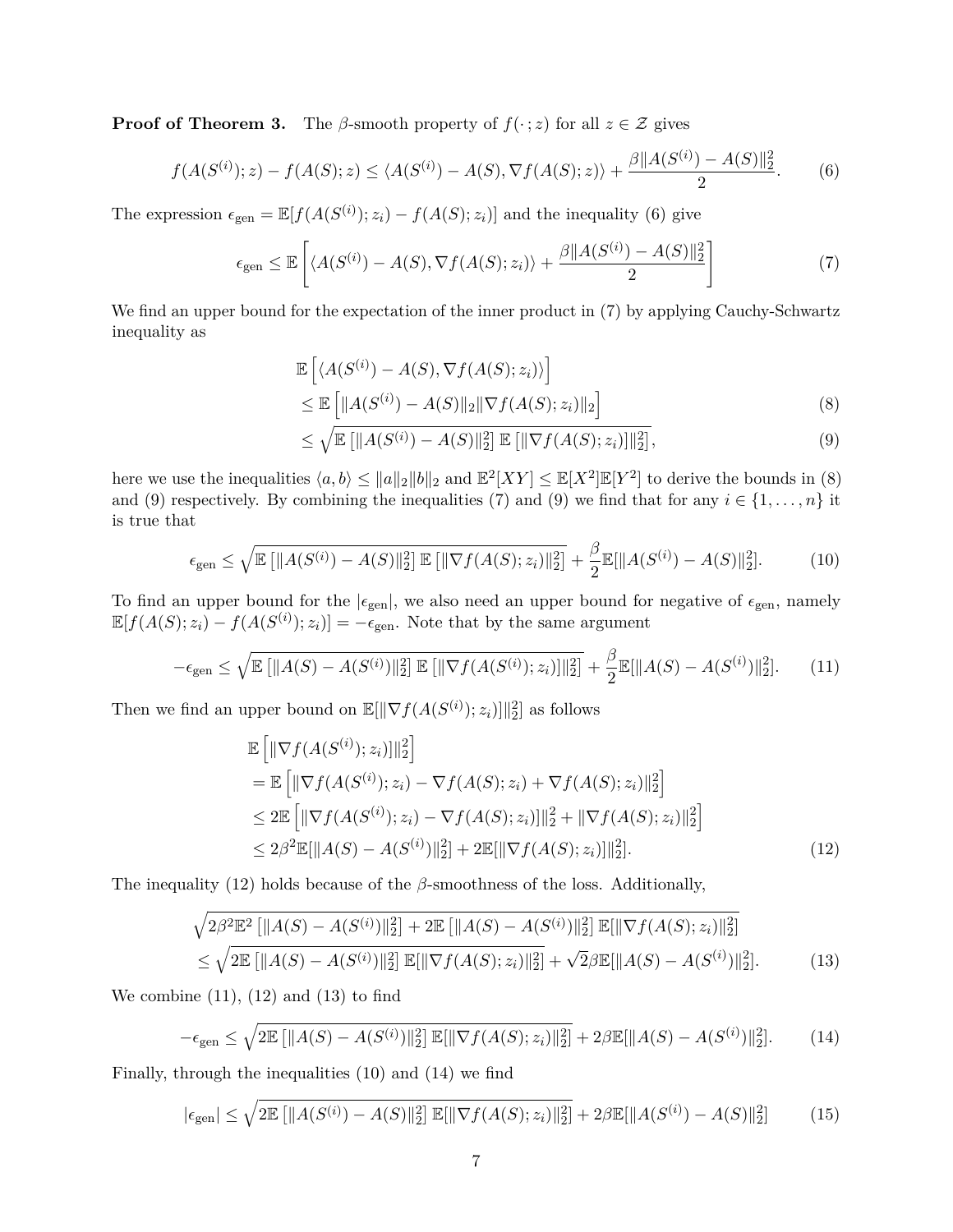We use the self-bounding property of the non-negative *β*-smooth loss function *f*(·; *z*) [\[48,](#page-18-0) Lemma 3.1], to show

<span id="page-7-0"></span>
$$
\|\nabla f(A(S); z_i)\|_2^2 \le 4\beta f(A(S); z_i). \tag{16}
$$

The last display, Assumption [2](#page-4-1) and equality [\(4\)](#page-5-1) give

$$
\mathbb{E}[\|\nabla f(A(S); z_i)\|_2^2] \le 4\beta \mathbb{E}[f(A(S); z_i)] = 4\beta \frac{1}{n} \sum_{i=1}^n \mathbb{E}[f(A(S); z_i)]
$$
  
\n
$$
= 4\beta \mathbb{E}[R_S(A(S))]
$$
  
\n
$$
= 4\beta (\mathbb{E}[R_S(A(S))] - \mathbb{E}[R_S(W_S^*)])
$$
  
\n
$$
= 4\beta \epsilon_{\text{opt}}.
$$
 (17)

We combine the inequalities [\(15\)](#page-6-9) and [\(17\)](#page-7-0) to find

$$
|\epsilon_{\text{gen}}| \le 2\sqrt{2\beta\epsilon_{\text{opt}}\mathbb{E}\left[\|A(S^{(i)}) - A(S)\|_2^2\right]} + 2\beta\mathbb{E}[\|A(S^{(i)}) - A(S)\|_2^2] \tag{18}
$$

The last inequality gives the bound on the generalization error and completes the proof.  $\Box$ 

Recall that the proof of Theorem [3](#page-5-0) requires the symmetry of the algorithm and the Assumptions [1](#page-4-2) & [2.](#page-4-1) This technique provides a way to decompose the expected inner product of the output stability and the gradient of the loss at termination into a product of the output stability multiplied by the expected optimization error. Through the bound of Theorem [3,](#page-5-0) we later provide generalization error guarantees by independently studying the expected output stability and the expected optimization error at termination (Definition [2\)](#page-5-4).

Next we provide a corollary as a byproduct of Theorem [3,](#page-5-0) which holds for any symmetric algorithm, and  $\mu$ -PL objective. Recall that the objective function is (in expectation)  $\mu$ -PL if  $\mathbb{E}[\|\nabla R_S(w)\|_2^2] \geq 2\mu \mathbb{E}[R_S(w) - R_S^*]$  for all  $w \in \mathbb{R}^d$ . For brevity, we also introduce some notation: Let  $\pi_S \triangleq \pi(A(S))$  be the projection of the point  $A(S)$  to the set of the minimizers of  $R_S(\cdot)$ . Further, define the constant  $\tilde{c} \triangleq \mathbb{E}[R_S(\pi_S) + R(\pi_S)].$ 

**Corollary 4** *For any symmetric algorithm, non-negative β-smooth loss function f*(·; *z*) *for all*  $z \in \mathcal{Z}$  *and*  $\mu$ -PL *objective such that*  $\mathbb{E}[R_S(W_S^*)] = 0$ *, it is true that* 

<span id="page-7-2"></span><span id="page-7-1"></span>
$$
|\epsilon_{\text{gen}}| \le \frac{8\beta\sqrt{\tilde{c}}}{n\mu} \sqrt{\epsilon_{\text{opt}}} + \frac{16\beta^2}{n^2\mu^2} \tilde{c} + \frac{44\beta}{\mu} \epsilon_{\text{opt}}.\tag{19}
$$

Corollary [4](#page-7-1) provides a tighter version of the corresponding bound in prior works [\[38,](#page-17-2) Theorem 1] and [\[33\]](#page-16-1). In fact, the sample complexity dominant term, namely  $1/n$  is multiplied by the square root of the expected optimization error. Thus for algorithms that converge at minimizers inequality [\(19\)](#page-7-2) gives significantly tighter bounds. For instance, by applying Corollary [4,](#page-7-1) we derive generalization error bounds of the order  $\mathcal{O}(1/n^2)$  for  $T \geq 2 \log(n)/\log(\beta/(\beta - \mu))$  number of iterations as we later show (we refer the reader to Theorem [10\)](#page-9-0). We provide the proof of Corollary [4](#page-7-1) in Appendix [C.](#page-23-0)

**Remark 5** *As a consequence of Corollary [4](#page-7-1) and the decomposition* [\(2\)](#page-4-3)*, it follows that for a nonnegative smooth loss and a µ-PL objective in the interpolation regime the excess risk is bounded as*

<span id="page-7-4"></span><span id="page-7-3"></span>
$$
\epsilon_{\text{excess}} \le \frac{8\beta\sqrt{\tilde{c}}}{n\mu} \sqrt{\epsilon_{\text{opt}}} + \frac{16\beta^2}{n^2\mu^2} \tilde{c} + \frac{45\beta}{\mu} \epsilon_{\text{opt}}.\tag{20}
$$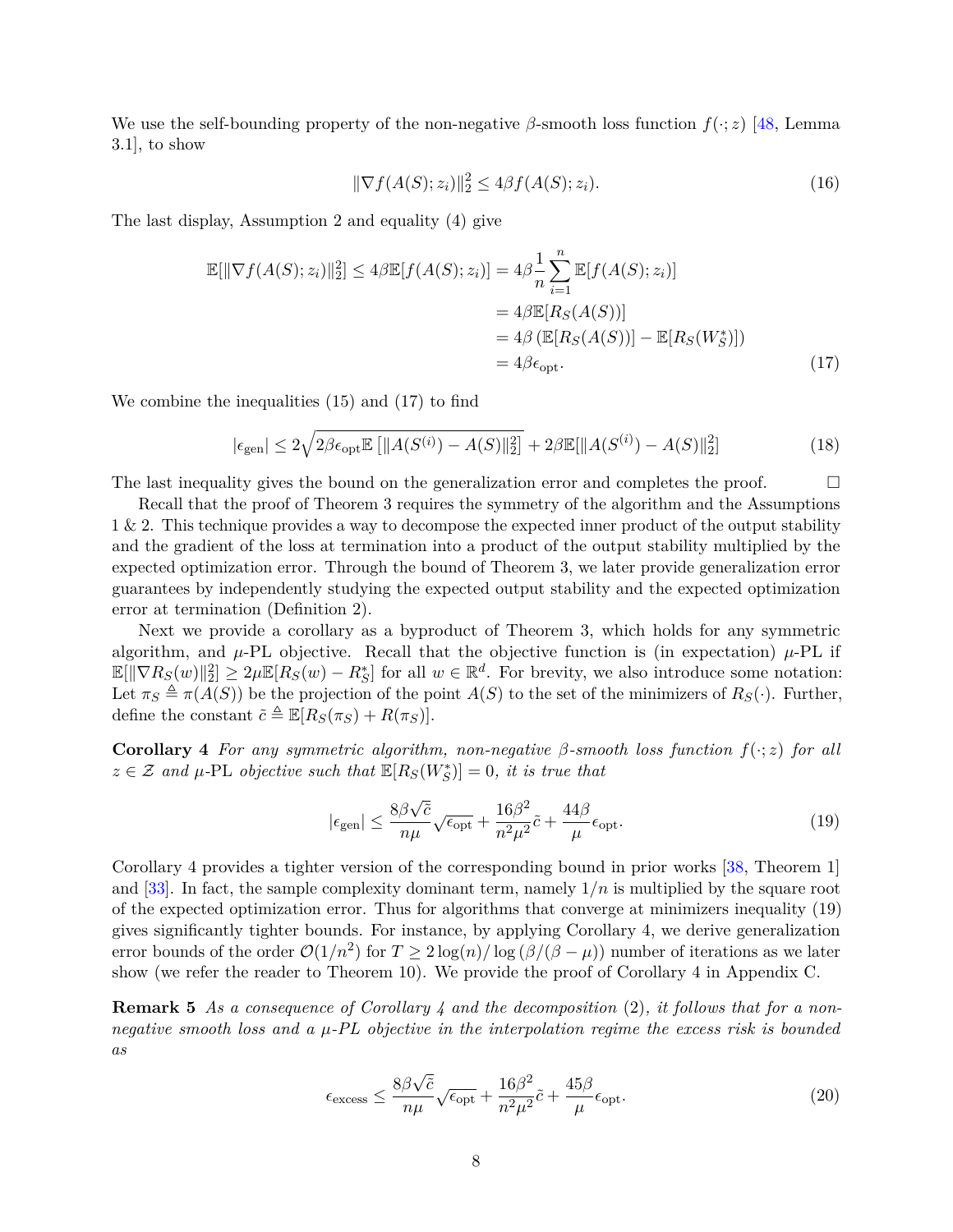We note that a closely related result to that of Remark [5](#page-7-3) has been shown in [\[38\]](#page-17-2) for the SGD algorithm. In fact, [\[38,](#page-17-2) Therem 7] requires the interpolation assumption and an additional assumption, namely the inequality  $\beta \leq n\mu/4$ , to hold simultaneously. However, if  $\beta \leq n\mu/4$  and  $\mathbb{E}[R_S(\pi_S)] = 0$ (interpolation assumption), then [\[38,](#page-17-2) inequality (B.13), Proof of Theorem 1] implies that  $(\mathbb{E}[R(\pi_S)] \leq$  $3\mathbb{E}[R_S(\pi_S)]$  and) the expected *population* risk at  $\pi_S$  is zero, i.e.,  $\mathbb{E}[R(\pi_S)] = 0$ . Such a situation is apparently trivial since the population risk is zero at the empirical minimizer  $\pi_S \in \arg \min R_S(\cdot)$ . Together with the interpolation assumption this case gives  $\tilde{c} = 0$  in [\(20\)](#page-7-4), and thus  $\epsilon_{\text{excess}} \leq 45 \beta \epsilon_{\text{opt}}/\mu$ . We may combine the last inequality with known convergence rates for (stochastic) gradient descent [\[6\]](#page-13-5) to find explicit excess risk guarantees or to recover the rate for SGD in [\[38,](#page-17-2) Therem 7]. We would like to emphasize that we do not require an assumption such as  $\beta \leq n\mu/4$ , and that our bounds are free of the related aforementioned issues.

## **4 Full-Batch GD**

In this section, we derive generalization error and excess risk bounds for the full-batch GD algorithm. We start by providing the definition of the expected path error  $\epsilon_{\text{path}}$ , in addition to the optimization (terminal) error *ϵ*opt. These quantities will prominently appear in our analysis and results.

**Definition 6 (Path Error)** *For any*  $\beta$ -smooth (possibly) nonconvex loss, learning rate  $\eta_t$ , and for *any*  $i \in \{1, \ldots, n\}$ *, we define the* expected path error *as* 

<span id="page-8-2"></span>
$$
\epsilon_{\text{path}} \triangleq \sum_{t=1}^{T} \eta_t \mathbb{E}[\|\nabla f(W_t, z_i)\|_2^2].
$$
\n(21)

The  $\epsilon_{\text{path}}$  term expresses the path-dependent quantity that appears in the generalization bounds in our results<sup>[4](#page-8-0)</sup>. Additionally, as we show, the generalization error also depends on the average optimization error *ϵ*opt (Theorem [3\)](#page-5-0). A consequence of the dependence on *ϵ*opt, is that full-batch GD generalizes when it reaches the neighborhoods of the loss minima. Essentially, the expected path error and optimization error replace bounds in prior works [\[7,](#page-13-6) [45\]](#page-17-9) that require a Lipschitz loss assumption to upper bound the gradients and substitute the Lipschitz constant with tighter quantities. Later we show the dependence of the expected output stability term in Theorem [3](#page-5-0) with respect to the expected path error. Then we derive explicit rates for both  $\epsilon_{\text{path}}$  and  $\epsilon_{\text{opt}}$  to characterize the generalization error.

#### **4.1 Nonconvex Loss**

We proceed with the average output stability and generalization error bounds for nonconvex smooth losses. Through a stability error bound, the next result connects Theorem [3](#page-5-0) with the expected path error and the corresponding learning rate. Then we use that expression to derive generalization error bounds for the full-batch GD in the case of nonconvex losses.

**Theorem 7 (Stability Error — Nonconvex Loss)** *Assume that the (possibly) nonconvex loss f*(·*, z*) *is β-smooth for all z* ∈ Z*. Consider the full-batch GD where T denotes the total number of iterates and*  $\eta_t$  *denotes the learning rate, for all*  $t \leq T + 1$ *. Then for the outputs of the algorithm*  $W_{T+1} \equiv A(S), W_{T+1}^{(i)} \equiv A(S^{(i)})$  *it is true that* 

<span id="page-8-1"></span>
$$
\mathbb{E}[\|A(S) - A(S^{(i)})\|_2^2] \le \frac{4\epsilon_{\text{path}}}{n^2} \sum_{t=1}^T \eta_t \prod_{j=t+1}^T (1 + \beta \eta_j)^2. \tag{22}
$$

<span id="page-8-0"></span><sup>&</sup>lt;sup>4</sup>Recall that the initial point  $W_1$  may be chosen arbitrarily and uniformly over the dataset.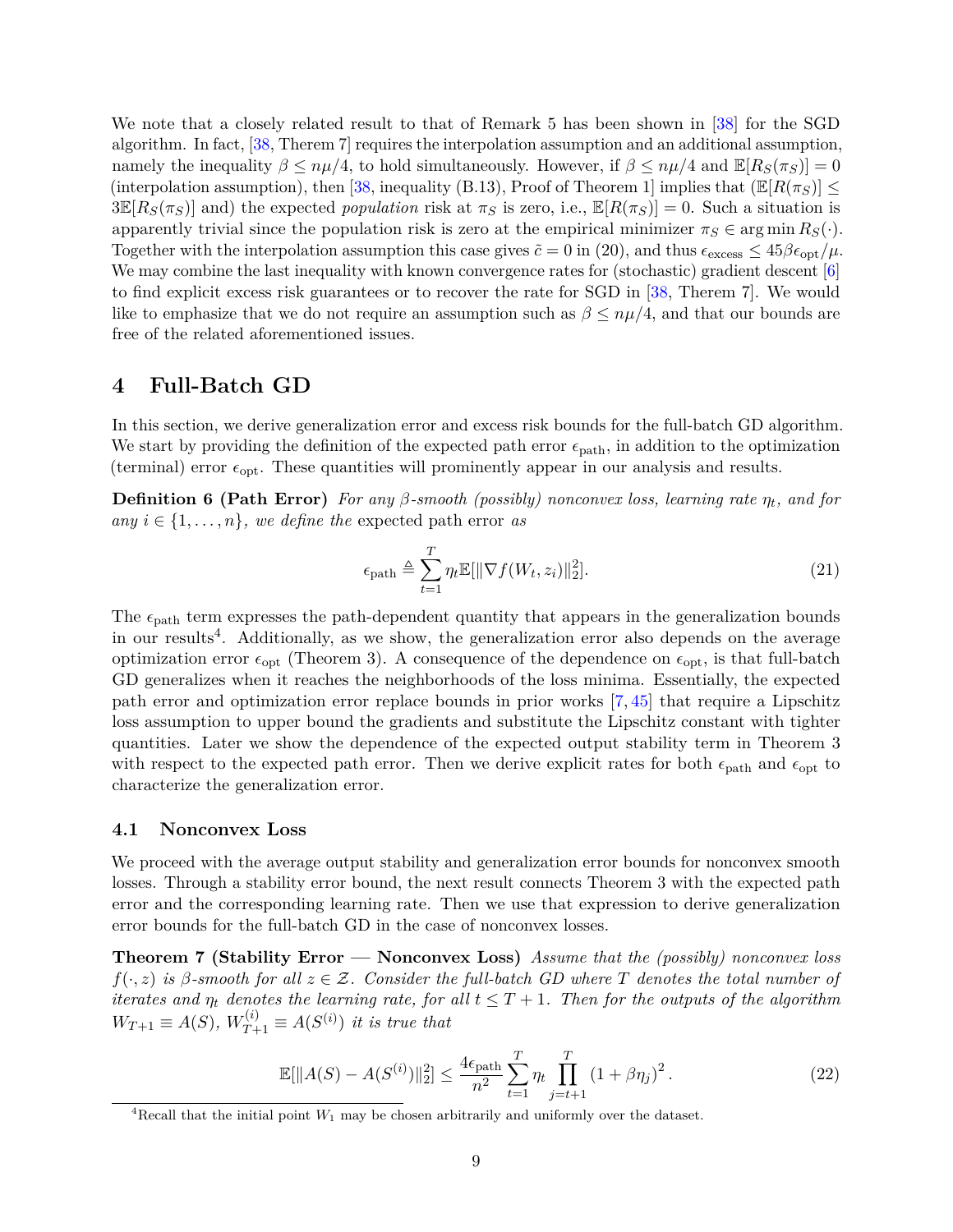The expected output stability in Theorem [7](#page-8-1) is bounded by the product of the expected path error (Definition [6\)](#page-8-2), a sum product term  $(\sum_{t=1}^T \eta_t \prod_{j=t+1}^T (1 + \beta \eta_j)^2)$  that only depends on the step-size and the term  $4/n^2$  that provides the dependence on the sample complexity. In light of Theorem [3,](#page-5-0) and Theorem [7,](#page-8-1) we derive the generalization error of full-batch GD for smooth nonconvex losses.

**Theorem 8** *Assume that the (possibly) nonconvex loss*  $f(\cdot, z)$  *is*  $\beta$ *-smooth for all*  $z \in \mathcal{Z}$  *and*  $\mathbb{E}[R_S(W_S^*)] = 0$ . Consider the full-batch GD where T denotes the total number of iterates, and *the learning rate is chosen as*  $\eta_t \leq C/t \leq 1/\beta$ , for all  $t \leq T+1$ . Let  $\epsilon \triangleq \beta C < 1$ . Then the *generalization error of full-batch GD is bounded by*

$$
|\epsilon_{gen}| \leq \frac{4\sqrt{2}}{n} \sqrt{\epsilon_{\text{opt}} \epsilon_{\text{path}}} (eT)^{\epsilon} \min \left\{ \epsilon + \frac{1}{2}, \epsilon \log(eT) \right\}^{\frac{1}{2}} + 8 \frac{\epsilon_{\text{path}}}{n^2} (eT)^{2\epsilon} \min \left\{ \epsilon + \frac{1}{2}, \epsilon \log(eT) \right\}
$$

$$
\leq \frac{4\sqrt{3}(eT)^{\epsilon}}{n} \sqrt{\epsilon_{\text{opt}} \epsilon_{\text{path}}} + 12 \frac{(eT)^{2\epsilon}}{n^2} \epsilon_{\text{path}}.
$$
(23)

Additionally, by the definition of the expected path and optimization error, and from the descent direction of algorithm, we evaluate upper bounds on the terms  $\epsilon_{\text{path}}$  and  $\epsilon_{\text{opt}}$  and derive the next bound as a byproduct of Theorem [8.](#page-9-1)

**Corollary 9** *The generalization error of full-batch GD in Theorem [8](#page-9-1) can be further bounded as follows*

<span id="page-9-4"></span><span id="page-9-3"></span><span id="page-9-2"></span><span id="page-9-1"></span>
$$
|\epsilon_{\text{gen}}| \leq \left(\frac{8\sqrt{3}}{n}\sqrt{\log(e)}(e^{\frac{48}{n}} + \frac{48}{n^2}\log(e^{\frac{2}{n}})(e^{\frac{2}{n}})\mathbb{E}[R_S(W_1)].\right) \tag{24}
$$

The inequality [\(23\)](#page-9-2) in Theorem [8](#page-9-1) shows the explicit dependence of the generalization error bound on the path-dependent error  $\epsilon_{\text{path}}$  and the optimization error  $\epsilon_{\text{opt}}$ . Note that during the training process the path-dependent error increases, and the optimization error decreases. Both terms *ϵ*path and  $\epsilon_{\rm opt}$  may be upper bounded, to find the simplified (but potentially looser) bound appeared in [\(24\)](#page-9-3). We prove Theorem [7,](#page-8-1) Theorem [8](#page-9-1) and Corollary [9](#page-9-4) in Appendix [B.](#page-21-0) By taking into account known convergence guarantees on the optimization error, we can also derive excess risk guarantees. As a consequence of the Corollary [4,](#page-7-1) we derive generalization error and excess risk guarantees for nonconvex losses  $f(\cdot; z)$  by assuming that the PL condition holds for the objective function  $R_S(\cdot)$ ,  $\arg \mathbb{E}[\|\nabla R_S(w)\|_2^2] \geq 2\mu \mathbb{E}[R_S(w) - R_S^*]$  for all  $w \in \mathbb{R}^d$ .

**Theorem 10** *Let the loss function*  $f(\cdot; z)$  *be non-negative, nonconvex and*  $\beta$ *-smooth for all*  $z \in \mathcal{Z}$ *. Further, define the constant*  $c \triangleq 44 \max{\{\mathbb{E}[R_S(\pi_S) + R(\pi_S)]\}, \mathbb{E}[R_S(W_1) - R_S^*]\}}$  *and let the objective be*  $\mu$ -PL such that  $\mathbb{E}[R^*_S(W^*_S)] = 0$ . Then the generalization error of the full-batch GD with step-size *choice*  $\eta_t = 1/\beta$  *and T total number of iterations is bounded as follows* 

<span id="page-9-0"></span>
$$
|\epsilon_{\text{gen}}| \leq \frac{c\beta}{\mu} \frac{\left(1 - \frac{\mu}{\beta}\right)^{T/2}}{n} + \frac{c\beta^2}{n^2\mu^2} + \frac{c\beta}{\mu} \left(1 - \frac{\mu}{\beta}\right)^T.
$$
 (25)

*Additionally, the choice*  $T = 2 \log(n) / \log \left( \frac{\beta}{\beta - 1} \right)$  $\left(\frac{\beta}{\beta-\mu}\right)$  guarantees that

<span id="page-9-6"></span><span id="page-9-5"></span>
$$
|\epsilon_{\text{gen}}| \le \frac{1}{n^2} \frac{c\beta}{\mu} \left(2 + \frac{\beta}{\mu}\right). \tag{26}
$$

The linear convergence rate [\[49\]](#page-18-1) for a step-size choice  $\eta_t = 1/\beta$  provides the following optimization error bound  $\epsilon_{opt} \leq (1 - \mu/\beta)^T \mathbb{E}[R_S(W_1) - R_S^*]$ , and combined with Theorem [10](#page-9-0) gives exceptional excess risk guarantees that are similar to the strongly convex setting. For the proof of Theorem [10](#page-9-0) we refer the reader to Appendix [C.](#page-23-0)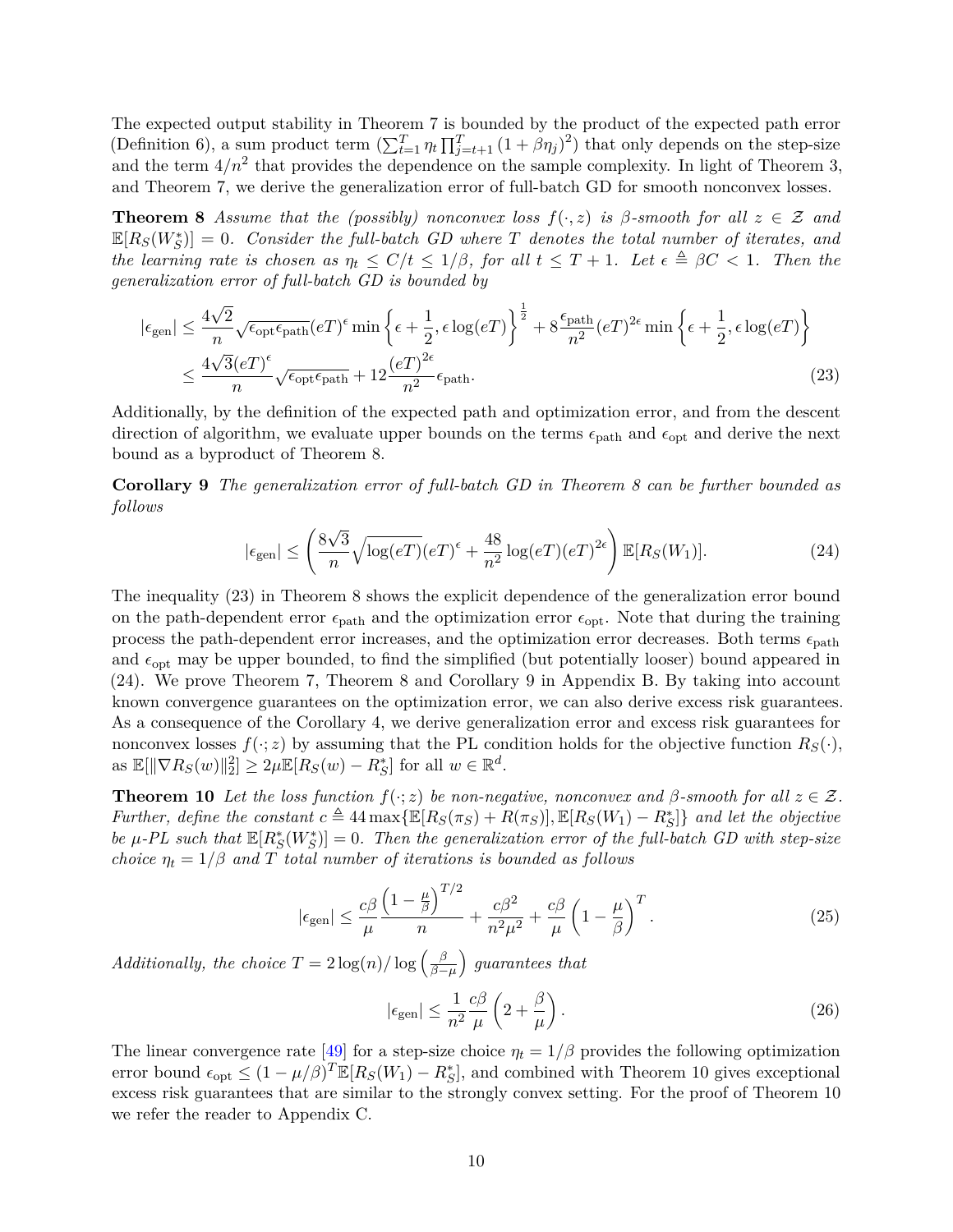**Theorem 11** *Let the loss function*  $f(\cdot; z)$  *be non-negative, nonconvex and*  $\beta$ *-smooth for all*  $z \in \mathcal{Z}$ *. Further, define the constant*  $c \triangleq 44 \max{\{\mathbb{E}[R_S(\pi_S) + R(\pi_S)]\}, \mathbb{E}[R_S(W_1) - R_S^*]\}}$  *and let the objective be*  $\mu$ -PL. Then the excess risk of the full-batch GD with step-size choice  $\eta_t = 1/\beta$  and T total number *of iterations is bounded as follows*

$$
\epsilon_{\text{excess}} \le \frac{c\beta}{\mu} \frac{\left(1 - \frac{\mu}{\beta}\right)^{T/2}}{n} + \frac{c\beta^2}{n^2\mu^2} + c\left(\frac{\beta}{\mu} + 1\right) \left(1 - \frac{\mu}{\beta}\right)^T. \tag{27}
$$

*Additionally, the choice*  $T = 2 \log(n) / \log \left( \frac{\beta}{\beta - 1} \right)$ *β*−*µ gives*

$$
\epsilon_{\text{excess}} \le \frac{1}{n^2} \frac{c\beta}{\mu} \left( 3 + \frac{\beta}{\mu} \right). \tag{28}
$$

As a result of Theorem [10](#page-9-0) and Theorem [11,](#page-9-5) the generalization error and excess risk of full-batch GD decay exponentially with *T*. Recent works [\[5,](#page-13-4) [6\]](#page-13-5) have shown that the PL condition holds in deep neural networks. Theorem [11](#page-9-5) verifies the efficient generalization error performance that have been observed in deep neural networks under the large dimensionality regime [\[34\]](#page-16-2). The exponential decay with respect to the total number of iteration, verifies that longer training decreases the generalization error, and shows that memorization (interpolation of the data, Assumption [2\)](#page-4-1) closes the generalization error gap, as it has been observed in practice [\[34\]](#page-16-2). Additionally, the dependence of the generalization error with respect to the optimization error in Corollary [4](#page-7-1) (and inequality [\(25\)](#page-9-6)) indicates that full-batch GD generalizes better than SGD and other stochastic variants.

#### **4.2 Convex Loss**

Herein, we provide generalization error guarantees for convex losses. Starting from the stability bound of the output of the algorithm, we show that the dependence on the learning is weaker than that of the nonconvex case. That dependence and the fast convergence to the minimum guarantee tighter generalization error bounds with a larger fixed learning (for instance  $\eta_t = 1/\beta$ ), as we later show. Together with the generalization error, they imply an excess risk bound using the decomposition [\(2\)](#page-4-3). We refer the reader to the Table [2](#page-3-1) for a summary of the excess risk guarantees. We continue by providing the stability bound for convex losses.

**Theorem 12 (Stability Error — Convex Loss)** Assume that the convex loss  $f(\cdot, z)$  is  $\beta$ -smooth *for all*  $z \in \mathcal{Z}$ *. Consider the full-batch GD where T denotes the total number of iterates and learning* rate  $\eta_t < 2/\beta$ , for all  $t \leq T + 1$ . Then for outputs of the algorithm  $W_{T+1} \equiv A(S), W_{T+1}^{(i)} \equiv A(S^{(i)})$ *it is true that*

<span id="page-10-2"></span><span id="page-10-1"></span><span id="page-10-0"></span>
$$
\mathbb{E}[\|A(S) - A(S^{(i)})\|_2^2] \le 4 \frac{\epsilon_{\text{path}}}{n^2} \sum_{t=1}^T \eta_t.
$$
\n(29)

In the convex case, the expected output stability (inequality [\(29\)](#page-10-1)) is bounded by the product of the expected path error, the number of samples term  $2/n^2$  and the accumulated learning rate. To guarantee descent at each iteration, recall that we choose  $\eta_t < 2/\beta$ . By combining Theorem [3](#page-5-0) and Theorem [12,](#page-10-2) we show the next generalization error bound.

**Theorem 13** Let the loss function  $f(\cdot, z)$  be convex and  $\beta$ -smooth for all  $z \in \mathcal{Z}$  and  $\mathbb{E}[R_S(W_S^*)] = 0$ . *Consider the full-batch GD where T denotes the total number of iterates. We chose the learning rate such that*  $\eta_t < 2/\beta$ , for all  $t \leq T + 1$ . Then the generalization error of full-batch GD is bounded by

<span id="page-10-3"></span>
$$
|\epsilon_{\text{gen}}| \le \frac{4\sqrt{2\beta\epsilon_{\text{opt}}\epsilon_{\text{path}}}}{n} \sqrt{\sum_{t=1}^{T} \eta_t} + 8\beta \frac{\epsilon_{\text{path}}}{n^2} \sum_{t=1}^{T} \eta_t.
$$
 (30)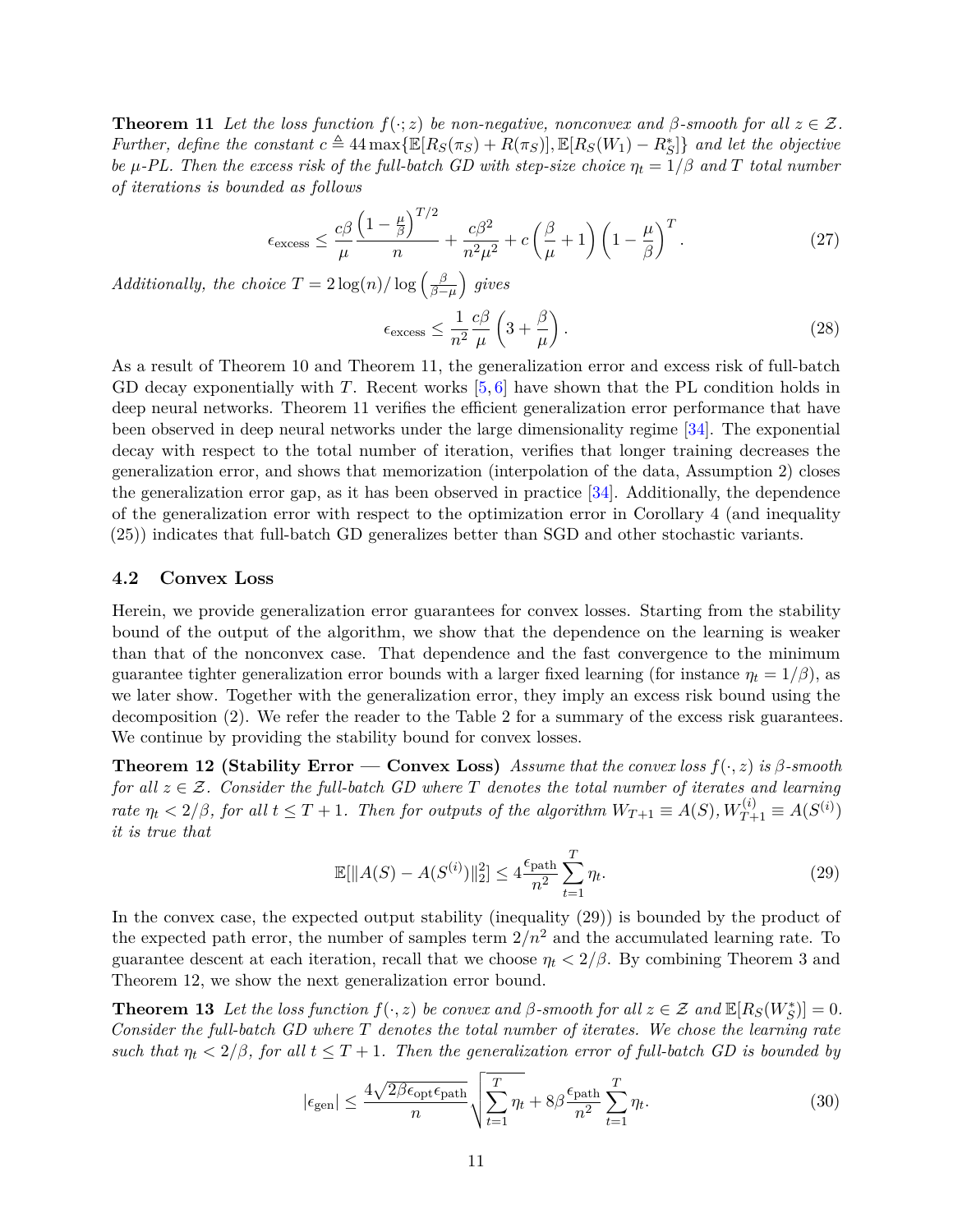We provide the proof of Theorem [12](#page-10-2) and Theorem [13](#page-10-0) in Appendix [D.](#page-25-0) Similar to the nonconvex case (Theorem [8\)](#page-9-1), the bound in Theorem [13](#page-10-0) shows the explicit dependence of the generalization error on the number of samples *n*, the path-dependent term  $\epsilon_{\text{path}}$ , and the optimization error  $\epsilon_{\text{opt}}$ . as well as the effect of the accumulated learning rate. From the inequality [\(30\)](#page-10-3), we can proceed by deriving exact bounds on the optimization error and the accumulated learning rate, to find explicit expressions of the generalization error bound. The standard choice of  $\eta_t \leq 1/\beta$  (that also guarantees descent direction) gives the next known bound on the optimization error [\[2\]](#page-13-1).

**Lemma 14** *If*  $f(\cdot; z)$  *is a convex and*  $\beta$ -smooth function and  $\eta_t \leq 1/\beta$ , then

<span id="page-11-1"></span>
$$
\epsilon_{\rm opt} = \mathbb{E}[R_S(A(S)) - R_S(W_S^*)] \le \frac{\mathbb{E}[\|W_1 - W_S^*\|_2^2]}{\sum_{t=1}^T \eta_t \left(1 - \frac{\beta \eta_t}{2}\right)}.
$$
\n(31)

Through Theorem [13](#page-10-0) and Lemma [14,](#page-11-1) we derive explicit generalization error bounds for certain choices of the learning rate. In fact, we consider the standard choice  $\eta_t = 1/\beta$  in the next result.

**Theorem 15** Let the loss function  $f(\cdot, z)$  be convex and  $\beta$ -smooth for all  $z \in \mathcal{Z}$  and  $\mathbb{E}[R_S(W_S^*)] = 0$ . *If*  $\eta_t = 1/\beta$  *for all*  $t \in \{1, \ldots, T\}$ *, then* 

<span id="page-11-2"></span>
$$
|\epsilon_{\text{gen}}| \le \left(\frac{\sqrt{2\log(eT)}}{n} + 4\frac{T\log(eT)}{n^2}\right) 16\beta \mathbb{E}[\|W_1 - W_S^*\|_2^2].\tag{32}
$$

By combining the inequalities [\(32\)](#page-11-2) with the corresponding optimization error (Lemma [14\)](#page-11-1), inequality [\(2\)](#page-4-3) gives the corresponding excess risk bounds found in Table [2.](#page-3-1) Through the Theorem [13](#page-10-0) and Lemma [14,](#page-11-1) we observe that the fixed step-size choice  $1/\beta$  excels the decreasing learning rate option, since the first provides smaller excess risk bounds than the second (for any  $T \leq n$ ). Thus choices of decreasing step sizes are out of interest.

#### **4.3 Strongly Convex Loss**

For strongly convex loss functions, the stability and generalization error bounds are tighter than those of the convex loss setting. Further, the faster convergence also provides tighter bounds for the excess risk (see Table [2\)](#page-3-1). In fact, full-batch GD generalizes better by training longer. This phenomenon has been observed by Hoffer et al. [\[34\]](#page-16-2). We proceed by providing the stability bound of the output, and then the generalization error guarantees.

**Theorem 16 (Stability Error — Strongly Convex Loss)** *Assume that the γ-strongly convex loss*  $f(\cdot, z)$  *is*  $\beta$ -smooth for all  $z \in \mathcal{Z}$ . Consider the full-batch GD where T denotes the total number *of iterates and*  $\eta_t \leq 2/(\beta + \gamma)$  *denotes the learning rate, for all*  $t \leq T$ *. Then for outputs of the algorithm*  $A(S)$ *,*  $A(S^{(i)})$  *it is true that* 

<span id="page-11-3"></span>
$$
\mathbb{E}[\|A(S) - A(S^{(i)})\|_2^2] \le 4 \frac{\epsilon_{\text{path}}}{n^2} \sum_{t=1}^T \eta_t \prod_{j=t+1}^T \left(1 - \frac{\eta_j \gamma}{2}\right). \tag{33}
$$

<span id="page-11-0"></span>By comparing the stability guarantee of Theorem [12](#page-10-2) with Theorem [16,](#page-11-3) we observe that the learning rate dependent term (sum product) is smaller than that of the convex case. While the dependence on expected path error ( $\epsilon_{\text{path}}$ ) is identical, we show (Appendix [E\)](#page-28-0) that the  $\epsilon_{\text{path}}$  term is smaller in the strongly convex case. Similar to the nonconvex and convex loss cases, Theorem [3](#page-5-0) and the stability error bound in Theorem [16](#page-11-3) provide the generalization error bound for strongly convex losses.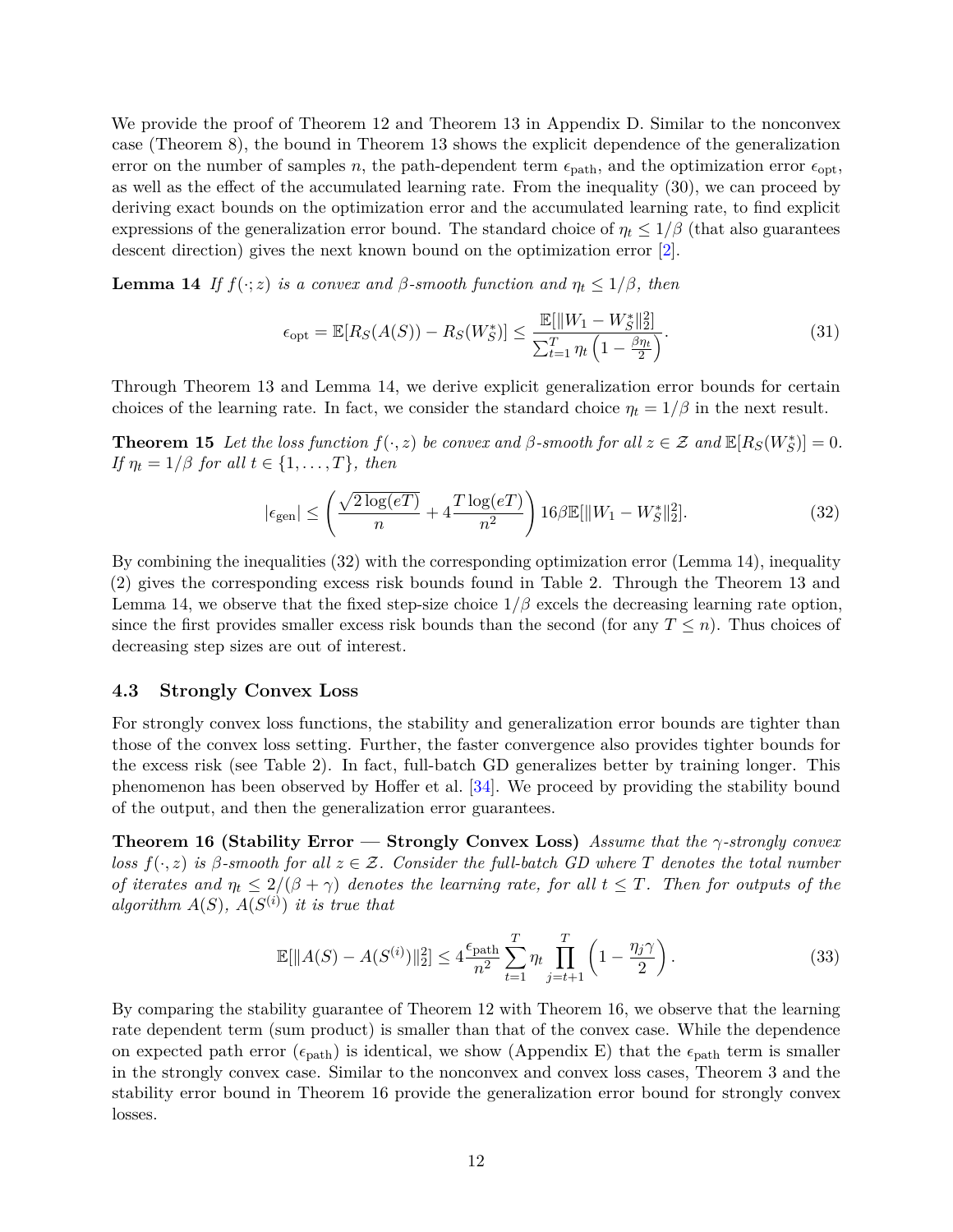**Theorem 17** *Let the loss function*  $f(\cdot, z)$  *be*  $\gamma$ *-strongly convex and*  $\beta$ *-smooth for all*  $z \in \mathcal{Z}$  *and*  $\mathbb{E}[R_S(W_S^*)] = 0$ . Consider the full-batch GD where T denotes the total number of iterates. Let us *set the learning rate to*  $\eta_t \leq 2/(\beta + \gamma)$ *, for all*  $t \leq T$ *. Then the generalization error of full-batch GD is bounded by*

$$
|\epsilon_{\text{gen}}| \le \frac{4\sqrt{2\beta\epsilon_{\text{opt}}\epsilon_{\text{path}}}}{n} \sqrt{\sum_{t=1}^{T} \eta_t \prod_{j=t+1}^{T} \left(1 - \frac{\eta_j \gamma}{2}\right)} + 8\beta \frac{\epsilon_{\text{path}}}{n^2} \sum_{t=1}^{T} \eta_t \prod_{j=t+1}^{T} \left(1 - \frac{\eta_j \gamma}{2}\right) \tag{34}
$$

We prove Theorem [16](#page-11-3) and Theorem [17](#page-11-0) in Appendix [E.](#page-28-0) Recall that the sum product term in the inequality [\(34\)](#page-12-0) is smaller than the summation of the learning rates in Theorem [13.](#page-10-0) This attribute together with the tighter optimization error bound, provide a smaller excess risk than those of the convex losses. As in the convex loss setting, we use known optimization error guarantees of full-batch GD for strongly convex losses, to derive explicit expressions of the generalization and excess risk bounds. For fixed and decreasing learning rate, the optimization error bounds appear in the next lemma.

<span id="page-12-1"></span>**Lemma 18 ([\[2,](#page-13-1) Theorem 2.1.14])** *If*  $f(\cdot; z)$  *is a*  $\gamma$ *-strongly convex and*  $\beta$ *-smooth function and*  $\eta_t = 2/(\beta + \gamma)$ *, then* 

<span id="page-12-0"></span>
$$
\epsilon_{\rm opt} \le \frac{\beta}{2} \exp\left(\frac{-4T}{\frac{\beta}{\gamma}+1}\right) \mathbb{E}[\|W_1 - W_S^*\|_2^2].\tag{35}
$$

*Alternatively, if*  $\eta_t = c/t$ *, then* 

<span id="page-12-4"></span><span id="page-12-3"></span><span id="page-12-2"></span>
$$
\epsilon_{\rm opt} \le \frac{\beta}{2} T^{-\frac{2c\beta\gamma}{\beta+\gamma}} \mathbb{E}[\|W_1 - W_S^*\|_2^2]. \tag{36}
$$

By combining Theorem [17,](#page-11-0) Lemma [18,](#page-12-1) and Lemma [20,](#page-19-0) (Appendix [A.1\)](#page-19-1), we derive generalization error guarantees for fixed and decreasing step sizes as follows in the next result.

**Theorem 19** *Let the loss function*  $f(\cdot, z)$  *be*  $\gamma$ *-strongly convex and*  $\beta$ *-smooth for all*  $z \in \mathcal{Z}$  *and*  $\mathbb{E}[R_S(W_S^*)] = 0$ . Define  $\Delta \triangleq \beta/\gamma (e^{4\gamma/(\beta+\gamma)} - 1)^{1/2}$ , and set the learning rate to  $\eta_t = 2/(\beta + \gamma)$ . *Then it is true that*

$$
|\epsilon_{\text{gen}}| \le \left(\frac{8 \exp\left(\frac{-2\gamma}{\beta + \gamma}T\right)}{n} \Delta + \frac{32}{n^2} \Delta^2\right) \beta \mathbb{E}[\|W_1 - W_S^*\|_2^2].\tag{37}
$$

The inequalities [\(37\)](#page-12-2) shows that the generalization errors decay when *T* grows. Specifically, if we choose  $T = (\beta/\gamma + 1) \log(n)/2$  in [\(37\)](#page-12-2), then we find generalization error bounds of the order  $\mathcal{O}(1/n^2)$ (see Table [1\)](#page-2-0). To derive the excess risk bounds for strongly convex losses, we consider the excess risk decomposition [\(2\)](#page-4-3) and we use generalization and optimization error bounds as appeared above (see also Lemma [18\)](#page-12-1). Specifically, for the constant learning rate, we derive the excess risk through [\(37\)](#page-12-2) and [\(35\)](#page-12-3). The generalization error for the decreasing learning may be derived similarly, (through Theorem [17](#page-11-0) and the corresponding optimization error in [\(36\)](#page-12-4)), however it gives significantly looser generalization and excess risk bounds than the constant step size case and remains out of interest. We refer the reader to Tables [1](#page-2-0) and [2](#page-3-1) for a summary of the results.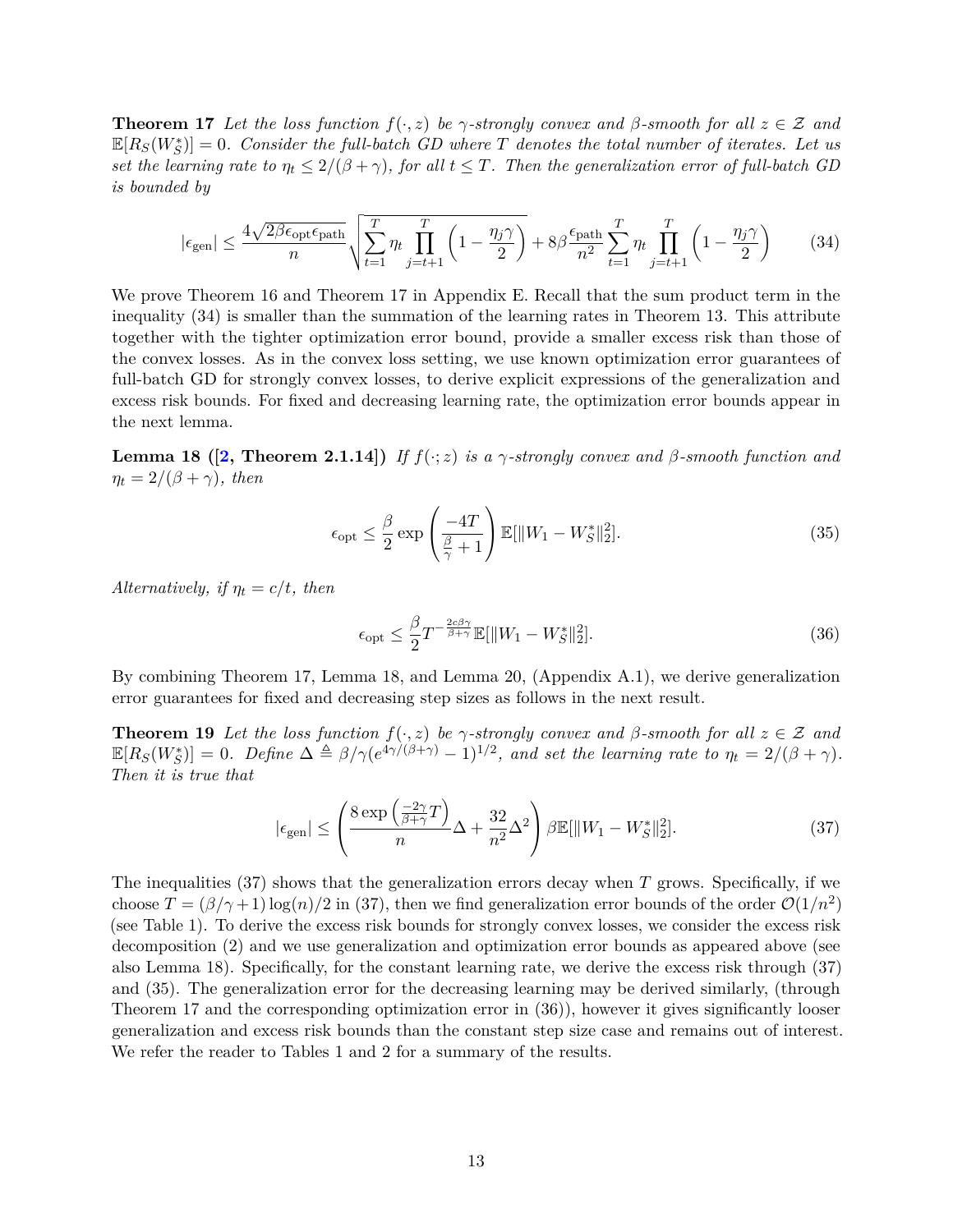## **5 Conclusion**

In this paper we addressed the generalization error and excess risk guarantees of deterministic training on smooth losses in the interpolation setting. In particular, we provided full-batch GD sharp generalization and excess risk bounds. At the heart of our analysis is a novel technique, showing that the average algorithmic output stability and the gradient of loss at termination ensure generalization. Then by exploiting this sufficient condition, we showed a decomposition of the generalization error bound in terms of the number of samples, the learning rate, the number of iterations, a path-dependent quantity and the optimization error at termination. That decomposition allowed us to further explore the generalization ability of full-batch GD for different types of loss functions. Specifically, for nonconvex, convex and strongly convex smooth (possibly non-Lipschitz) losses, we derived upper bounds on the generalization error and excess risk.

In particular, for nonconvex losses, we derived generalization error bounds with decreasing learning rate, as well as excess risk guarantees provided the objective satisfies the PL condition. Through the aforementioned technique and by taking into account fast optimization error convergences of the full-batch GD for convex and strongly convex losses, we provided sharp bounds on the generalization and excess risk for constant and decreasing step sizes. Our theoretical results shed light on the recent empirical observations that full-batch gradient descent generalizes and stochastic training procedures are not only unnecessary but may even lead to higher generalization error.

## **References**

- <span id="page-13-0"></span>[1] Y. Lecun, L. Bottou, Y. Bengio, and P. Haffner. Gradient-based learning applied to document recognition. *Proceedings of the IEEE*, 86(11):2278–2324, 1998. [doi:10](https://doi.org/10.1109/5.726791)*.*1109/5*.*726791.
- <span id="page-13-1"></span>[2] Yu Nesterov. Introductory lectures on convex programming, 1998. URL: [https://](https://citeseerx.ist.psu.edu/viewdoc/download?doi=10.1.1.693.855&rep=rep1&type=pdf) citeseerx*.*ist*.*psu*.*[edu/viewdoc/download?doi=10](https://citeseerx.ist.psu.edu/viewdoc/download?doi=10.1.1.693.855&rep=rep1&type=pdf)*.*1*.*1*.*693*.*855&rep=rep1&type=pdf.
- <span id="page-13-2"></span>[3] P. A. Absil, R. Mahony, and B. Andrews. Convergence of the iterates of descent methods for analytic cost functions. *SIAM Journal on Optimization*, 16(2):531–547, 2005. [arXiv:https:](http://arxiv.org/abs/https://doi.org/10.1137/040605266) //doi*.*org/10*.*[1137/040605266](http://arxiv.org/abs/https://doi.org/10.1137/040605266), doi:10*.*[1137/040605266](https://doi.org/10.1137/040605266).
- <span id="page-13-3"></span>[4] Jason D. Lee, Max Simchowitz, Michael I. Jordan, and Benjamin Recht. Gradient descent only converges to minimizers. In Vitaly Feldman, Alexander Rakhlin, and Ohad Shamir, editors, *29th Annual Conference on Learning Theory*, volume 49 of *Proceedings of Machine Learning Research*, pages 1246–1257, Columbia University, New York, New York, USA, 23–26 Jun 2016. PMLR. URL: [https://proceedings](https://proceedings.mlr.press/v49/lee16.html)*.*mlr*.*press/v49/lee16*.*html.
- <span id="page-13-4"></span>[5] Sourav Chatterjee. Convergence of gradient descent for deep neural networks. *arXiv preprint arXiv:2203.16462*, 2022. URL: [https://arxiv](https://arxiv.org/abs/2203.16462)*.*org/abs/2203*.*16462.
- <span id="page-13-5"></span>[6] Chaoyue Liu, Libin Zhu, and Mikhail Belkin. Loss landscapes and optimization in overparameterized non-linear systems and neural networks. *Applied and Computational Harmonic Analysis*, 59:85–116, 2022. Special Issue on Harmonic Analysis and Machine Learning. URL: https://www*.*sciencedirect*.*[com/science/article/pii/S106352032100110X](https://www.sciencedirect.com/science/article/pii/S106352032100110X), [doi:https://doi](https://doi.org/https://doi.org/10.1016/j.acha.2021.12.009)*.*org/10*.*1016/j*.*acha*.*2021*.*12*.*009.
- <span id="page-13-6"></span>[7] Moritz Hardt, Ben Recht, and Yoram Singer. Train faster, generalize better: Stability of stochastic gradient descent. In Maria Florina Balcan and Kilian Q. Weinberger, editors, *Proceedings of The 33rd International Conference on Machine Learning*, volume 48 of *Proceedings*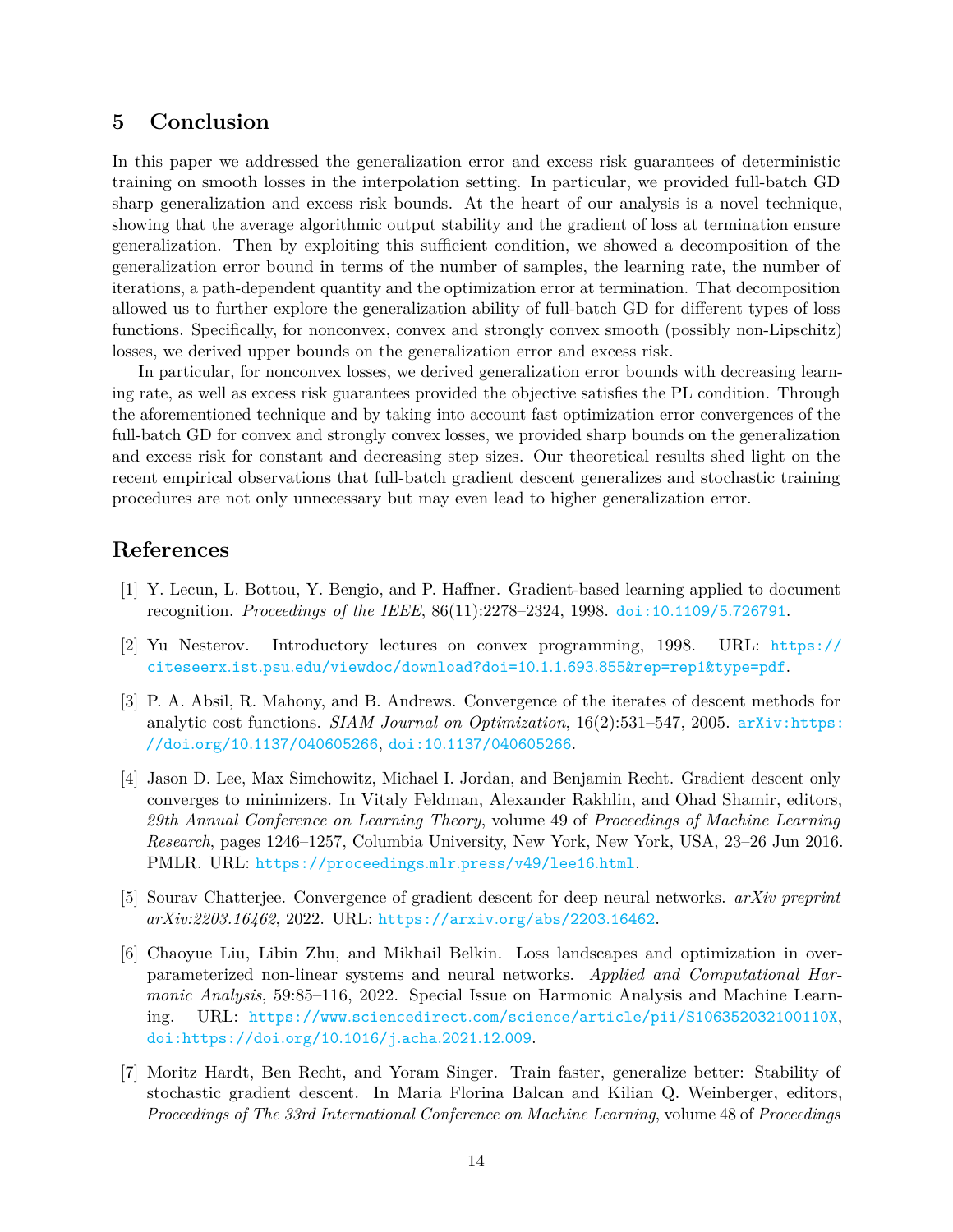*of Machine Learning Research*, pages 1225–1234, New York, New York, USA, 20–22 Jun 2016. PMLR. URL: [https://proceedings](https://proceedings.mlr.press/v48/hardt16.html)*.*mlr*.*press/v48/hardt16*.*html.

- <span id="page-14-0"></span>[8] Vitaly Feldman and Jan Vondrak. Generalization bounds for uniformly stable algorithms. In S. Bengio, H. Wallach, H. Larochelle, K. Grauman, N. Cesa-Bianchi, and R. Garnett, editors, *Advances in Neural Information Processing Systems*, volume 31. Curran Associates, Inc., 2018. URL: [https://proceedings](https://proceedings.neurips.cc/paper/2018/file/05a624166c8eb8273b8464e8d9cb5bd9-Paper.pdf)*.*neurips*.*cc/paper/2018/file/ [05a624166c8eb8273b8464e8d9cb5bd9-Paper](https://proceedings.neurips.cc/paper/2018/file/05a624166c8eb8273b8464e8d9cb5bd9-Paper.pdf)*.*pdf.
- [9] Vitaly Feldman and Jan Vondrak. High probability generalization bounds for uniformly stable algorithms with nearly optimal rate. In Alina Beygelzimer and Daniel Hsu, editors, *Proceedings of the Thirty-Second Conference on Learning Theory*, volume 99 of *Proceedings of Machine Learning Research*, pages 1270–1279. PMLR, 25–28 Jun 2019. URL: [https:](https://proceedings.mlr.press/v99/feldman19a.html) //proceedings*.*mlr*.*[press/v99/feldman19a](https://proceedings.mlr.press/v99/feldman19a.html)*.*html.
- [10] Liam Madden, Emiliano Dall'Anese, and Stephen Becker. High probability convergence and uniform stability bounds for nonconvex stochastic gradient descent. *arXiv e-prints*, pages arXiv–2006, 2020. URL: [https://arxiv](https://arxiv.org/abs/2006.05610)*.*org/abs/2006*.*05610.
- <span id="page-14-1"></span>[11] Yegor Klochkov and Nikita Zhivotovskiy. Stability and deviation optimal risk bounds with convergence rate  $\mathcal{O}(1/n)$ . *arXiv preprint arXiv:2103.12024*, 2021. URL: [https://arxiv](https://arxiv.org/abs/2103.12024).org/ [abs/2103](https://arxiv.org/abs/2103.12024)*.*12024.
- <span id="page-14-2"></span>[12] Ilja Kuzborskij and Christoph Lampert. Data-dependent stability of stochastic gradient descent. In Jennifer Dy and Andreas Krause, editors, *Proceedings of the 35th International Conference on Machine Learning*, volume 80 of *Proceedings of Machine Learning Research*, pages 2815–2824. PMLR, 10–15 Jul 2018. URL: https://proceedings*.*mlr*.*[press/v80/kuzborskij18a](https://proceedings.mlr.press/v80/kuzborskij18a.html)*.*html.
- <span id="page-14-3"></span>[13] Robert Mansel Gower, Nicolas Loizou, Xun Qian, Alibek Sailanbayev, Egor Shulgin, and Peter Richtárik. SGD: General analysis and improved rates. In Kamalika Chaudhuri and Ruslan Salakhutdinov, editors, *Proceedings of the 36th International Conference on Machine Learning*, volume 97 of *Proceedings of Machine Learning Research*, pages 5200–5209. PMLR, 09–15 Jun 2019. URL: [https://proceedings](https://proceedings.mlr.press/v97/qian19b.html)*.*mlr*.*press/v97/qian19b*.*html.
- <span id="page-14-4"></span>[14] Vitaly Feldman. Generalization of erm in stochastic convex optimization: The dimension strikes back. In D. Lee, M. Sugiyama, U. Luxburg, I. Guyon, and R. Garnett, editors, *Advances in Neural Information Processing Systems*, volume 29. Curran Associates, Inc., 2016. URL: [https://proceedings](https://proceedings.neurips.cc/paper/2016/file/8c01a75941549a705cf7275e41b21f0d-Paper.pdf)*.*neurips*.*cc/paper/2016/file/ [8c01a75941549a705cf7275e41b21f0d-Paper](https://proceedings.neurips.cc/paper/2016/file/8c01a75941549a705cf7275e41b21f0d-Paper.pdf)*.*pdf.
- <span id="page-14-5"></span>[15] Raef Bassily, Vitaly Feldman, Cristóbal Guzmán, and Kunal Talwar. Stability of stochastic gradient descent on nonsmooth convex losses. In H. Larochelle, M. Ranzato, R. Hadsell, M. F. Balcan, and H. Lin, editors, *Advances in Neural Information Processing Systems*, volume 33, pages 4381–4391. Curran Associates, Inc., 2020. URL: [https://proceedings](https://proceedings.neurips.cc/paper/2020/file/2e2c4bf7ceaa4712a72dd5ee136dc9a8-Paper.pdf)*.*neurips*.*cc/ [paper/2020/file/2e2c4bf7ceaa4712a72dd5ee136dc9a8-Paper](https://proceedings.neurips.cc/paper/2020/file/2e2c4bf7ceaa4712a72dd5ee136dc9a8-Paper.pdf)*.*pdf.
- [16] Yunwen Lei and Yiming Ying. Fine-grained analysis of stability and generalization for stochastic gradient descent. In Hal Daumé III and Aarti Singh, editors, *Proceedings of the 37th International Conference on Machine Learning*, volume 119 of *Proceedings of Machine Learning Research*, pages 5809–5819. PMLR, 13–18 Jul 2020. URL: [https://proceedings](https://proceedings.mlr.press/v119/lei20c.html)*.*mlr*.*press/ [v119/lei20c](https://proceedings.mlr.press/v119/lei20c.html)*.*html.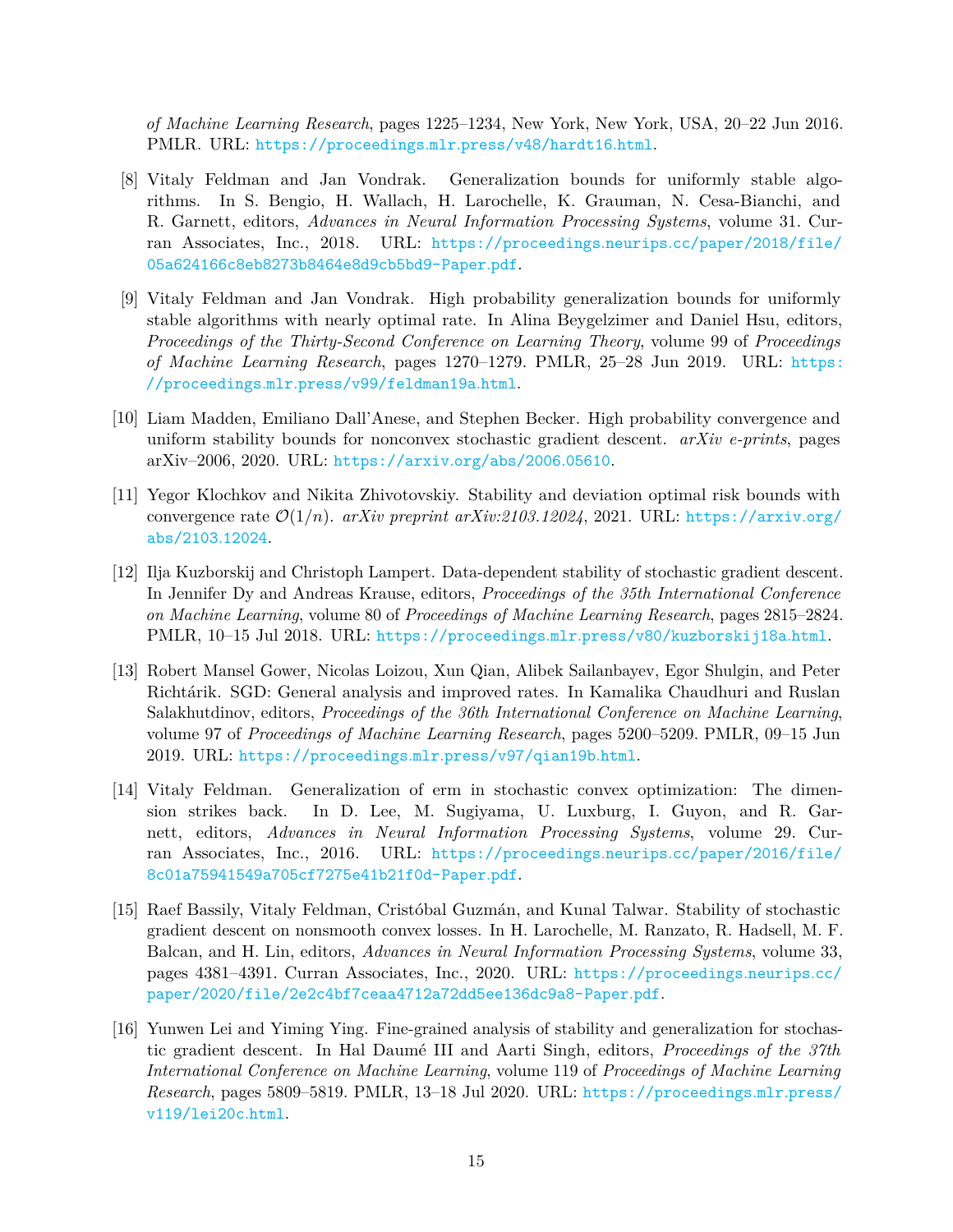- <span id="page-15-0"></span>[17] Yunwen Lei, Ting Hu, and Ke Tang. Generalization performance of multi-pass stochastic gradient descent with convex loss functions. *The Journal of Machine Learning Research*, 22(25):1–41, 2021. URL: http://jmlr*.*[org/papers/v22/19-716](http://jmlr.org/papers/v22/19-716.html)*.*html.
- <span id="page-15-1"></span>[18] Yunwen Lei, Mingrui Liu, and Yiming Ying. Generalization guarantee of sgd for pairwise learning. In M. Ranzato, A. Beygelzimer, Y. Dauphin, P.S. Liang, and J. Wortman Vaughan, editors, *Advances in Neural Information Processing Systems*, volume 34, pages 21216–21228. Curran Associates, Inc., 2021. URL: [https://proceedings](https://proceedings.neurips.cc/paper/2021/file/b1301141feffabac455e1f90a7de2054-Paper.pdf)*.*neurips*.*cc/paper/2021/file/ [b1301141feffabac455e1f90a7de2054-Paper](https://proceedings.neurips.cc/paper/2021/file/b1301141feffabac455e1f90a7de2054-Paper.pdf)*.*pdf.
- <span id="page-15-2"></span>[19] Yunwen Lei, Antoine Ledent, and Marius Kloft. Sharper generalization bounds for pairwise learning. In H. Larochelle, M. Ranzato, R. Hadsell, M. F. Balcan, and H. Lin, editors, *Advances in Neural Information Processing Systems*, volume 33, pages 21236–21246. Curran Associates, Inc., 2020. URL: [https://proceedings](https://proceedings.neurips.cc/paper/2020/file/f3173935ed8ac4bf073c1bcd63171f8a-Paper.pdf)*.*neurips*.*cc/paper/2020/file/ [f3173935ed8ac4bf073c1bcd63171f8a-Paper](https://proceedings.neurips.cc/paper/2020/file/f3173935ed8ac4bf073c1bcd63171f8a-Paper.pdf)*.*pdf.
- <span id="page-15-3"></span>[20] Yi Zhou, Yingbin Liang, and Huishuai Zhang. Understanding generalization error of SGD in nonconvex optimization. *Machine Learning*, pages 1–31, 2021. URL: [https:](https://link.springer.com/article/10.1007/s10994-021-06056-w) //link*.*springer*.*com/article/10*.*[1007/s10994-021-06056-w](https://link.springer.com/article/10.1007/s10994-021-06056-w).
- <span id="page-15-4"></span>[21] Ali Ramezani-Kebrya, Ashish Khisti, and Ben Liang. On the generalization of stochastic gradient descent with momentum. *arXiv preprint arXiv:2102.13653*, 2021. URL: [url={https:](url={https://arxiv.org/abs/1809.04564}) //arxiv*.*[org/abs/1809](url={https://arxiv.org/abs/1809.04564})*.*04564}.
- <span id="page-15-5"></span>[22] Puyu Wang, Liang Wu, and Yunwen Lei. Stability and generalization for randomized coordinate descent. *arXiv preprint arXiv:2108.07414*, 2021. URL: [https://arxiv](https://arxiv.org/abs/2108.07414)*.*org/abs/2108*.*07414.
- <span id="page-15-6"></span>[23] Pan Zhou, Hanshu Yan, Xiaotong Yuan, Jiashi Feng, and Shuicheng Yan. Towards understanding why lookahead generalizes better than sgd and beyond. In M. Ranzato, A. Beygelzimer, Y. Dauphin, P.S. Liang, and J. Wortman Vaughan, editors, *Advances in Neural Information Processing Systems*, volume 34, pages 27290–27304. Curran Associates, Inc., 2021. URL: [https://proceedings](https://proceedings.neurips.cc/paper/2021/file/e53a0a2978c28872a4505bdb51db06dc-Paper.pdf)*.*neurips*.*cc/paper/2021/file/ [e53a0a2978c28872a4505bdb51db06dc-Paper](https://proceedings.neurips.cc/paper/2021/file/e53a0a2978c28872a4505bdb51db06dc-Paper.pdf)*.*pdf.
- <span id="page-15-7"></span>[24] Yue Xing, Qifan Song, and Guang Cheng. On the algorithmic stability of adversarial training. In M. Ranzato, A. Beygelzimer, Y. Dauphin, P.S. Liang, and J. Wortman Vaughan, editors, *Advances in Neural Information Processing Systems*, volume 34, pages 26523–26535. Curran Associates, Inc., 2021. URL: [https://proceedings](https://proceedings.neurips.cc/paper/2021/file/df1f1d20ee86704251795841e6a9405a-Paper.pdf)*.*neurips*.*cc/paper/2021/file/ [df1f1d20ee86704251795841e6a9405a-Paper](https://proceedings.neurips.cc/paper/2021/file/df1f1d20ee86704251795841e6a9405a-Paper.pdf)*.*pdf.
- <span id="page-15-8"></span>[25] Ankit Pensia, Varun Jog, and Po-Ling Loh. Generalization error bounds for noisy, iterative algorithms. In *2018 IEEE International Symposium on Information Theory (ISIT)*, pages 546–550, 2018. doi:10*.*[1109/ISIT](https://doi.org/10.1109/ISIT.2018.8437571)*.*2018*.*8437571.
- [26] Wenlong Mou, Liwei Wang, Xiyu Zhai, and Kai Zheng. Generalization bounds of SGLD for non-convex learning: Two theoretical viewpoints. In Sébastien Bubeck, Vianney Perchet, and Philippe Rigollet, editors, *Proceedings of the 31st Conference On Learning Theory*, volume 75 of *Proceedings of Machine Learning Research*, pages 605–638. PMLR, 06–09 Jul 2018. URL: [https://proceedings](https://proceedings.mlr.press/v75/mou18a.html)*.*mlr*.*press/v75/mou18a*.*html.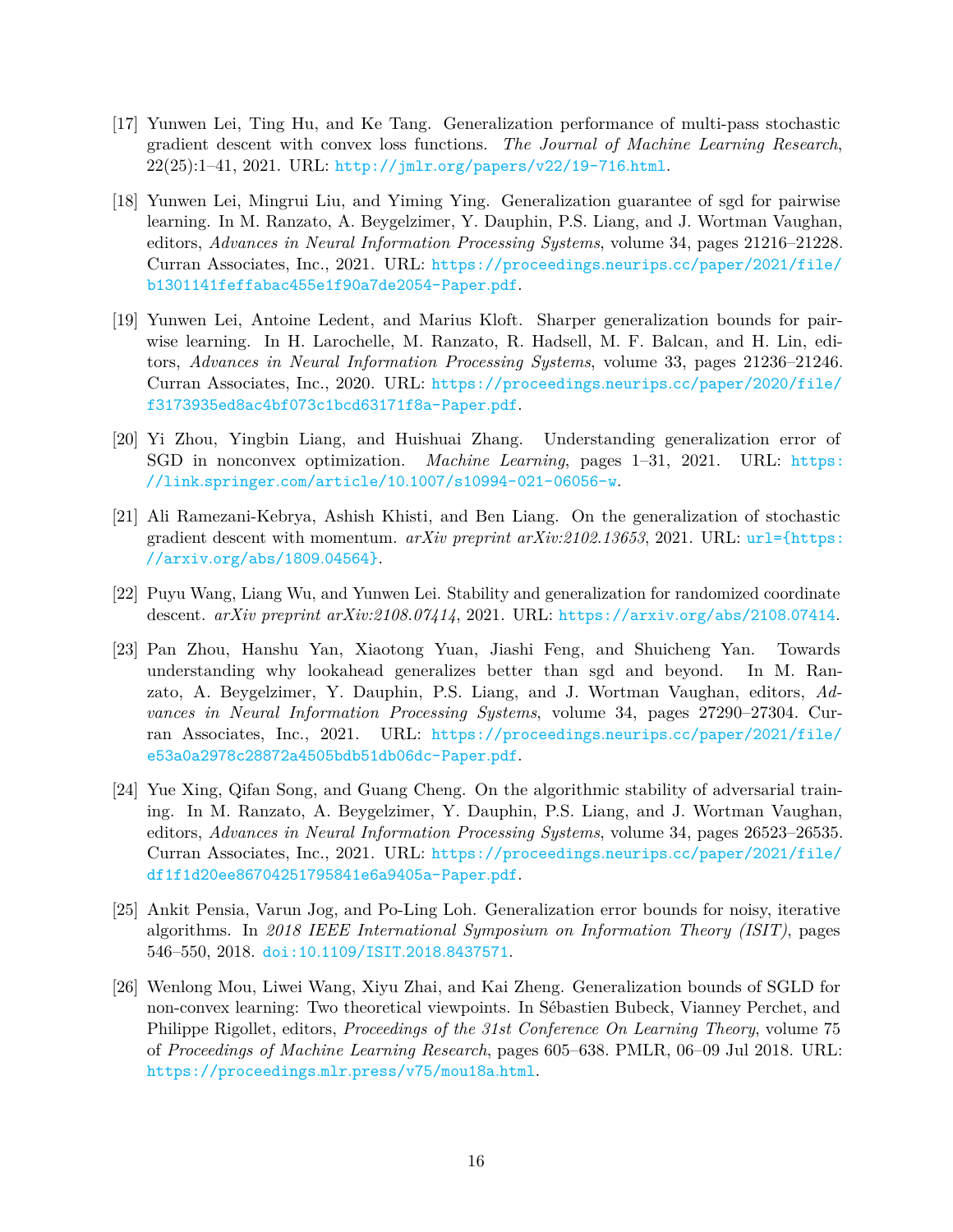- [27] Jian Li, Xuanyuan Luo, and Mingda Qiao. On generalization error bounds of noisy gradient methods for non-convex learning. *arXiv preprint arXiv:1902.00621*, 2019. URL: [https:](https://arxiv.org/abs/1902.00621) //arxiv*.*[org/abs/1902](https://arxiv.org/abs/1902.00621)*.*00621.
- [28] Jeffrey Negrea, Mahdi Haghifam, Gintare Karolina Dziugaite, Ashish Khisti, and Daniel M. Roy. Information-theoretic generalization bounds for SGLD via data-dependent estimates. In H. Wallach, H. Larochelle, A. Beygelzimer, F. d'Alché-Buc, E. Fox, and R. Garnett, editors, *Advances in Neural Information Processing Systems*, volume 32. Curran Associates, Inc., 2019. URL: [https://proceedings](https://proceedings.neurips.cc/paper/2019/file/05ae14d7ae387b93370d142d82220f1b-Paper.pdf)*.*neurips*.*cc/paper/2019/file/ [05ae14d7ae387b93370d142d82220f1b-Paper](https://proceedings.neurips.cc/paper/2019/file/05ae14d7ae387b93370d142d82220f1b-Paper.pdf)*.*pdf.
- [29] Yikai Zhang, Wenjia Zhang, Sammy Bald, Vamsi Pingali, Chao Chen, and Mayank Goswami. Stability of SGD: Tightness Analysis and Improved Bounds. *arXiv preprint arXiv:2102.05274*, 2021. URL: [https://arxiv](https://arxiv.org/abs/2102.05274)*.*org/abs/2102*.*05274.
- [30] Tyler Farghly and Patrick Rebeschini. Time-independent generalization bounds for SGLD in non-convex settings. In M. Ranzato, A. Beygelzimer, Y. Dauphin, P.S. Liang, and J. Wortman Vaughan, editors, *Advances in Neural Information Processing Systems*, volume 34, pages 19836– 19846. Curran Associates, Inc., 2021. URL: [https://proceedings](https://proceedings.neurips.cc/paper/2021/file/a4ee59dd868ba016ed2de90d330acb6a-Paper.pdf)*.*neurips*.*cc/paper/2021/ [file/a4ee59dd868ba016ed2de90d330acb6a-Paper](https://proceedings.neurips.cc/paper/2021/file/a4ee59dd868ba016ed2de90d330acb6a-Paper.pdf)*.*pdf.
- [31] Bohan Wang, Huishuai Zhang, Jieyu Zhang, Qi Meng, Wei Chen, and Tie-Yan Liu. Optimizing information-theoretical generalization bound via anisotropic noise of SGLD. In M. Ranzato, A. Beygelzimer, Y. Dauphin, P.S. Liang, and J. Wortman Vaughan, editors, *Advances in Neural Information Processing Systems*, volume 34, pages 26080–26090. Curran Associates, Inc., 2021. URL: [https://proceedings](https://proceedings.neurips.cc/paper/2021/file/db2b4182156b2f1f817860ac9f409ad7-Paper.pdf)*.*neurips*.*cc/paper/2021/file/ [db2b4182156b2f1f817860ac9f409ad7-Paper](https://proceedings.neurips.cc/paper/2021/file/db2b4182156b2f1f817860ac9f409ad7-Paper.pdf)*.*pdf.
- <span id="page-16-0"></span>[32] Hao Wang, Yizhe Huang, Rui Gao, and Flavio Calmon. Analyzing the generalization capability of SGLD using properties of gaussian channels. In M. Ranzato, A. Beygelzimer, Y. Dauphin, P.S. Liang, and J. Wortman Vaughan, editors, *Advances in Neural Information Processing Systems*, volume 34, pages 24222–24234. Curran Associates, Inc., 2021. URL: [https://proceedings](https://proceedings.neurips.cc/paper/2021/file/cb77649f5d53798edfa0ff40dae46322-Paper.pdf)*.*neurips*.*cc/paper/2021/file/ [cb77649f5d53798edfa0ff40dae46322-Paper](https://proceedings.neurips.cc/paper/2021/file/cb77649f5d53798edfa0ff40dae46322-Paper.pdf)*.*pdf.
- <span id="page-16-1"></span>[33] Zachary Charles and Dimitris Papailiopoulos. Stability and generalization of learning algorithms that converge to global optima. In Jennifer Dy and Andreas Krause, editors, *Proceedings of the 35th International Conference on Machine Learning*, volume 80 of *Proceedings of Machine Learning Research*, pages 745–754. PMLR, 10–15 Jul 2018. URL: https://proceedings*.*mlr*.*[press/v80/charles18a](https://proceedings.mlr.press/v80/charles18a.html)*.*html.
- <span id="page-16-2"></span>[34] Elad Hoffer, Itay Hubara, and Daniel Soudry. Train longer, generalize better: closing the generalization gap in large batch training of neural networks. In I. Guyon, U. V. Luxburg, S. Bengio, H. Wallach, R. Fergus, S. Vishwanathan, and R. Garnett, editors, *Advances in Neural Information Processing Systems*, volume 30. Curran Associates, Inc., 2017. URL: [https://proceedings](https://proceedings.neurips.cc/paper/2017/file/a5e0ff62be0b08456fc7f1e88812af3d-Paper.pdf)*.*neurips*.*cc/paper/2017/file/ [a5e0ff62be0b08456fc7f1e88812af3d-Paper](https://proceedings.neurips.cc/paper/2017/file/a5e0ff62be0b08456fc7f1e88812af3d-Paper.pdf)*.*pdf.
- <span id="page-16-3"></span>[35] Jonas Geiping, Micah Goldblum, Phillip E Pope, Michael Moeller, and Tom Goldstein. Stochastic training is not necessary for generalization. *arXiv preprint arXiv:2109.14119*, 2021. URL: [https://arxiv](https://arxiv.org/abs/2109.14119)*.*org/abs/2109*.*14119.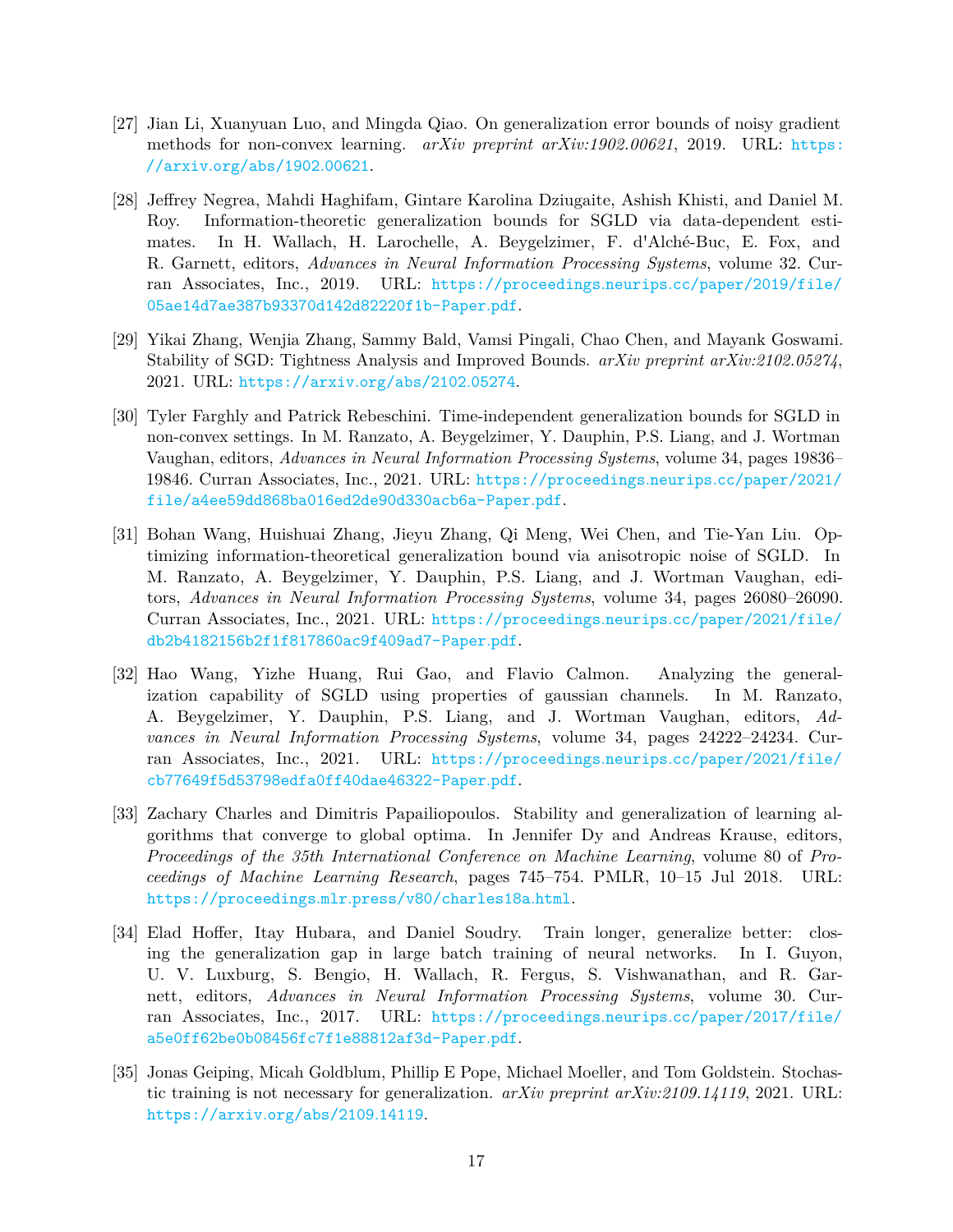- <span id="page-17-0"></span>[36] Idan Amir, Yair Carmon, Tomer Koren, and Roi Livni. Never go full batch (in stochastic convex optimization). In M. Ranzato, A. Beygelzimer, Y. Dauphin, P.S. Liang, and J. Wortman Vaughan, editors, *Advances in Neural Information Processing Systems*, volume 34, pages 25033– 25043. Curran Associates, Inc., 2021. URL: [https://proceedings](https://proceedings.neurips.cc/paper/2021/file/d27b95cac4c27feb850aaa4070cc4675-Paper.pdf)*.*neurips*.*cc/paper/2021/ [file/d27b95cac4c27feb850aaa4070cc4675-Paper](https://proceedings.neurips.cc/paper/2021/file/d27b95cac4c27feb850aaa4070cc4675-Paper.pdf)*.*pdf.
- <span id="page-17-1"></span>[37] Gergely Neu, Gintare Karolina Dziugaite, Mahdi Haghifam, and Daniel M. Roy. Informationtheoretic generalization bounds for stochastic gradient descent. In Mikhail Belkin and Samory Kpotufe, editors, *Proceedings of Thirty Fourth Conference on Learning Theory*, volume 134 of *Proceedings of Machine Learning Research*, pages 3526–3545. PMLR, 15–19 Aug 2021. URL: [https://proceedings](https://proceedings.mlr.press/v134/neu21a.html)*.*mlr*.*press/v134/neu21a*.*html.
- <span id="page-17-2"></span>[38] Yunwen Lei and Yiming Ying. Sharper generalization bounds for learning with gradientdominated objective functions. In *International Conference on Learning Representations*, 2020. URL: https://iclr*.*[cc/virtual/2021/poster/3141](https://iclr.cc/virtual/2021/poster/3141).
- <span id="page-17-3"></span>[39] Yunwen Lei and Ke Tang. Learning rates for stochastic gradient descent with nonconvex objectives. *IEEE Transactions on Pattern Analysis and Machine Intelligence*, 43(12):4505–4511, 2021. doi:10*.*[1109/TPAMI](https://doi.org/10.1109/TPAMI.2021.3068154)*.*2021*.*3068154.
- <span id="page-17-4"></span>[40] Konstantinos E Nikolakakis, Farzin Haddadpour, Dionysios S Kalogerias, and Amin Karbasi. Black-box generalization. *arXiv preprint arXiv:2202.06880*, 2022. URL: [https://arxiv](https://arxiv.org/abs/2202.06880)*.*org/ [abs/2202](https://arxiv.org/abs/2202.06880)*.*06880.
- <span id="page-17-5"></span>[41] Satrajit Chatterjee and Piotr Zielinski. On the generalization mystery in deep learning. *arXiv preprint arXiv:2203.10036*, 2022. URL: [https://arxiv](https://arxiv.org/abs/2203.10036)*.*org/abs/2203*.*10036.
- <span id="page-17-6"></span>[42] Olivier Bousquet and André Elisseeff. Stability and generalization. *The Journal of Machine Learning Research*, 2:499–526, 2002. URL: https://www*.*jmlr*.*[org/papers/v2/](https://www.jmlr.org/papers/v2/bousquet02a.html) [bousquet02a](https://www.jmlr.org/papers/v2/bousquet02a.html)*.*html.
- <span id="page-17-7"></span>[43] Yi Zhou, Yingbin Liang, and Huishuai Zhang. Understanding generalization error of SGD in nonconvex optimization. *Machine Learning*, 111(1):345–375, 2022. URL: [https://doi](https://doi.org/10.1007/s10994-021-06056-w)*.*org/ 10*.*[1007/s10994-021-06056-w](https://doi.org/10.1007/s10994-021-06056-w).
- <span id="page-17-8"></span>[44] Gergely Neu and Gábor Lugosi. Generalization bounds via convex analysis. *arXiv preprint arXiv:2202.04985*, 2022. URL: [https://arxiv](https://arxiv.org/abs/2202.04985)*.*org/abs/2202*.*04985.
- <span id="page-17-9"></span>[45] Leo Kozachkov, Patrick M Wensing, and Jean-Jacques Slotine. Generalization in supervised learning through Riemannian contraction. *arXiv preprint arXiv:2201.06656*, 2022. URL: [https://arxiv](https://arxiv.org/abs/2201.06656)*.*org/abs/2201*.*06656.
- <span id="page-17-10"></span>[46] Darinka Dentcheva and Yang Lin. Bias reduction in sample-based optimization. *SIAM Journal on Optimization*, 32(1):130–151, 2022. [arXiv:https://doi](http://arxiv.org/abs/https://doi.org/10.1137/20M1326428)*.*org/10*.*1137/20M1326428, doi:10*.*[1137/20M1326428](https://doi.org/10.1137/20M1326428).
- <span id="page-17-11"></span>[47] Chen Cheng, John Duchi, and Rohith Kuditipudi. Memorize to Generalize: On the necessity of interpolation in high dimensional linear regression. *arXiv preprint arXiv:2202.09889*, 2022. URL: [https://arxiv](https://arxiv.org/abs/2202.09889)*.*org/abs/2202*.*09889.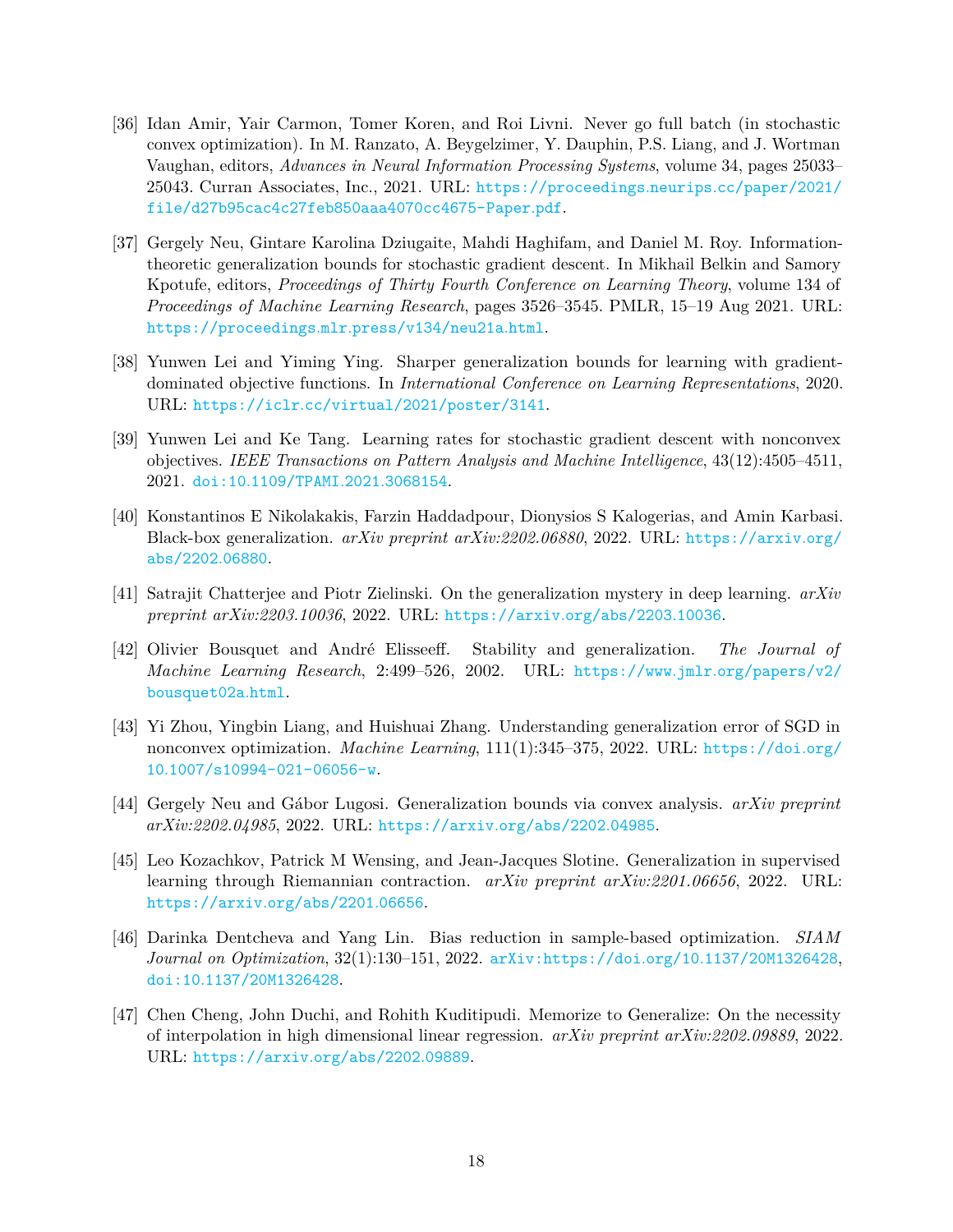- <span id="page-18-0"></span>[48] Nathan Srebro, Karthik Sridharan, and Ambuj Tewari. Smoothness, low noise and fast rates. In J. Lafferty, C. Williams, J. Shawe-Taylor, R. Zemel, and A. Culotta, editors, *Advances in Neural Information Processing Systems*, volume 23. Curran Associates, Inc., 2010. URL: [https://proceedings](https://proceedings.neurips.cc/paper/2010/file/76cf99d3614e23eabab16fb27e944bf9-Paper.pdf)*.*neurips*.*cc/paper/2010/file/ [76cf99d3614e23eabab16fb27e944bf9-Paper](https://proceedings.neurips.cc/paper/2010/file/76cf99d3614e23eabab16fb27e944bf9-Paper.pdf)*.*pdf.
- <span id="page-18-1"></span>[49] Hamed Karimi, Julie Nutini, and Mark Schmidt. Linear convergence of gradient and proximalgradient methods under the Polyak-Łojasiewicz condition. In *Joint European Conference on Machine Learning and Knowledge Discovery in Databases*, pages 795–811. Springer, 2016. URL: https://doi*.*org/10*.*[1007/978-3-319-46128-1\\_50](https://doi.org/10.1007/978-3-319-46128-1_50).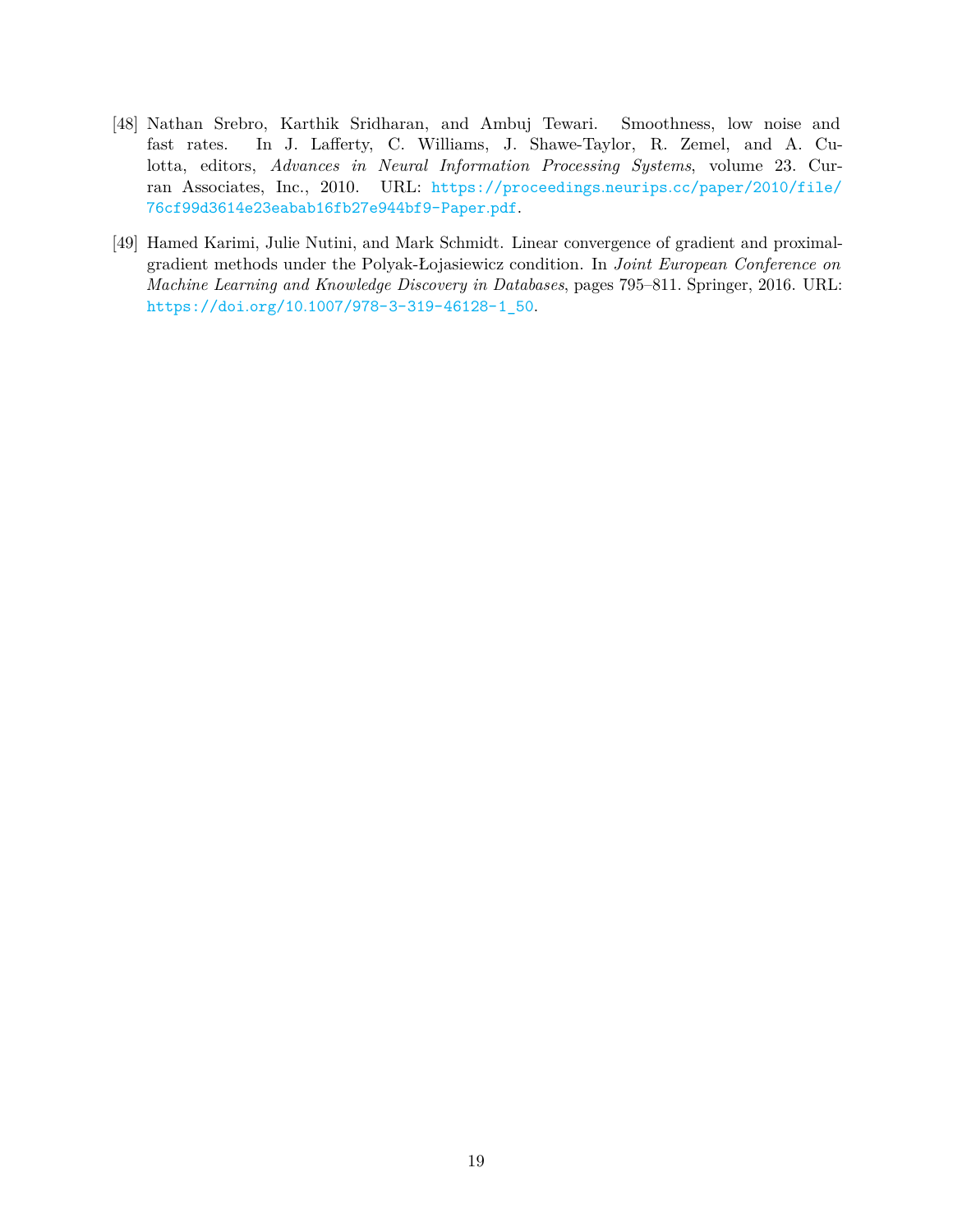## **A Proofs**

We provide the proofs of the results in these sections. We start by providing further bounds on the sum-product terms that appear in the stability error bounds, and then we continue with stability and generalization error guarantees, that we prove in parallel. We derive the excess risk bounds by applying the decomposition of the inequality [\(2\)](#page-4-3).

#### <span id="page-19-1"></span>**A.1 Sum Product Terms in the Stability Bounds**

Herein we show a lemma for the sum product terms associated with learning rate in Theorem [7](#page-8-1) and Theorem [16.](#page-11-3) Then we will apply that lemma to derive the corresponding stability error bounds.

**Lemma 20** *The following are true:*

• *If*  $\eta_t = C \leq 2/(\beta + \gamma)$ , then

<span id="page-19-0"></span>
$$
\sum_{t=1}^{T} \eta_t \prod_{j=t+1}^{T} \left( 1 - \frac{\eta_j \gamma}{2} \right) = 2 \frac{1 - \left( 1 - \frac{C\gamma}{2} \right)^T}{\gamma},
$$
\n(38)

• *If*  $\eta_t = C/t \leq 2/(\beta + \gamma)$ , for some  $C \geq 2/\gamma$  for  $t \geq 1 + \lceil \frac{\beta}{\gamma} \rceil$  $\left[\frac{\beta}{\gamma}\right]$  and  $\eta_t = C'/t \leq 2/(\beta + \gamma)$  for some  $C' < 2/(\gamma + \beta)$  for  $t \leq \left[\frac{\beta}{\gamma}\right]$  $\frac{\beta}{\gamma}$ , then

$$
\sum_{t=1}^{T} \eta_t \prod_{j=t+1}^{T} \left( 1 - \frac{\eta_j \gamma}{2} \right) \le C \log \left( e^2 \left[ \frac{\beta}{\gamma} \right] \right). \tag{39}
$$

• *If*  $\eta_t \leq C/t < 2/\beta$ , then

$$
\sum_{t=1}^{T} \eta_t \prod_{j=t+1}^{T} (1 + \beta \eta_j)^2 \le C e^{2C\beta} T^{2C\beta} \min \left\{ 1 + \frac{1}{2C\beta}, \log(eT) \right\}.
$$
 (40)

#### **Proof.**

• If  $\eta_t = C \leq 2/(\beta + \gamma)$  then

$$
\sum_{t=1}^{T} \eta_t \prod_{j=t+1}^{T} \left( 1 - \frac{\eta_j \gamma}{2} \right) = C \sum_{t=1}^{T} \left( 1 - \frac{C\gamma}{2} \right)^{T-t} = C \left( 1 - \frac{C\gamma}{2} \right)^{T} \sum_{t=1}^{T} \left( 1 - \frac{C\gamma}{2} \right)^{-t}
$$

$$
= 2C \frac{1 - \left( 1 - \frac{C\gamma}{2} \right)^{T}}{C\gamma} = 2 \frac{1 - \left( 1 - \frac{C\gamma}{2} \right)^{T}}{\gamma},
$$

• If  $\eta_t = C/t \leq 2/(\beta + \gamma)$ , for some  $C \geq 2/\gamma$  for  $t \geq 1 + \left[\frac{\beta}{\gamma}\right]$  $\frac{\beta}{\gamma}$  and  $\eta_t = C'/t \leq 2/(\beta + \gamma)$  for some  $C' < 2/(\gamma + \beta)$  for  $t \leq \left[\frac{\beta}{\gamma}\right]$  $\frac{\beta}{\gamma}$  then

$$
\sum_{t=1}^T \eta_t \prod_{j=t+1}^T \left(1 - \frac{\eta_j \gamma}{2}\right) \le \sum_{t=1}^{\left\lceil \frac{\beta}{\gamma} \right\rceil} \frac{C'}{t} \prod_{j=t+1}^T \left(1 - \frac{C'\gamma}{2j}\right) + \sum_{t=1+\left\lceil \frac{\beta}{\gamma} \right\rceil}^T \frac{C}{t} \prod_{j=t+1}^T \left(1 - \frac{1}{j}\right)
$$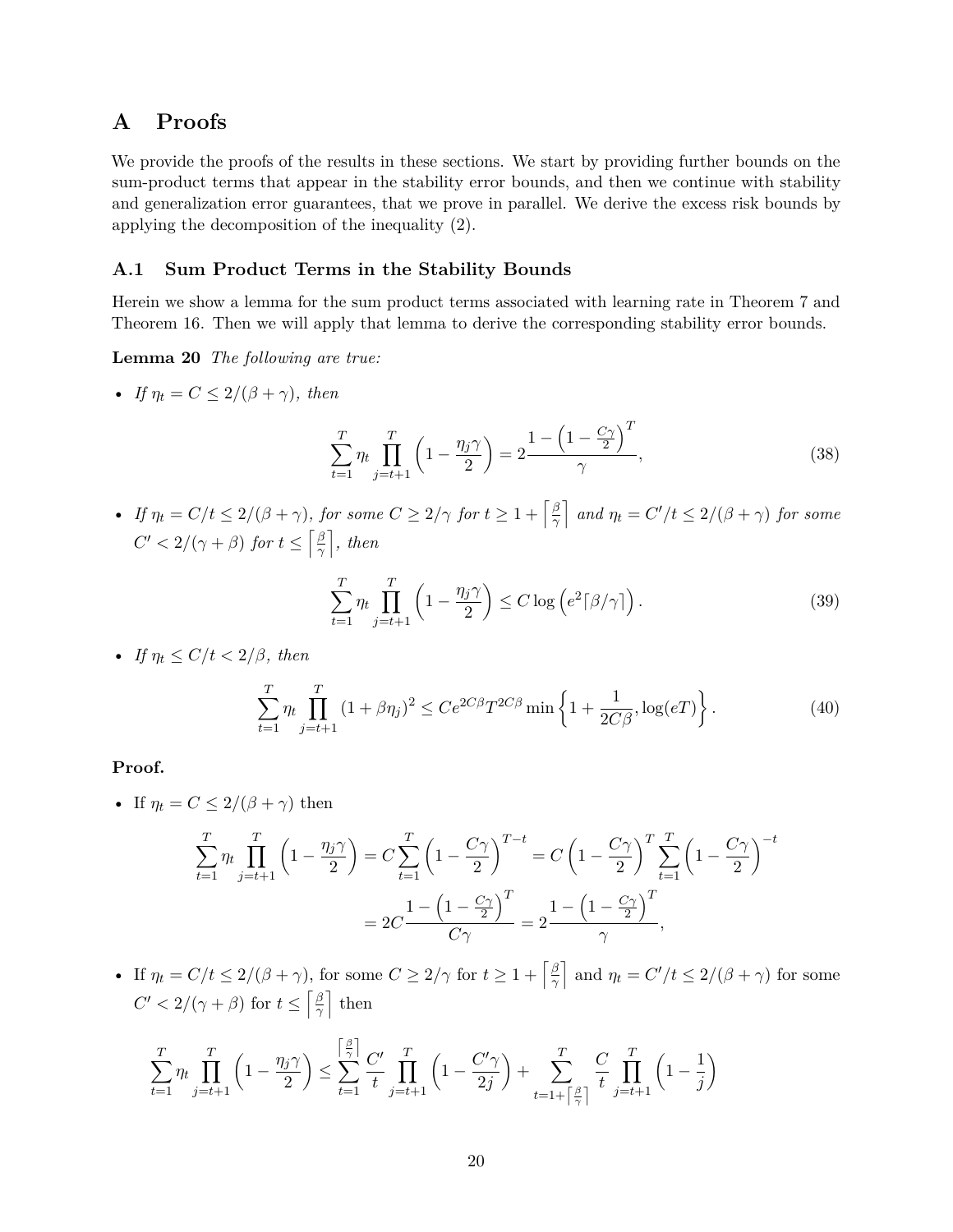$$
= \sum_{t=1}^{\left\lceil \frac{\beta}{\gamma} \right\rceil} \frac{C'}{t} \prod_{j=t+1}^{T} \left( 1 - \frac{C'\gamma}{2j} \right) + \sum_{t=1+\left\lceil \frac{\beta}{\gamma} \right\rceil}^{T} \frac{C}{t} \frac{t}{T} \le \sum_{t=1}^{\left\lceil \frac{\beta}{\gamma} \right\rceil} \frac{C'}{t} + C \frac{\left[ T - \left\lceil \frac{\beta}{\gamma} \right\rceil \right]_+}{T}
$$
  

$$
\le C \left( 1 + \log(\left\lceil \frac{\beta}{\gamma} \right\rceil) + \left[ 1 - \left\lceil \frac{\beta}{T\gamma} \right\rceil \right]_+ \right) \le C \log \left( e^2 \left\lceil \frac{\beta}{\gamma} \right\rceil \right).
$$

• If  $\eta_t \le C/t \le 2/\beta$ , then

$$
\sum_{t=1}^{T} \eta_{t} \prod_{j=t+1}^{T} (1+\beta \eta_{j})^{2} = \sum_{t=1}^{T} \frac{C}{t} \prod_{j=t+1}^{T} \left(1+\beta \frac{C}{j}\right)^{2}
$$
\n
$$
\leq \sum_{t=1}^{T} \frac{C}{t} \prod_{j=t+1}^{T} \exp\left(2\beta \frac{C}{j}\right)
$$
\n
$$
= \sum_{t=1}^{T} \frac{C}{t} \exp\left(2\beta \sum_{j=t+1}^{T} \frac{C}{j}\right)
$$
\n
$$
\leq \sum_{t=1}^{T} \frac{C}{t} \exp\left(2C\beta \left(\log(T) + 1 - \log(t+1)\right)\right)
$$
\n
$$
= C e^{2C\beta} T^{2C\beta} \sum_{t=1}^{T} \frac{1}{t} \frac{1}{(t+1)^{2C\beta}}
$$
\n
$$
\leq C e^{2C\beta} T^{2C\beta} \sum_{t=1}^{T} \frac{1}{t} \frac{1}{(t+1)^{2C\beta}}
$$
\n
$$
\leq C e^{2C\beta} T^{2C\beta} \sum_{t=1}^{T} \frac{1}{t^{1+2C\beta}} \tag{41}
$$
\n
$$
= C e^{2C\beta} T^{2C\beta} \left(1 + \sum_{t=2}^{T} \frac{1}{t^{1+2C\beta}}\right)
$$
\n
$$
\leq C e^{2C\beta} T^{2C\beta} \left(1 + \int_{1}^{T} \frac{1}{x^{1+2C\beta}} dx\right)
$$
\n
$$
= C e^{2C\beta} T^{2C\beta} \left(1 + \frac{1}{2C\beta} \left(1 - T^{-2C\beta}\right)\right)
$$
\n
$$
= C e^{2C\beta} T^{2C\beta} \left(1 + \frac{1}{2C\beta}\right) - C e^{2C\beta}
$$
\n
$$
\leq C e^{2C\beta} T^{2C\beta} \left(1 + \frac{1}{2C\beta}\right), \tag{42}
$$

additionally  $\sum_{t=1}^{T} 1/t \leq \log(eT)$ , thus the term in the inequality [\(41\)](#page-20-0) may be upper bounded by  $Ce^{2C\beta}T^{2C\beta}\log(eT)$  for any  $T \in \mathbb{N}$ , and we conclude that

<span id="page-20-0"></span>
$$
\sum_{t=1}^{T} \eta_t \prod_{j=t+1}^{T} (1 + \beta \eta_j)^2 \le Ce^{2C\beta} T^{2C\beta} \min \left\{ 1 + \frac{1}{2C\beta}, \log(eT) \right\}.
$$
 (43)

The last inequality completes the proof.  $\Box$ 

In the next section we prove the stability and generalization error bounds for nonconvex losses.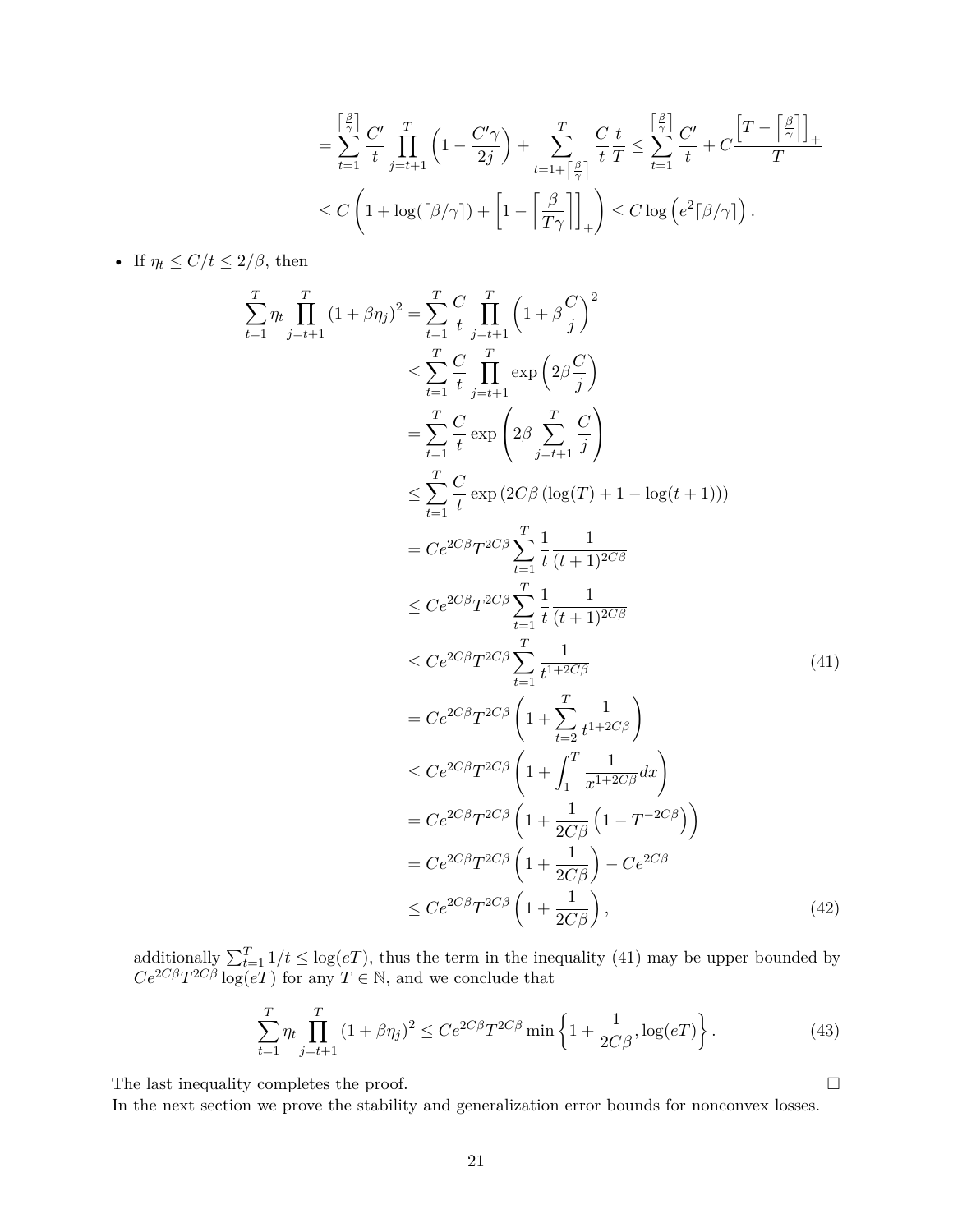## <span id="page-21-0"></span>**B Nonconvex Loss: Proof of Theorem [7](#page-8-1) & Theorem [8](#page-9-1)**

Let  $z_1, z_2, \ldots, z_i, \ldots, z_n, z'_i$  be i.i.d. random variables, define  $S \triangleq (z_1, z_2, \ldots, z_i, \ldots, z_n)$  and  $S^{(i)} \triangleq$  $(z_1, z_2, \ldots, z'_i, \ldots, z_n), W_1 = W'_1$ . The updates for any  $t \ge 1$  are

$$
W_{t+1} = W_t - \frac{\eta_t}{n} \sum_{j=1}^n \nabla f(W_t, z_j),
$$
\n(44)

<span id="page-21-1"></span>
$$
W_{t+1}^{(i)} = W_t^{(i)} - \frac{\eta_t}{n} \sum_{j=1, j \neq i}^n \nabla f(W_t^{(i)}, z_j) - \frac{\eta_t}{n} \nabla f(W_t^{(i)}, z_i').
$$
\n(45)

Then for any  $t \geq 1$ , we derive the stability recursion as

$$
\|W_{t+1} - W_{t+1}^{(i)}\|_{2}
$$
\n
$$
\leq \|W_t - W_t^{(i)}\|_{2} + \frac{\eta_t}{n} \Big\| \sum_{j=1, j \neq i}^{n} \left( \nabla f(W_t, z_j) - \nabla f(W_t^{(i)}, z_j) \right) \Big\|_{2} + \frac{\eta_t}{n} \|\nabla f(W_t, z_i) - \nabla f(W_t^{(i)}, z_i')\|_{2}
$$
\n
$$
\leq \|W_t - W_t^{(i)}\|_{2} + \frac{\eta_t}{n} \sum_{j=1, j \neq i}^{n} \|\nabla f(W_t, z_j) - \nabla f(W_t^{(i)}, z_j)\|_{2} + \frac{\eta_t}{n} \left( \|\nabla f(W_t, z_i)\|_{2} + \|\nabla f(W_t^{(i)}, z_i')\|_{2} \right)
$$

$$
\leq \|W_t - W_t^{(i)}\|_2 + \frac{\eta_t(n-1)}{n} \beta \|W_t - W_t^{(i)}\|_2 + \frac{\eta_t}{n} \left( \|\nabla f(W_t, z_i)\|_2 + \|\nabla f(W_t^{(i)}, z_i')\|_2 \right) \tag{46}
$$

$$
= \left(1 + \frac{n-1}{n}\beta\eta_t\right) \|W_t - W_t^{(i)}\|_2 + \frac{\eta_t}{n} \left( \|\nabla f(W_t, z_i)\|_2 + \|\nabla f(W_t^{(i)}, z_i')\|_2 \right),\tag{47}
$$

inequality [\(46\)](#page-21-1) comes from the smoothness of the loss. Then by solving the recursion we find

$$
\|W_{T+1} - W_{T+1}^{(i)}\|_{2}
$$
\n
$$
\leq \frac{1}{n} \sum_{t=1}^{T} \eta_{t} \left( \|\nabla f(W_{t}, z_{i})\|_{2} + \|\nabla f(W_{t}^{(i)}, z_{i}')\|_{2} \right) \prod_{j=t+1}^{T} \left( 1 + \frac{n-1}{n} \beta \eta_{j} \right)
$$
\n
$$
\leq \frac{1}{n} \sum_{t=1}^{T} \eta_{t} \left( \|\nabla f(W_{t}, z_{i})\|_{2} + \|\nabla f(W_{t}^{(i)}, z_{i}')\|_{2} \right) \prod_{j=t+1}^{T} (1 + \beta \eta_{j})
$$
\n
$$
\leq \frac{1}{n} \sqrt{\sum_{t=1}^{T} \eta_{t} \left( \|\nabla f(W_{t}, z_{i})\|_{2} + \|\nabla f(W_{t}^{(i)}, z_{i}')\|_{2} \right)^{2} \sum_{t=1}^{T} \eta_{t} \prod_{j=t+1}^{T} (1 + \beta \eta_{j})^{2}}
$$
\n
$$
\leq \frac{\sqrt{2}}{n} \sqrt{\sum_{t=1}^{T} \eta_{t} \left( \|\nabla f(W_{t}, z_{i})\|_{2}^{2} + \|\nabla f(W_{t}^{(i)}, z_{i}')\|_{2}^{2} \right) \sum_{t=1}^{T} \eta_{t} \prod_{j=t+1}^{T} (1 + \beta \eta_{j})^{2}}.
$$

The last display gives

$$
||W_{T+1} - W_{T+1}^{(i)}||_2^2 \le \frac{2}{n^2} \sum_{t=1}^T \eta_t \left( ||\nabla f(W_t, z_i)||_2^2 + ||\nabla f(W_t^{(i)}, z_i')||_2^2 \right) \sum_{t=1}^T \eta_t \prod_{j=t+1}^T (1 + \beta \eta_j)^2,
$$

and by taking the expectation we find

$$
\mathbb{E}[\|W_{T+1} - W_{T+1}^{(i)}\|_2^2] \le \frac{2}{n^2} \sum_{t=1}^T \eta_t \left( \mathbb{E}[\|\nabla f(W_t, z_i)\|_2^2] + \mathbb{E}[\|\nabla f(W_t^{(i)}, z_i')\|_2^2] \right) \sum_{t=1}^T \eta_t \prod_{j=t+1}^T (1 + \beta \eta_j)^2
$$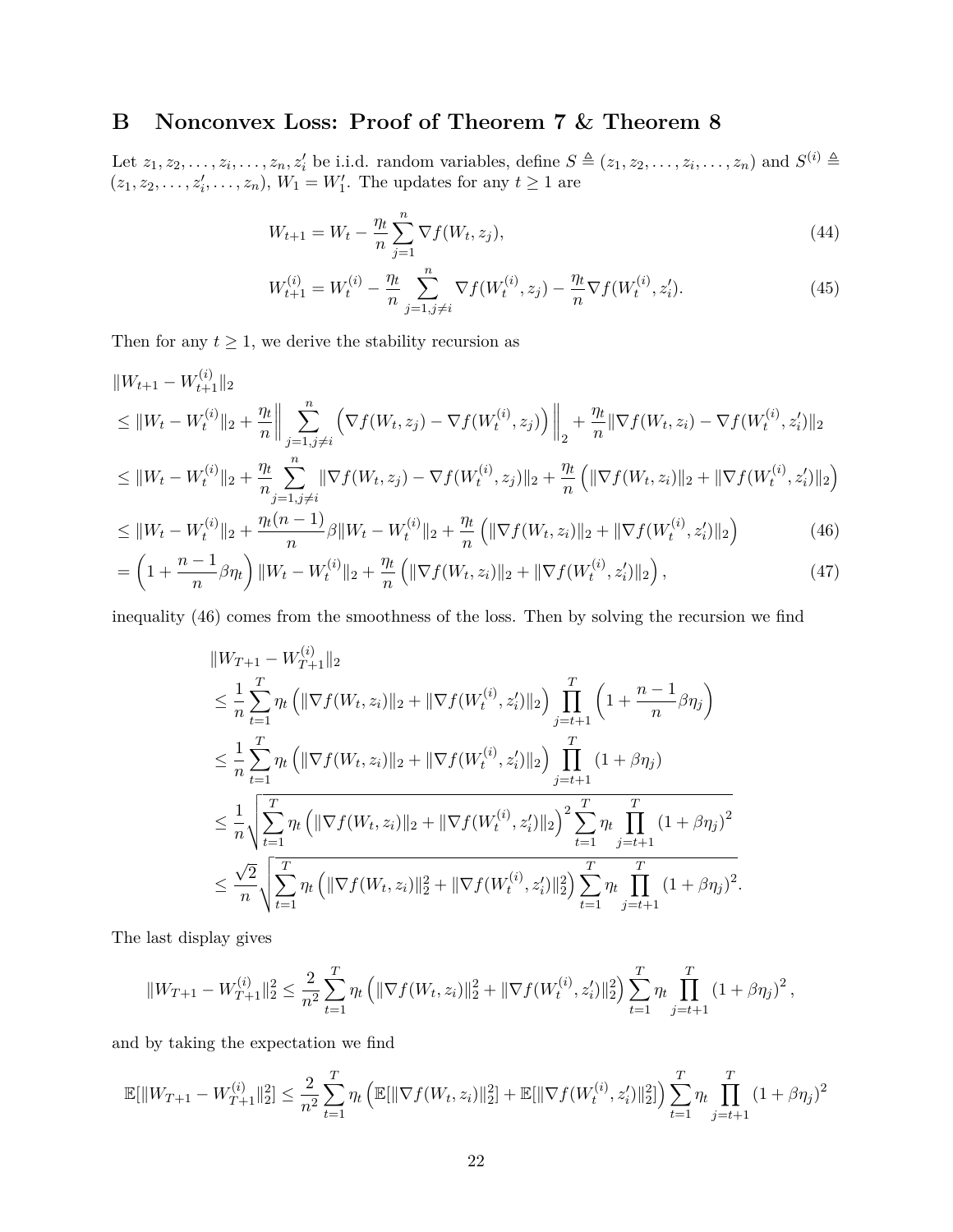<span id="page-22-1"></span><span id="page-22-0"></span>
$$
\leq \frac{4\epsilon_{\text{path}}}{n^2} \sum_{t=1}^{T} \eta_t \prod_{j=t+1}^{T} (1 + \beta \eta_j)^2.
$$
 (48)

We evaluate the summation of the products in [\(48\)](#page-22-0). Lemma [20](#page-19-0) under the choice of decreasing learning rate  $\eta_t \leq C/t \leq 2/\beta$  shows that

$$
\sum_{t=1}^{T} \eta_t \prod_{j=t+1}^{T} (1 + \beta \eta_j)^2 \le Ce^{2C\beta} T^{2C\beta} \min \left\{ 1 + \frac{1}{2C\beta}, \log(eT) \right\}.
$$
 (49)

Through the inequalities [\(48\)](#page-22-0), [\(49\)](#page-22-1) and Theorem [3,](#page-5-0) we derive the bound on the generalization error as

$$
\begin{split} &|\epsilon_{\text{gen}}|\\ &\leq 2\sqrt{2\beta\epsilon_{\text{opt}}\mathbb{E}\left[\|A(S^{(i)})-A(S)\|_2^2\right]}+2\beta\mathbb{E}[\|A(S^{(i)})-A(S)\|_2^2]\\ &\leq \frac{4}{n}\sqrt{2\beta\epsilon_{\text{opt}}\epsilon_{\text{path}}\sum_{t=1}^T\eta_t\prod_{j=t+1}^T(1+\beta\eta_j)^2+8\beta\frac{\epsilon_{\text{path}}}{n^2}\sum_{t=1}^T\eta_t\prod_{j=t+1}^T(1+\beta\eta_j)^2}\\ &\leq \frac{4}{n}\sqrt{2C\beta\epsilon_{\text{opt}}\epsilon_{\text{path}}e^{C\beta}T^{C\beta}\min\left\{1+\frac{1}{2C\beta},\log(eT)\right\}^{\frac{1}{2}}+8C\beta\frac{\epsilon_{\text{path}}}{n^2}e^{2C\beta}T^{2C\beta}\min\left\{1+\frac{1}{2C\beta},\log(eT)\right\}} \end{split}
$$

Under the choice  $\eta_t \leq C/t < 1/\beta$  for all *t*, we choose  $C < 1/\beta$  and define  $\epsilon \triangleq \beta C < 1$ , to get

<span id="page-22-2"></span>
$$
|\epsilon_{gen}| \leq \frac{4\sqrt{2}}{n} \sqrt{\epsilon_{\text{opt}} \epsilon_{\text{path}}} (eT)^{\epsilon} \min \left\{ \epsilon + \frac{1}{2}, \epsilon \log(eT) \right\}^{\frac{1}{2}} + 8 \frac{\epsilon_{\text{path}}}{n^2} (eT)^{2\epsilon} \min \left\{ \epsilon + \frac{1}{2}, \epsilon \log(eT) \right\}
$$
  

$$
\leq \frac{4\sqrt{3}}{n} \sqrt{\epsilon_{\text{opt}} \epsilon_{\text{path}}} (eT)^{\epsilon} + 12 \frac{\epsilon_{\text{path}}}{n^2} (eT)^{2\epsilon}.
$$
 (50)

The last inequality provide the generalization error bound and completes the proof.  $\Box$ 

Next we derive upper bounds on expected path error  $\epsilon_{\text{path}}$  and optimization error  $\epsilon_{\text{opt}}$ , to show an alternative expression of the generalization error inequality [\(50\)](#page-22-2). We continue by proving the proof of Corollary [9.](#page-9-4)

#### **B.1 Proof of Corollary [9.](#page-9-4)**

The self-bounding property of the non-negative *β*-smooth loss function *f*(·; *z*) [\[48,](#page-18-0) Lemma 3.1] gives  $\|\nabla f(W_t, z_i)\|_2^2 \leq 4\beta f(W_t, z_i)$  $\|\nabla f(W_t, z_i)\|_2^2 \leq 4\beta f(W_t, z_i)$  $\|\nabla f(W_t, z_i)\|_2^2 \leq 4\beta f(W_t, z_i)$ . By taking expectation, and through the Assumption 2 and property [\(4\)](#page-5-1) we find

$$
\mathbb{E}[\|\nabla f(W_t, z_i)\|_2^2] \le 4\beta \mathbb{E}[f(W_t, z_i)] = 4\beta \mathbb{E}[R_S(W_t)] = 4\beta \mathbb{E}[R_S(W_t) - R_S(W_s^*)].\tag{51}
$$

The definition of  $\epsilon_{\text{path}}$  (Definition [6\)](#page-8-2), and the decreasing learning rate  $(\eta_t = C/t < 1/\beta t)$  give

$$
\epsilon_{\text{path}} \triangleq \sum_{t=1}^{T} \eta_t \mathbb{E}[\|\nabla f(W_t, z_i)\|_2^2] \le 4\beta \sum_{t=1}^{T} \eta_t \mathbb{E}[R_S(W_t) - R_S(W_S^*)]
$$

$$
= 4\beta \sum_{t=1}^{T} \eta_t \mathbb{E}[R_S(W_t)]
$$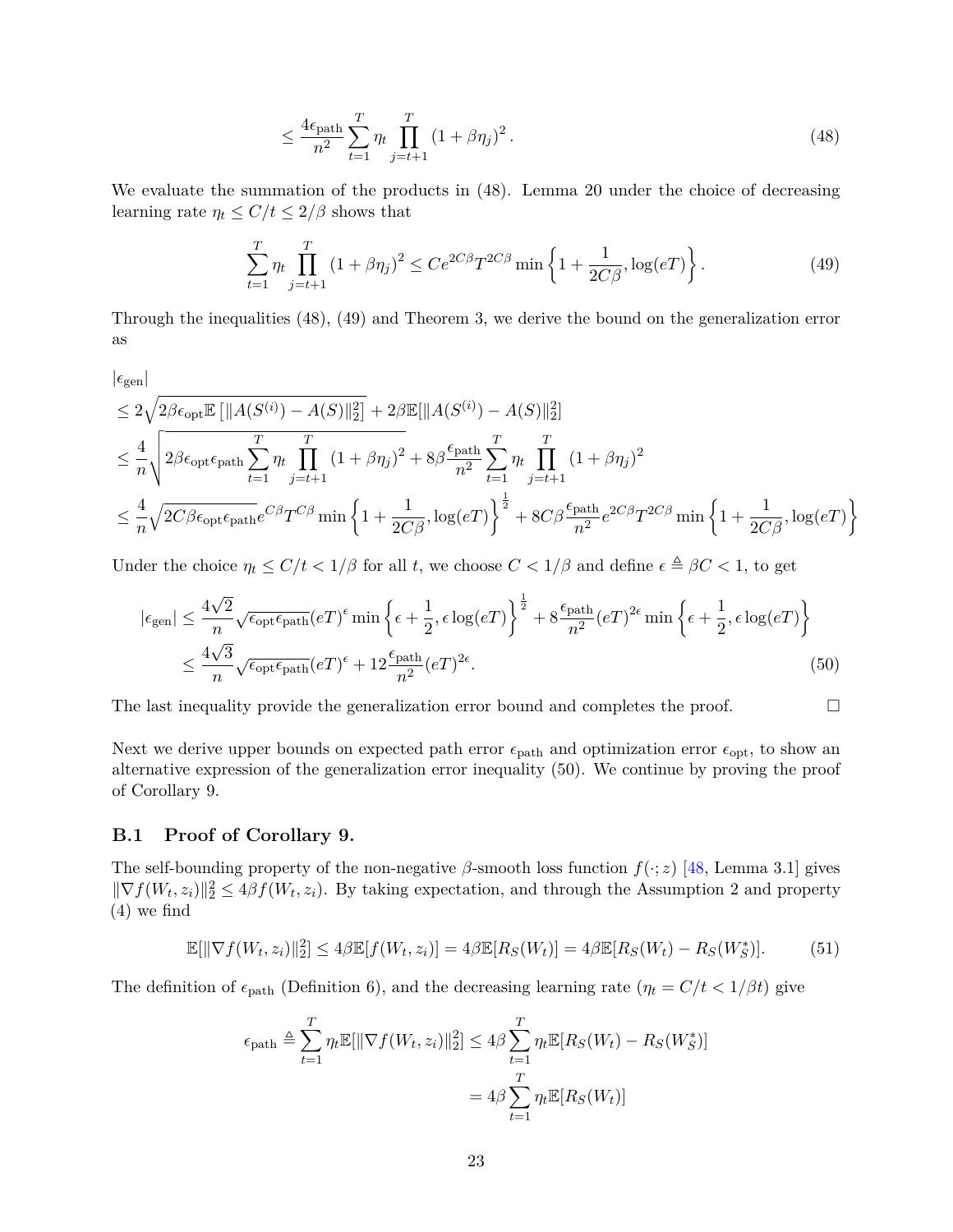<span id="page-23-1"></span>
$$
\leq 4\beta \mathbb{E}[R_S(W_1)] \sum_{t=1}^T \eta_t
$$
\n
$$
\leq 4\mathbb{E}[R_S(W_1)] \sum_{t=1}^T \frac{1}{t}
$$
\n(52)

<span id="page-23-3"></span><span id="page-23-2"></span>
$$
\leq 4\mathbb{E}[R_S(W_1)] \sum_{t=1} \overline{t}
$$
  

$$
\leq 4\mathbb{E}[R_S(W_1)] \log(eT), \tag{53}
$$

and the inequality [\(52\)](#page-23-1) holds since the learning rate  $\eta_t < 2/\beta$  guarantees descent at each iteration. Similarly,  $\epsilon_{\text{opt}} \triangleq \mathbb{E}[R_S(A(S)) - R_S(W_S^*)] \leq \mathbb{E}[R_S(W_1)]$ . The last inequality together with the inequalities [\(53\)](#page-23-2) and [\(50\)](#page-22-2) give

$$
\begin{aligned} |\epsilon_{\text{gen}}| &\leq \frac{4\sqrt{3}}{n}\sqrt{\epsilon_{\text{opt}}\epsilon_{\text{path}}}(eT)^{\epsilon}+12\frac{\epsilon_{\text{path}}}{n^2}(eT)^{2\epsilon} \\ &\leq \left(\frac{8\sqrt{3}}{n}\sqrt{\log(eT)}(eT)^{\epsilon}+\frac{48}{n^2}\log(eT)(eT)^{2\epsilon}\right)\mathbb{E}[R_S(W_1)]. \end{aligned}
$$

The last inequality provides the bound of the corollary.

## <span id="page-23-0"></span>**C PL Objective and Nonconvex Loss**

Herein we provide the proofs of the results associated with the PL condition on the objective. We start by proving an upper bound on the average output stability. Then by combining Lemma [21](#page-23-3) and Theorem [3](#page-5-0) we derive generalization error algorithm for symmetric algorithms and smooth, as well as the generalization error bound of the full-batch GD under the PL condition. A similar proof technique of the next lemma also appears in prior work by Lei et al. [\[38,](#page-17-2) Proof of Lemma B.2].

**Lemma 21** *Let the loss function*  $f(\cdot; z)$  *be non-negative, nonconvex and*  $\beta$ *-smooth for all*  $z \in \mathcal{Z}$ *.*  $Further, let the objective be  $\mu$ - $PL$ ,  $\mathbb{E}[\|\nabla R_S(w)\|_2^2] \geq 2\mu \mathbb{E}[R_S(w) - R_S^*]$  *for all*  $w \in \mathbb{R}^d$ . Then for any$ *algorithm it is true that*

$$
\mathbb{E}[\|A(S^{(i)}) - A(S)\|_2^2] \le \frac{16}{\mu} \epsilon_{\text{opt}} + \frac{8\beta}{n^2 \mu^2} \left( \mathbb{E}\left[R_S(\pi_S)\right] + \mathbb{E}[R(\pi_S)] \right). \tag{54}
$$

**Proof.** Define the projection  $\pi_{S^{(i)}} \triangleq \pi(A(S^{(i)}))$  of the point  $A(S^{(i)})$  to the set of the minimizers of  $R_{S(i)}(\cdot)$ , and the similarly the projection  $\pi_S \triangleq \pi(A(S))$  of the point  $A(S)$  to the set of the minimizers of  $R_S(\cdot)$ . Then

$$
\mathbb{E}[\|A(S^{(i)}) - A(S)\|_2^2] \n\leq 4\mathbb{E}[\|A(S^{(i)}) - \pi_{S^{(i)}}\|_2^2] + 4\mathbb{E}[\|A(S) - \pi_S\|_2^2] + 2\mathbb{E}[\|\pi_{S^{(i)}} - \pi_S\|_2^2] \n\leq \frac{8}{\mu} \mathbb{E}[R_{S^{(i)}}(A(S^{(i)})) - R_{S^{(i)}}^*] + \frac{8}{\mu} \mathbb{E}[R_S(A(S)) - R_S^*] + 2\mathbb{E}[\|\pi_{S^{(i)}} - \pi_S\|_2^2] \n= \frac{16}{\mu} \epsilon_{\text{opt}} + 2\mathbb{E}[\|\pi_{S^{(i)}} - \pi_S\|_2^2] \n\leq \frac{16}{\mu} \epsilon_{\text{opt}} + \frac{4}{\mu} (\mathbb{E}[R_S(\pi_{S^{(i)}})] - \mathbb{E}[R_S(\pi_S)]),
$$
\n(56)

the inequalities [\(55\)](#page-23-4) and [\(56\)](#page-23-5) come from the quadratic growth [\[49\]](#page-18-1). Recall that, the PL condition on the objective gives

<span id="page-23-6"></span><span id="page-23-5"></span><span id="page-23-4"></span>
$$
\frac{1}{2\mu} \mathbb{E}[\|\nabla R_S(\pi_{S^{(i)}})\|_2^2] \ge \mathbb{E}[R_S(\pi_{S^{(i)}}) - R_S(\pi_S)].
$$
\n(57)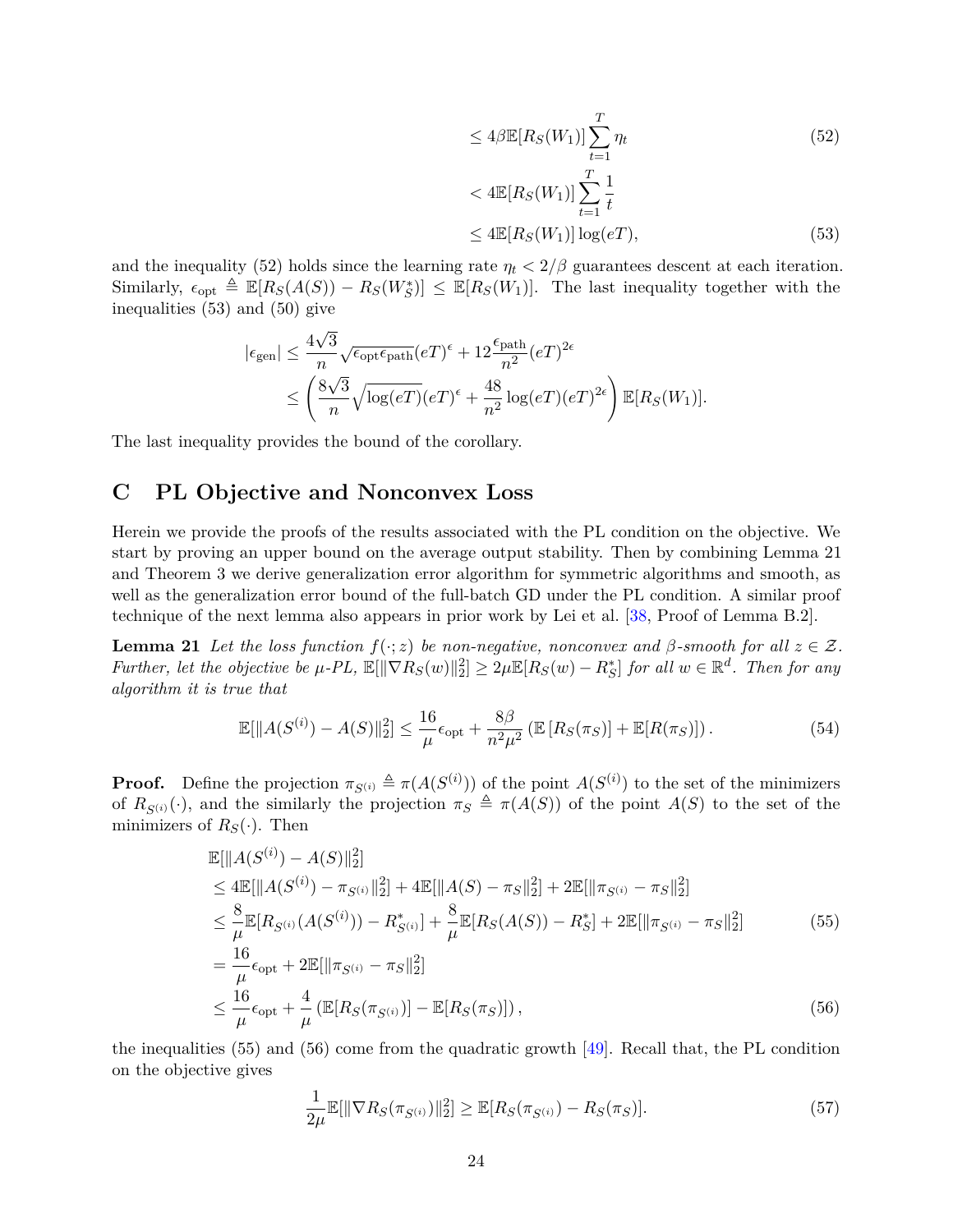We combine the inequalities [\(56\)](#page-23-5) and [\(57\)](#page-23-6) to find

$$
\mathbb{E}[\|A(S^{(i)}) - A(S)\|_2^2] \le \frac{16}{\mu} \epsilon_{\text{opt}} + \frac{2}{\mu^2} \mathbb{E}[\|\nabla R_S(\pi_{S^{(i)}})\|_2^2].
$$
\n(58)

Also, it is true that

$$
\|\nabla R_S(\pi_{S^{(i)}})\|_2^2 = \|\nabla R_{S^{(i)}}(\pi_{S^{(i)}}) - \frac{1}{n}\nabla f(\pi_{S^{(i)}}; z_i') + \frac{1}{n}\nabla f(\pi_{S^{(i)}}; z_i)\|_2^2
$$
  
= 
$$
\frac{2}{n^2} \|\nabla f(\pi_{S^{(i)}}; z_i')\|_2^2 + \frac{2}{n^2} \|\nabla f(\pi_{S^{(i)}}; z_i)\|_2^2
$$
(59)

<span id="page-24-2"></span>
$$
\leq \frac{4\beta}{n^2} f(\pi_{S^{(i)}}; z_i') + \frac{4\beta}{n^2} f(\pi_{S^{(i)}}; z_i),\tag{60}
$$

equality [\(59\)](#page-24-0) holds because  $\nabla R_{S^{(i)}}(\pi_{S^{(i)}}) = 0$ , and [\(60\)](#page-24-1) holds for nonnegative losses [\[48,](#page-18-0) (Lemma 3.1]. Through [\(60\)](#page-24-1) we find,

$$
\mathbb{E}[\|\nabla R_S(\pi_{S^{(i)}})\|_2^2] \le \frac{4\beta}{n^2} \mathbb{E}[f(\pi_{S^{(i)}}; z_i')] + \frac{4\beta}{n^2} \mathbb{E}[f(\pi_{S^{(i)}}; z_i)] \tag{61}
$$

<span id="page-24-3"></span><span id="page-24-1"></span><span id="page-24-0"></span>
$$
=\frac{4\beta}{n^2}\mathbb{E}[f(\pi_S; z_i)]+\frac{4\beta}{n^2}\mathbb{E}[f(\pi_S; z'_i)],\tag{62}
$$

and the last equality holds because  $z_i, z'_i$  are exchangeable. We combine the inequalities [\(58\)](#page-24-2) and [\(62\)](#page-24-3) to find

$$
\frac{1}{n}\sum_{i=1}^{n}\mathbb{E}[\|A(S^{(i)}) - A(S)\|_2^2] \le \frac{16}{\mu}\epsilon_{\text{opt}} + \frac{8\beta}{n^2\mu^2} \left(\frac{1}{n}\sum_{i=1}^{n}\mathbb{E}[f(\pi_S; z_i)] + \frac{1}{n}\sum_{i=1}^{n}\mathbb{E}[f(\pi_S; z'_i)\right) \tag{63}
$$

$$
= \frac{16}{\mu} \epsilon_{\text{opt}} + \frac{8\beta}{n^2 \mu^2} \left( \mathbb{E} \left[ R_S(\pi_S) \right] + \mathbb{E} [R(\pi_S)] \right). \tag{64}
$$

Since  $\mathbb{E}[\|A(S^{(i)}) - A(S)\|_2^2] = \mathbb{E}[\|A(S^{(j)}) - A(S)\|_2^2]$  for any  $i, j \in \{1, ..., n\}$ , we conclude that for any  $i \in \{1, ..., n\}$ 

$$
\mathbb{E}[\|A(S^{(i)}) - A(S)\|_2^2] \le \frac{16}{\mu} \epsilon_{\text{opt}} + \frac{8\beta}{n^2 \mu^2} \left( \mathbb{E}\left[R_S(\pi_S)\right] + \mathbb{E}[R(\pi_S)] \right). \tag{65}
$$

The last inequality provides the bound on the expected stability and completes the proof.  $\Box$ 

**Corollary 22** *Let*  $\pi_S \triangleq \pi(A(S))$  *be the projection of the point*  $A(S)$  *to the set of the minimizers of*  $R_S(\cdot)$ *. Further, define the constant*  $\tilde{c} \triangleq \mathbb{E}[R_S(\pi_S) + R(\pi_S)]$ *. For any symmetric algorithm, non-negative*  $\beta$ -smooth loss function  $f(\cdot; z)$  for all  $z \in \mathcal{Z}$ ,  $\mu$ -PL objective and  $\mathbb{E}[R_{S}^{*}] = 0$ , it is true *that*

$$
|\epsilon_{\text{gen}}| \le \frac{8\beta\sqrt{\tilde{c}}}{n\mu} \sqrt{\epsilon_{\text{opt}}} + \frac{16\beta^2}{n^2\mu^2} \tilde{c} + \frac{44\beta}{\mu} \epsilon_{\text{opt}}.\tag{66}
$$

*Further, define the constant*  $c \triangleq 44 \max{\{\mathbb{E}[R_S(\pi_S) + R(\pi_S)]\}, \mathbb{E}[R_S(W_1) - R_S^*]\}}$ *. Then the generalization error of the full-batch GD with step-size choice*  $\eta_t = 1/\beta$  and T total number of iterations is *bounded as follows*

$$
|\epsilon_{\text{gen}}| \leq \frac{c\beta}{\mu} \frac{\left(1 - \frac{\mu}{\beta}\right)^{T/2}}{n} + \frac{c\beta^2}{n^2\mu^2} + \frac{c\beta}{\mu} \left(1 - \frac{\mu}{\beta}\right)^T. \tag{67}
$$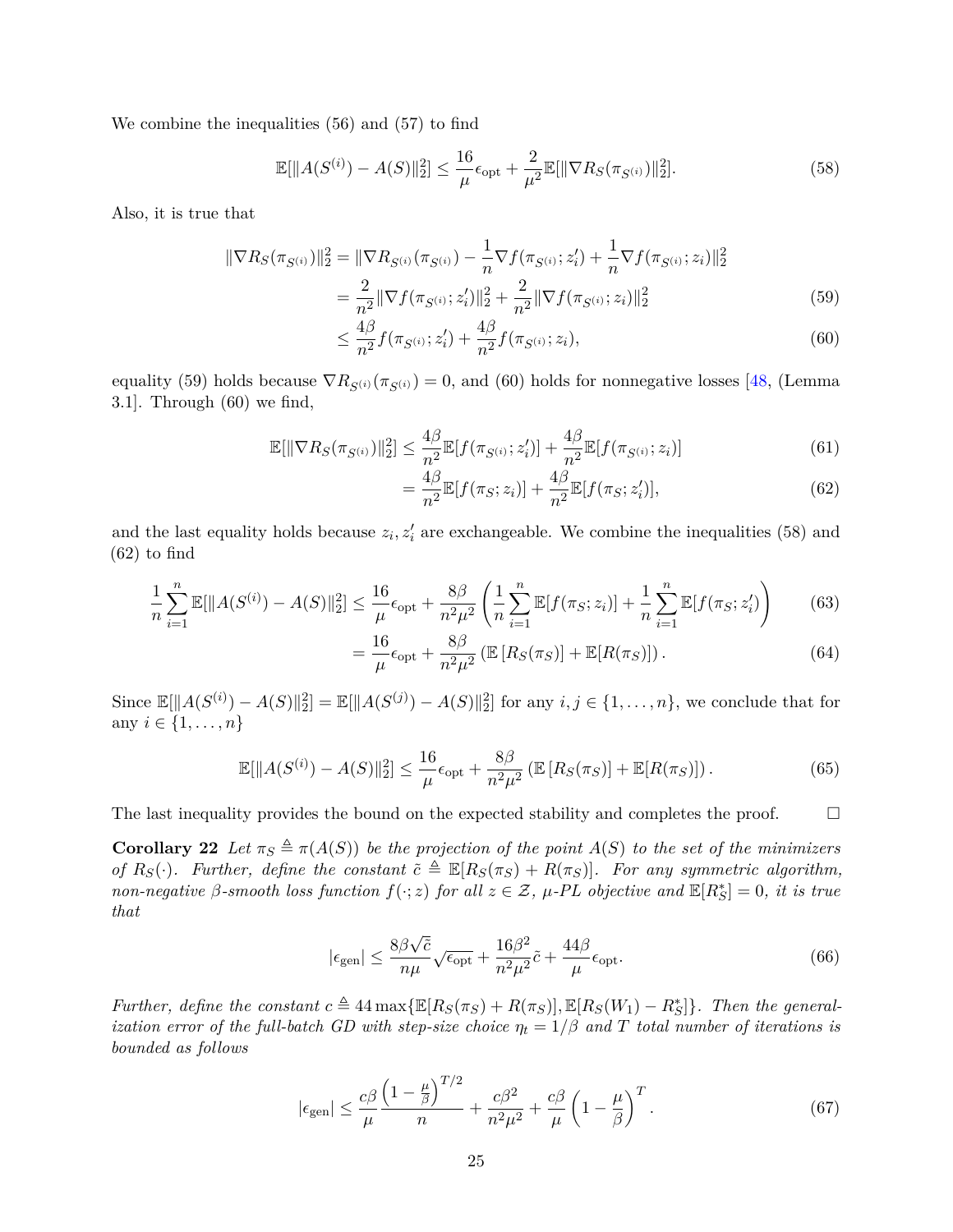**Proof.** We apply Theorem [3](#page-5-0) and Lemma [21](#page-23-3) to find

$$
\begin{split}\n|\epsilon_{\text{gen}}| &\leq 2\sqrt{2\beta\epsilon_{\text{opt}}\mathbb{E}\left[\|A(S^{(i)}) - A(S)\|_{2}^{2}\right]} + 2\beta\mathbb{E}[\|A(S^{(i)}) - A(S)\|_{2}^{2}] \\
&\leq \left(\frac{8}{\sqrt{\mu}}\sqrt{\epsilon_{\text{opt}}} + \frac{4\sqrt{2\beta\mathbb{E}[R_{S}(\pi_{S}) + R(\pi_{S})]}}{n\mu}\right)\sqrt{2\beta\epsilon_{\text{opt}}} + \frac{32\beta}{\mu}\epsilon_{\text{opt}} + \frac{16\beta^{2}}{n^{2}\mu^{2}}\mathbb{E}[R_{S}(\pi_{S}) + R(\pi_{S})] \\
&= \frac{8\sqrt{2\beta}}{\sqrt{\mu}}\epsilon_{\text{opt}} + \frac{8\beta\sqrt{\mathbb{E}[R_{S}(\pi_{S}) + R(\pi_{S})]}}{n\mu}\sqrt{\epsilon_{\text{opt}}} + \frac{32\beta}{\mu}\epsilon_{\text{opt}} + \frac{16\beta^{2}}{n^{2}\mu^{2}}\mathbb{E}[R_{S}(\pi_{S}) + R(\pi_{S})] \\
&\leq \frac{8\beta\sqrt{\mathbb{E}[R_{S}(\pi_{S}) + R(\pi_{S})]}}{n\mu}\sqrt{\epsilon_{\text{opt}}} + \frac{16\beta^{2}}{n^{2}\mu^{2}}\mathbb{E}[R_{S}(\pi_{S}) + R(\pi_{S})] + \frac{44\beta}{\mu}\epsilon_{\text{opt}}.\n\end{split} \tag{68}
$$

Further for the full-batch GD algorithm and  $\mu$ -PL objective the expected optimization error is bounded as

<span id="page-25-1"></span>
$$
\epsilon_{\rm opt} \le \left(1 - \frac{\mu}{\beta}\right)^T \mathbb{E}[R_S(W_1) - R_S^*].\tag{69}
$$

Define the constants  $\Lambda \triangleq \mathbb{E}[R_S(\pi_S) + R(\pi_S)]$  and  $\Theta \triangleq \mathbb{E}[R_S(W_1) - R_S^*]$ . The last inequality and [\(68\)](#page-25-1) give

$$
|\epsilon_{\text{gen}}| \le 44\Theta \frac{\beta}{\mu} \left(1 - \frac{\mu}{\beta}\right)^{T} + \frac{8\beta\sqrt{\Theta\Lambda}}{\mu} \frac{\left(1 - \frac{\mu}{\beta}\right)^{T/2}}{n} + \frac{16\beta^{2}}{n^{2}\mu^{2}} \Lambda. \tag{70}
$$

Choose  $T = 2 \log(n) / \log \left( \frac{\beta}{\beta - 1} \right)$ *β*−*µ* , to get

$$
|\epsilon_{\text{gen}}| \le 44\Theta \frac{\beta}{\mu} \frac{1}{n^2} + \frac{8\beta\sqrt{\Theta\Lambda}}{\mu} \frac{1}{n^2} + \frac{16\beta^2}{n^2\mu^2} \Lambda = \frac{1}{n^2} \frac{\beta}{\mu} \left( 44\Theta + 8\sqrt{\Theta\Lambda} + \frac{16\Lambda\beta}{\mu} \right). \tag{71}
$$

The last inequality and the definition  $c \triangleq 44 \max\{ \Theta, \Lambda \}$  complete the proof. □

## <span id="page-25-0"></span>**D Convex Loss: Proof of Theorem [12](#page-10-2) and Theorem [13.](#page-10-0)**

We start by proving the non-expansive property of the stability iterates for the case of *β*-smooth convex loss. Then we continue with the proof of the stability generalization error.

**Lemma 23** Let the gradient of the loss be  $\beta$ -Lipschitz for all  $z \in \mathcal{Z}$ . If the loss function is convex *and*  $\eta_t < 2/\beta$ , then for any  $t \leq T + 1$  the updates  $W_t, W_t^{(i)}$  satisfy the next inequality

$$
\left\|W_t - W_t^{(i)} - \frac{\eta_t}{n} \sum_{j=1, j \neq i}^n \left(\nabla f(W_t, z_j) - \nabla f(W_t^{(i)}, z_j)\right)\right\|_2^2 \le \|W_t - W_t^{(i)}\|_2^2. \tag{72}
$$

**Proof.** By the definition of *β*-Lipschitz gradients and triangle inequality, it is true that

<span id="page-25-3"></span><span id="page-25-2"></span>
$$
\|\nabla f(W_t, z_j) - \nabla f(W_t^{(i)}, z_j)\|_2 \le \beta \|W_t - W_t^{(i)}\|_2 \implies (73)
$$

$$
\|\sum_{j\in\mathcal{J}}\nabla f(W_t, z_j) - \sum_{j\in\mathcal{J}}\nabla f(W_t^{(i)}, z_j)\|_2 \leq \beta|\mathcal{J}|\|W_t - W_t^{(i)}\|_2.
$$
\n(74)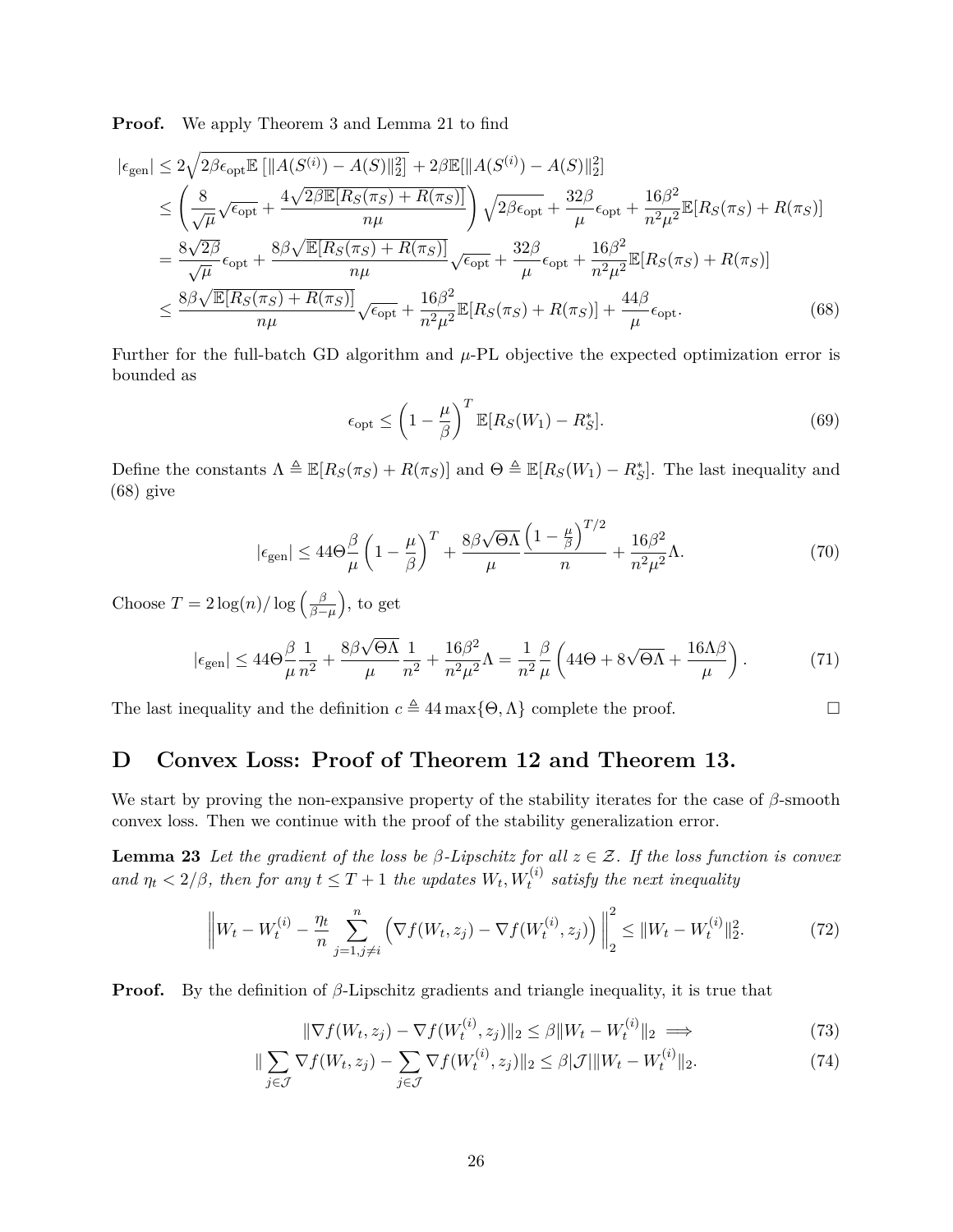Since the function  $h(W) \triangleq \sum_{j \in \mathcal{J}} \nabla f(W, z_j)$  is convex and  $\beta |\mathcal{J}|$ -Lipschitz, it follows that (cocoersivity of the gradient)

$$
\sum_{j\in\mathcal{J}}\langle\nabla f(W_t,z_j)-\nabla f(W_t^{(i)},z_j),W_t-W_t^{(i)}\rangle\geq\frac{1}{\beta|\mathcal{J}|}\|\sum_{j\in\mathcal{J}}\nabla f(W_t,z_j)-\sum_{j\in\mathcal{J}}\nabla f(W_t^{(i)},z_j)\|_2^2.\tag{75}
$$

Then prove the inequality [\(72\)](#page-25-2) as follows

<span id="page-26-2"></span><span id="page-26-0"></span>
$$
\|W_t - W_t^{(i)} - \frac{n_t}{n} \sum_{j=1, j \neq i}^n \left( \nabla f(W_t, z_j) - \nabla f(W_t^{(i)}, z_j) \right) \Big\|_2^2
$$
\n
$$
= \|W_t - W_t^{(i)}\|_2^2 - 2\frac{n_t}{n} \sum_{j=1, j \neq i}^n \left( \nabla f(W_t, z_j) - \nabla f(W_t^{(i)}, z_j), W_t - W_t^{(i)} \right)
$$
\n
$$
+ \frac{n_t^2}{n^2} \Big\| \sum_{j=1, j \neq i}^n \left( \nabla f(W_t, z_j) - \nabla f(W_t^{(i)}, z_j) \right) \Big\|_2^2
$$
\n
$$
= \|W_t - W_t^{(i)}\|_2^2 - 2\frac{n_t}{n} \left\langle \sum_{j=1, j \neq i}^n \nabla f(W_t, z_j) - \sum_{j=1, j \neq i}^n \nabla f(W_t^{(i)}, z_j), W_t - W_t^{(i)} \right\rangle
$$
\n
$$
+ \frac{n_t^2}{n^2} \Big\| \sum_{j=1, j \neq i}^n \nabla f(W_t, z_j) - \sum_{j=1, j \neq i}^n \nabla f(W_t^{(i)}, z_j) \Big\|_2^2
$$
\n
$$
\leq \|W_t - W_t^{(i)}\|_2^2 - 2\frac{n_t}{\beta(n-1)n} \Big\| \sum_{j=1, j \neq i}^n \nabla f(W_t, z_j) - \sum_{j=1, j \neq i}^n \nabla f(W_t^{(i)}, z_j) \Big\|_2^2
$$
\n
$$
+ \frac{n_t^2}{n^2} \Big\| \sum_{j=1, j \neq i}^n \nabla f(W_t, z_j) - \sum_{j=1, j \neq i}^n \nabla f(W_t^{(i)}, z_j) \Big\|_2^2
$$
\n
$$
= \|W_t - W_t^{(i)}\|_2^2 + \frac{n_t}{n} \left( \frac{n_t}{n} - \frac{2}{\beta(n-1)} \right) \Big\| \sum_{j=1, j \neq i}^n \left( \nabla f(W_t, z_j) - \nabla f(W_t^{(i)}, z_j) \right) \
$$

equation [\(76\)](#page-26-0) holds from the expansion of the squared norm,[\(77\)](#page-26-1) comes from the inequality [\(75\)](#page-26-2). The inequality [\(78\)](#page-26-3) holds under the choice  $\eta_t < 2/\beta$  and completes the proof. □

**Lemma 24 (Accumulated Path Error - Convex Loss)** Let the loss function  $f(\cdot; z)$  be convex *and β*-smooth and  $\eta_t = 1/\beta$ . If Assumption [2](#page-4-1) holds the expected path-error and the expected *optimization error of the full-batch GD after T iterations are bounded as*

<span id="page-26-3"></span><span id="page-26-1"></span>
$$
\epsilon_{\text{path}} \le 8\beta \log(eT) \mathbb{E}[\|W_1 - W_S^*\|_2^2],\tag{79}
$$

<span id="page-26-5"></span><span id="page-26-4"></span>
$$
\epsilon_{\rm opt} \le \frac{2\beta \mathbb{E}[\|W_1 - W_S^*\|_2^2]}{T}.\tag{80}
$$

**Proof.** The self-bounding property of the non-negative  $\beta$ -smooth loss function  $f(\cdot; z)$  [\[48,](#page-18-0) Lemma 3.1] gives  $\|\nabla f(W_t, z_i)\|_2^2 \leq 4\beta f(W_t, z_i)$  $\|\nabla f(W_t, z_i)\|_2^2 \leq 4\beta f(W_t, z_i)$  $\|\nabla f(W_t, z_i)\|_2^2 \leq 4\beta f(W_t, z_i)$ . By taking expectation, and through the Assumption 2 and property [\(4\)](#page-5-1) we find

$$
\mathbb{E}[\|\nabla f(W_t, z_i)\|_2^2] \le 4\beta \mathbb{E}[f(W_t, z_i)] = 4\beta \mathbb{E}[R_S(W_t)] = 4\beta \mathbb{E}[R_S(W_t) - R_S(W_s^*)].\tag{81}
$$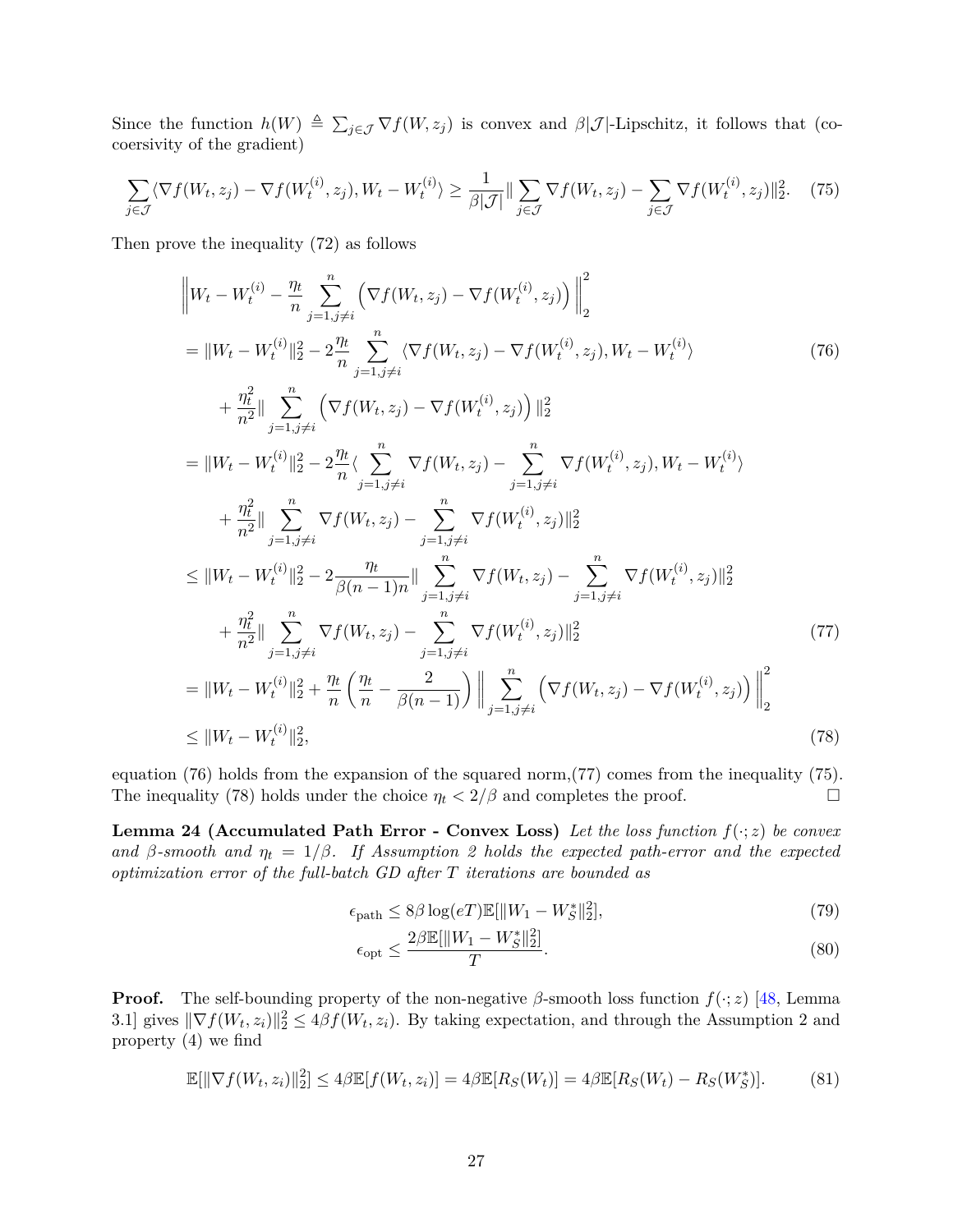Further, Lemma [14](#page-11-1) and the choice of constant learning rate  $\eta = 1/\beta$  give

<span id="page-27-0"></span>
$$
\mathbb{E}[R_S(W_t) - R_S(W_S^*)] \le \frac{\mathbb{E}[\|W_1 - W_S^*\|_2^2]}{\sum_{t'=1}^t \eta_{t'} \left(1 - \frac{\beta \eta_{t'}}{2}\right)} = \frac{2\beta \mathbb{E}[\|W_1 - W_S^*\|_2^2]}{t}.\tag{82}
$$

The definition of  $\epsilon_{\text{path}}$  (Definition [6\)](#page-8-2), the inequalities [\(81\)](#page-26-4) and [\(82\)](#page-27-0) and the constant learning rate  $(\eta_t = 1/\beta)$  give

$$
\epsilon_{\text{path}} \triangleq \sum_{t=1}^{T} \eta_t \mathbb{E}[\|\nabla f(W_t, z_i)\|_2^2] \le 4\beta \sum_{t=1}^{T} \eta_t \mathbb{E}[R_S(W_t) - R_S(W_S^*)]
$$
  

$$
\le 8\beta \mathbb{E}[\|W_1 - W_S^*\|_2^2] \sum_{t=1}^{T} \frac{1}{t}
$$
  

$$
\le 8\beta \mathbb{E}[\|W_1 - W_S^*\|_2^2] \log(eT).
$$
 (83)

The last inequality provides the bound on the  $\epsilon_{\text{path}}$ .  $\Box$ 

### **D.1 Proof of Theorem [12](#page-10-2) and Theorem [13](#page-10-0)**

Let  $z_1, z_2, \ldots, z_i, \ldots, z_n, z'_i$  be i.i.d. random variables, define  $S \triangleq (z_1, z_2, \ldots, z_i, \ldots, z_n)$  and  $S^{(i)} \triangleq$  $(z_1, z_2, \ldots, z'_i, \ldots, z_n), W_1 = W'_1$ . The updates for any  $t \ge 1$  are

$$
W_{t+1} = W_t - \frac{\eta_t}{n} \sum_{j=1}^n \nabla f(W_t, z_j),
$$
\n(84)

$$
W_{t+1}^{(i)} = W_t^{(i)} - \frac{\eta_t}{n} \sum_{j=1, j \neq i}^n \nabla f(W_t^{(i)}, z_j) - \frac{\eta_t}{n} \nabla f(W_t^{(i)}, z_i').
$$
\n(85)

Then for any  $t \geq 1$ 

$$
||W_{t+1} - W_{t+1}^{(i)}||_2
$$
  
\n
$$
\leq ||W_t - W_t^{(i)} - \frac{\eta_t}{n} \sum_{j=1, j\neq i}^n \left( \nabla f(W_t, z_j) - \nabla f(W_t^{(i)}, z_j) \right) ||_2 + \frac{\eta_t}{n} || \nabla f(W_t, z_i) - \nabla f(W_t^{(i)}, z'_i) ||_2
$$
  
\n
$$
\leq \sqrt{||W_t - W_t^{(i)} - \frac{\eta_t}{n} \sum_{j=1, j\neq i}^n \left( \nabla f(W_t, z_j) - \nabla f(W_t^{(i)}, z_j) \right) ||_2^2}
$$
  
\n
$$
+ \frac{\eta_t}{n} \left( || \nabla f(W_t, z_i) ||_2 + || \nabla f(W_t^{(i)}, z'_i) ||_2 \right)
$$
  
\n
$$
\leq ||W_t - W_t^{(i)}||_2 + \frac{\eta_t}{n} \left( || \nabla f(W_t, z_i) ||_2 + || \nabla f(W_t^{(i)}, z'_i) ||_2 \right).
$$
\n(86)

The inequality [\(86\)](#page-27-1) comes from Lemma [23.](#page-25-3) Then by solving the recursion, we find

<span id="page-27-1"></span>
$$
||W_{T+1} - W_{T+1}^{(i)}||_2 \le \frac{1}{n} \sum_{t=1}^T \eta_t \left( ||\nabla f(W_t, z_i)||_2 + ||\nabla f(W_t^{(i)}, z_i')||_2 \right)
$$

thus

$$
||W_{T+1} - W_{T+1}^{(i)}||_2^2 \le \frac{1}{n^2} \left( \sum_{t=1}^T \eta_t \left( ||\nabla f(W_t, z_i)||_2 + ||\nabla f(W_t^{(i)}, z_i')||_2 \right) \right)^2
$$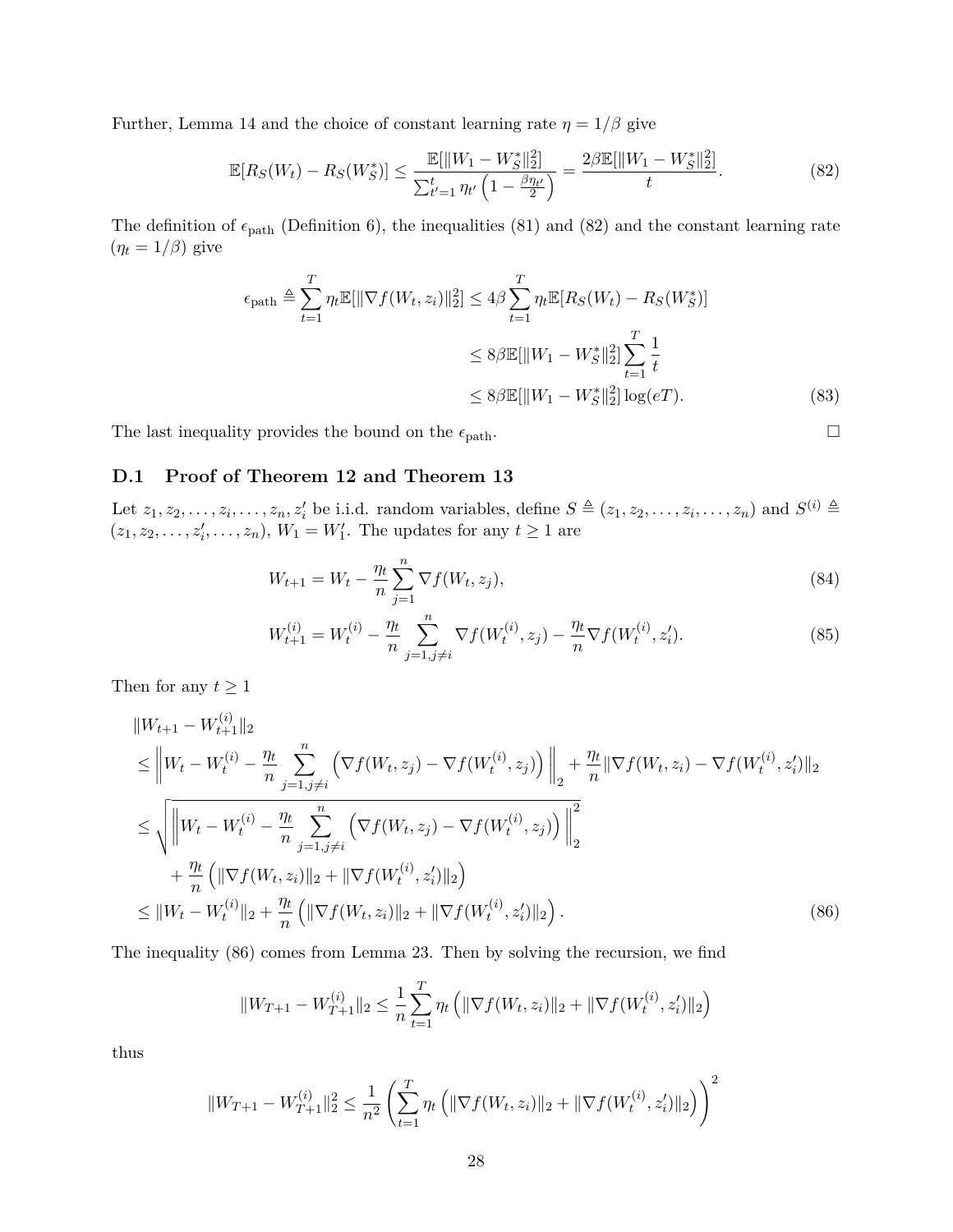<span id="page-28-3"></span><span id="page-28-2"></span><span id="page-28-1"></span>
$$
\leq \frac{2}{n^2} \sum_{t=1}^T \eta_t \left( \|\nabla f(W_t, z_i)\|_2^2 + \|\nabla f(W_t^{(i)}, z_i')\|_2^2 \right) \sum_{t=1}^T \eta_t.
$$
 (87)

Inequality [\(87\)](#page-28-1) gives that for any  $i \in \{1, \ldots, n\}$ 

$$
\mathbb{E}[\|W_{T+1} - W_{T+1}^{(i)}\|_2^2] \le \frac{2}{n^2} \sum_{t=1}^T \eta_t \left( \mathbb{E}[\|\nabla f(W_t, z_i)\|_2^2] + \mathbb{E}[\|\nabla f(W_t^{(i)}, z_i')\|_2^2] \right) \sum_{t=1}^T \eta_t
$$

$$
= \frac{4}{n^2} \sum_{t=1}^T \eta_t \mathbb{E}[\|\nabla f(W_t, z_i)\|_2^2] \sum_{t=1}^T \eta_t = \frac{4\epsilon_{\text{path}}}{n^2} \sum_{t=1}^T \eta_t. \tag{88}
$$

Recall that  $W_{T+1} \equiv A(S)$  and  $W_{T+1}^{(i)} \equiv A(S^{(i)})$ . Theorem [3](#page-5-0) and the inequality [\(88\)](#page-28-2) give

$$
|\epsilon_{gen}| \leq 2\sqrt{2\beta\epsilon_{\text{opt}}\mathbb{E}\left[\|A(S^{(i)}) - A(S)\|_{2}^{2}\right]} + 2\beta\mathbb{E}[\|A(S^{(i)}) - A(S)\|_{2}^{2}]
$$
  
\n
$$
\leq 2\sqrt{2\beta\epsilon_{\text{opt}}\frac{4\epsilon_{\text{path}}}{n^{2}}\sum_{t=1}^{T}\eta_{t}} + 2\beta\frac{4\epsilon_{\text{path}}}{n^{2}}\sum_{t=1}^{T}\eta_{t}
$$
  
\n
$$
= \frac{4\sqrt{\epsilon_{\text{opt}}\epsilon_{\text{path}}}}{n}\sqrt{2\beta\sum_{t=1}^{T}\eta_{t}} + 8\beta\frac{\epsilon_{\text{path}}}{n^{2}}\sum_{t=1}^{T}\eta_{t}. \tag{89}
$$

Under the choice of constant learning rate  $\eta_t = 1/\beta$ , and if the Assumption [2](#page-4-1) holds, then Lemma [24](#page-26-5) together with [\(88\)](#page-28-2) give  $\epsilon_{\text{path}} \leq 8\beta \log(eT) \mathbb{E}[\|W_1 - W_S^*\|_2^2], \, \epsilon_{\text{opt}} \leq 2\beta \mathbb{E}[\|W_1 - W_S^*\|_2^2]/T.$  Thus

$$
\mathbb{E}[\|A(S) - A(S^{(i)})\|_2^2] \le \frac{32}{n^2} \beta \log(eT) \mathbb{E}[\|W_1 - W_S^*\|_2^2] \sum_{t=1}^T \eta_t = \frac{32}{n^2} T \log(eT) \mathbb{E}[\|W_1 - W_S^*\|_2^2], \quad (90)
$$

and the inequality [\(89\)](#page-28-3) gives

$$
|\epsilon_{gen}| \leq \frac{4\sqrt{\epsilon_{opt}\epsilon_{path}}}{n} \sqrt{2\beta \sum_{t=1}^{T} \eta_t + 8\beta \frac{\epsilon_{path}}{n^2} \sum_{t=1}^{T} \eta_t}
$$
  
\n
$$
\leq \frac{4\sqrt{2\beta \mathbb{E}[\|W_1 - W_S^*\|_2^2] 8\beta \log(eT) \mathbb{E}[\|W_1 - W_S^*\|_2^2]}}{n\sqrt{T}} \sqrt{2T} + 8T \frac{8\beta \log(eT) \mathbb{E}[\|W_1 - W_S^*\|_2^2]}{n^2}
$$
  
\n
$$
= \frac{16\beta \mathbb{E}[\|W_1 - W_S^*\|_2^2] \sqrt{2 \log(eT)}}{n} + 64\beta \frac{T \log(eT) \mathbb{E}[\|W_1 - W_S^*\|_2^2]}{n^2}
$$
  
\n
$$
= \left(\frac{\sqrt{2 \log(eT)}}{n} + 4 \frac{T \log(eT)}{n^2}\right) 16\beta \mathbb{E}[\|W_1 - W_S^*\|_2^2]
$$

The last inequality completes the proof. □

## <span id="page-28-0"></span>**E Strongly Convex Loss: Proof of Theorem [16](#page-11-3) and Theorem [17](#page-11-0)**

Similarly to the convex case, first we provide the contractive property of the stability recursion in the strongly convex loss case. Then we prove the stability and generalization error bounds.

**Lemma 25** *Let the gradient of the loss be β-Lipschitz for all z* ∈ Z*. If the loss function is convex and*  $\eta_t \leq 2/(\beta + \gamma)$ , then for any  $t \leq T + 1$  the updates  $W_t, W_t^{(i)}$  satisfy the next inequality

<span id="page-28-4"></span>
$$
\left\|W_t - W_t^{(i)} - \frac{\eta_t}{n} \sum_{j=1, j \neq i}^n \left(\nabla f(W_t, z_j) - \nabla f(W_t^{(i)}, z_j)\right)\right\|_2^2 \leq \left(1 - \frac{\eta_t \gamma}{2}\right) \|W_t - W_t^{(i)}\|_2^2.
$$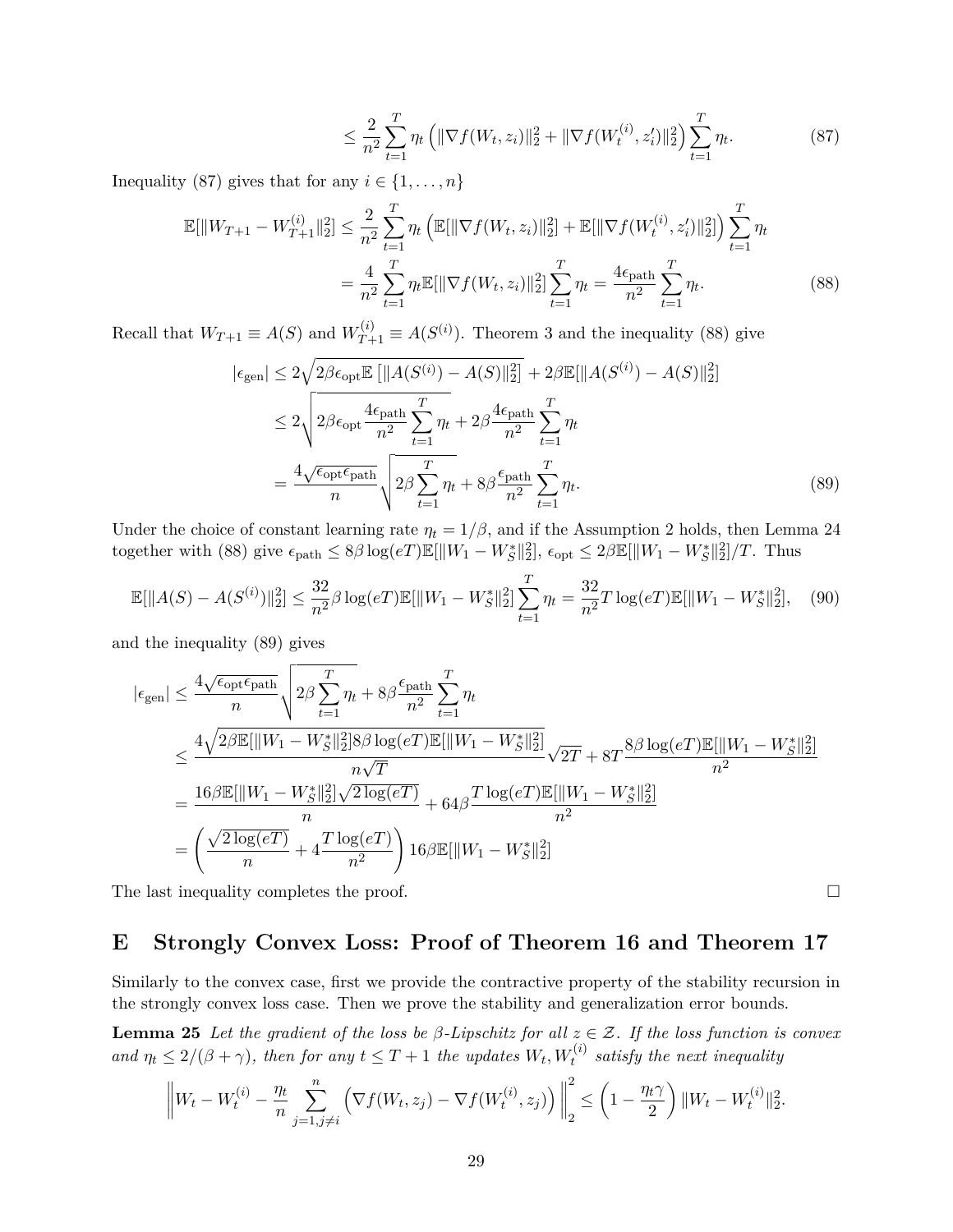**Proof.** Under the assumption of *β*-Lipschitz gradients and *γ*-strong convexity of the loss, it is true that  $\sum_{j\in\mathcal{J}} \nabla f(w, z_j)$  is  $\beta|\mathcal{J}|$ -Lipschitz and  $\sum_{j\in\mathcal{J}} f(w, z_j)$  is  $\gamma|\mathcal{J}|$ -strongly convex. The co-coersivity of the sum of gradients gives

<span id="page-29-1"></span>
$$
\langle \sum_{j \in |\mathcal{J}|} \nabla f(W_t, z_j) - \sum_{j \in |\mathcal{J}|} \nabla f(W_t^{(i)}, z_j), W_t - W_t^{(i)} \rangle
$$
  
\n
$$
\geq \frac{\beta \gamma |\mathcal{J}|}{\beta + \gamma} \|W_t - W_t^{(i)}\|_2^2 + \frac{1}{(\beta + \gamma)|\mathcal{J}|} \|\sum_{j \in |\mathcal{J}|} \nabla f(W_t, z_j) - \sum_{j \in |\mathcal{J}|} \nabla f(W_t^{(i)}, z_j) \|_2^2.
$$
 (91)

We start by expanding the squared norm as follows

$$
\|W_t - W_t^{(i)} - \frac{\eta_t}{n} \sum_{j=1, j\neq i}^n \left( \nabla f(W_t, z_j) - \nabla f(W_t^{(i)}, z_j) \right) \Big\|_2^2
$$
\n
$$
= \|W_t - W_t^{(i)}\|_2^2 - 2\frac{\eta_t}{n} \sum_{j=1, j\neq i}^n \left( \nabla f(W_t, z_j) - \nabla f(W_t^{(i)}, z_j), W_t - W_t^{(i)} \right)
$$
\n
$$
+ \frac{\eta_t^2}{n^2} \| \sum_{j=1, j\neq i}^n \left( \nabla f(W_t, z_j) - \nabla f(W_t^{(i)}, z_j) \right) \|^2_2
$$
\n
$$
= \|W_t - W_t^{(i)}\|_2^2 - 2\frac{\eta_t}{n} \left( \sum_{j=1, j\neq i}^n \nabla f(W_t, z_j) - \sum_{j=1, j\neq i}^n \nabla f(W_t^{(i)}, z_j), W_t - W_t^{(i)} \right)
$$
\n
$$
+ \frac{\eta_t^2}{n^2} \| \sum_{j=1, j\neq i}^n \nabla f(W_t, z_j) - \sum_{j=1, j\neq i}^n \nabla f(W_t^{(i)}, z_j) \|^2_2
$$
\n
$$
\leq \|W_t - W_t^{(i)}\|_2^2 + \frac{\eta_t^2}{n^2} \| \sum_{j=1, j\neq i}^n \nabla f(W_t, z_j) - \sum_{j=1, j\neq i}^n \nabla f(W_t^{(i)}, z_j) \|^2_2
$$
\n
$$
- 2\frac{\eta_t}{n} \left[ \frac{\beta \gamma(n-1)}{\beta + \gamma} \|W_t - W_t^{(i)}\|^2_2 + \frac{1}{(\beta + \gamma)(n-1)} \| \sum_{j \in [J]} \nabla f(W_t, z_j) - \sum_{j \in [J]} \nabla f(W_t^{(i)}, z_j) \|^2_2 \right]
$$
\n
$$
= \left( 1 - 2\frac{\eta_t}{n} \frac{\beta \gamma(n-1)}{\beta + \gamma} \right) \|W_t - W_t^{(i)}\|^2_2
$$
\n
$$
+ \frac{\eta_t}{(\beta + \gamma)(n-1)} \| \sum_{j \in [J
$$

$$
+\frac{\eta_t}{n}\left(\frac{\eta_t}{n} - \frac{2}{(\beta+\gamma)(n-1)}\right) \|\sum_{j=1,j\neq i}^n \nabla f(W_t, z_j) - \sum_{j=1,j\neq i}^n \nabla f(W_t^{(i)}, z_j) \|^2_2
$$
  

$$
\leq \left(1 - 2\frac{\eta_t}{n}\frac{\beta\gamma(n-1)}{\beta+\gamma}\right) \|W_t - W_t^{(i)}\|^2_2.
$$
 (94)

The inequality [\(92\)](#page-29-0) comes from the convexity of the squared norm, we apply [\(91\)](#page-29-1) to derive the inequality [\(93\)](#page-29-2). Then inequality [\(94\)](#page-29-3) holds under the choice  $\eta_t \leq 2/(\beta + \gamma)$ . Further,  $2\beta \geq \beta + \gamma$ , and for  $n \geq 2$ 

$$
2\frac{\eta_t}{n}\frac{\beta\gamma(n-1)}{\beta+\gamma} \ge \eta_t \gamma \frac{n-1}{n} \ge \frac{\eta_t \gamma}{2}.\tag{95}
$$

We combine [\(94\)](#page-29-3) and [\(95\)](#page-29-4) to derive the bound of the lemma.  $\Box$ 

<span id="page-29-5"></span><span id="page-29-4"></span><span id="page-29-3"></span><span id="page-29-2"></span><span id="page-29-0"></span>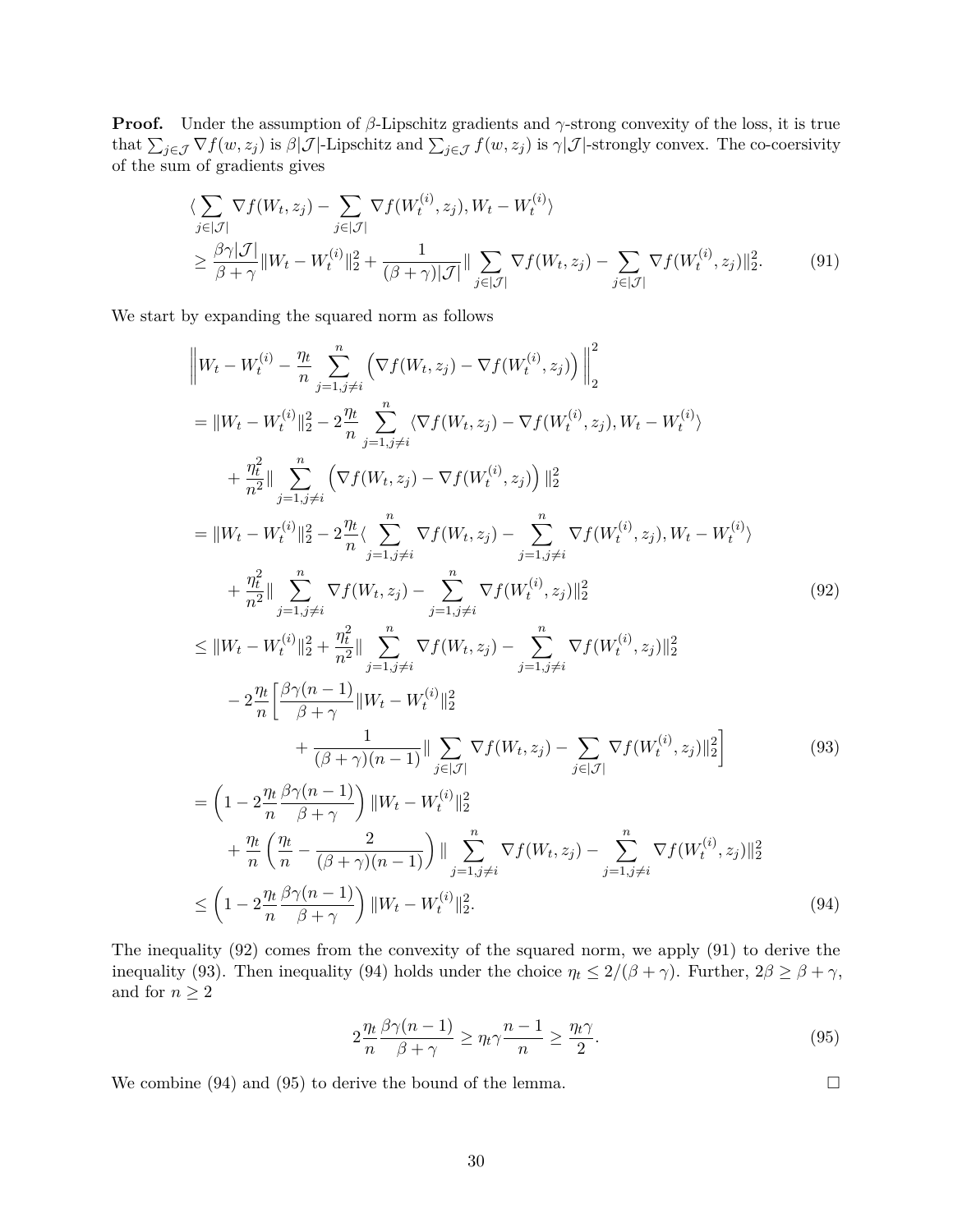**Lemma 26 (Accumulated Path Error - Strongly Convex Loss)** Let the loss function  $f(\cdot; z)$ *be*  $γ$ -strongly convex and  $β$ -smooth and  $η<sub>t</sub> = 2/(β + γ)$  $η<sub>t</sub> = 2/(β + γ)$  $η<sub>t</sub> = 2/(β + γ)$ . If Assumption 2 holds the expected path-error *and the expected optimization error of the full-batch GD after T iterations are bounded as*

$$
\epsilon_{\text{path}} \le \frac{4\beta^2 (e^{\frac{4\gamma}{\beta + \gamma}} - 1)^{-1}}{\beta + \gamma} \mathbb{E}[\|W_1 - W_S^*\|_2^2],\tag{96}
$$

<span id="page-30-0"></span>
$$
\epsilon_{\rm opt} \le \frac{\beta}{2} \exp\left(\frac{-4T}{\frac{\beta}{\gamma} + 1}\right) \mathbb{E}[\|W_1 - W_S^*\|_2^2].\tag{97}
$$

**Proof.** The self-bounding property of the non-negative  $\beta$ -smooth loss function  $f(\cdot; z)$  [\[48,](#page-18-0) Lemma 3.1] gives  $\|\nabla f(W_t, z_i)\|_2^2 \leq 4\beta f(W_t, z_i)$  $\|\nabla f(W_t, z_i)\|_2^2 \leq 4\beta f(W_t, z_i)$  $\|\nabla f(W_t, z_i)\|_2^2 \leq 4\beta f(W_t, z_i)$ . By taking expectation, and through the Assumption 2 and property [\(4\)](#page-5-1) we find

$$
\mathbb{E}[\|\nabla f(W_t, z_i)\|_2^2] \le 4\beta \mathbb{E}[f(W_t, z_i)] = 4\beta \mathbb{E}[R_S(W_t)] = 4\beta \mathbb{E}[R_S(W_t) - R_S(W_s^*)].\tag{98}
$$

Further, Lemma [18](#page-12-1) and the choice of constant learning rate  $\eta = 2/(\beta + \gamma)$  give

$$
\mathbb{E}[R_S(W_t) - R_S(W_S^*)] \le \frac{\beta}{2} \exp\left(\frac{-4t}{\frac{\beta}{\gamma} + 1}\right) \mathbb{E}[\|W_1 - W_S^*\|_2^2].\tag{99}
$$

The definition of  $\epsilon_{\text{path}}$  (Definition [6\)](#page-8-2), the inequalities [\(98\)](#page-30-0) and [\(99\)](#page-30-1) and the constant learning rate  $(\eta_t = 2/(\beta + \gamma))$  give

$$
\epsilon_{\text{path}} \triangleq \sum_{t=1}^{T} \eta_t \mathbb{E}[\|\nabla f(W_t, z_i)\|_2^2] \le 4\beta \sum_{t=1}^{T} \eta_t \mathbb{E}[R_S(W_t) - R_S(W_S^*)]
$$
  
\n
$$
\le 4\beta \sum_{t=1}^{T} \frac{2}{\beta + \gamma} \frac{\beta}{2} \exp\left(\frac{-4t}{\frac{\beta}{\gamma} + 1}\right) \mathbb{E}[\|W_1 - W_S^*\|_2^2]
$$
  
\n
$$
\le \frac{4\beta^2}{\beta + \gamma} \mathbb{E}[\|W_1 - W_S^*\|_2^2] \sum_{t=1}^{T} \exp\left(\frac{-4t}{\frac{\beta}{\gamma} + 1}\right)
$$
  
\n
$$
= \frac{4\beta^2}{\beta + \gamma} \mathbb{E}[\|W_1 - W_S^*\|_2^2] \exp\left(\frac{-4}{\frac{\beta}{\gamma} + 1}\right) \frac{1 - \exp\left(\frac{-4T}{\frac{\beta}{\gamma} + 1}\right)}{1 - \exp\left(\frac{-4}{\frac{\beta}{\gamma} + 1}\right)}
$$
  
\n
$$
\le \frac{4\beta^2 (e^{\frac{4\gamma}{\beta + \gamma}} - 1)^{-1}}{\beta + \gamma} \mathbb{E}[\|W_1 - W_S^*\|_2^2].
$$
 (100)

The last inequality provides the bound on the  $\epsilon_{\text{path}}$ .  $\Box$ 

### **E.1 Proof of Theorem [16](#page-11-3) and Theorem [17](#page-11-0)**

Let  $z_1, z_2, \ldots, z_i, \ldots, z_n, z'_i$  be i.i.d. random variables, define  $S \triangleq (z_1, z_2, \ldots, z_i, \ldots, z_n)$  and  $S^{(i)} \triangleq$  $(z_1, z_2, \ldots, z'_i, \ldots, z_n), W_1 = W'_1$ . The updates for any  $t \ge 1$  are

$$
W_{t+1} = W_t - \frac{\eta_t}{n} \sum_{j=1}^n \nabla f(W_t, z_j),
$$
\n(101)

<span id="page-30-1"></span>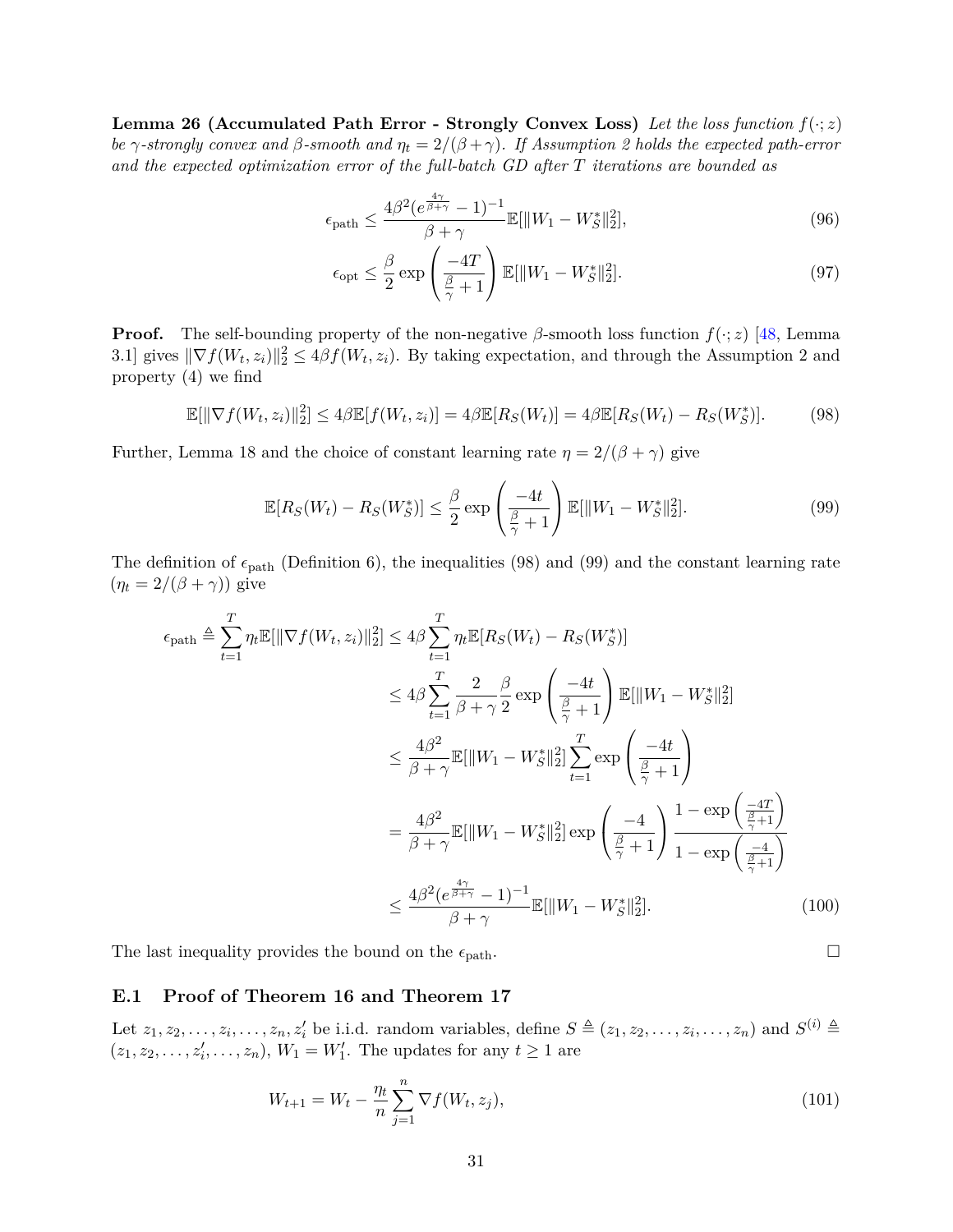<span id="page-31-0"></span>
$$
W_{t+1}^{(i)} = W_t^{(i)} - \frac{\eta_t}{n} \sum_{j=1, j \neq i}^n \nabla f(W_t^{(i)}, z_j) - \frac{\eta_t}{n} \nabla f(W_t^{(i)}, z_i').
$$
 (102)

Then similarly to the inequality [\(86\)](#page-27-1) we get

$$
\|W_{t+1} - W_{t+1}^{(i)}\|_{2}
$$
\n
$$
\leq \|W_{t} - W_{t}^{(i)} - \frac{\eta_{t}}{n} \sum_{j=1, j\neq i}^{n} \left( \nabla f(W_{t}, z_{j}) - \nabla f(W_{t}^{(i)}, z_{j}) \right) \|_{2} + \frac{\eta_{t}}{n} \|\nabla f(W_{t}, z_{i}) - \nabla f(W_{t}^{(i)}, z_{i}')\|_{2}
$$
\n
$$
\leq \sqrt{\left\|W_{t} - W_{t}^{(i)} - \frac{\eta_{t}}{n} \sum_{j=1, j\neq i}^{n} \left( \nabla f(W_{t}, z_{j}) - \nabla f(W_{t}^{(i)}, z_{j}) \right) \right\|_{2}^{2}}
$$
\n
$$
+ \frac{\eta_{t}}{n} \left( \|\nabla f(W_{t}, z_{i})\|_{2} + \|\nabla f(W_{t}^{(i)}, z_{i}')\|_{2} \right)
$$
\n
$$
\leq \left(1 - \frac{\eta_{t}\gamma}{2}\right)^{\frac{1}{2}} \|W_{t} - W_{t}^{(i)}\|_{2} + \frac{\eta_{t}}{n} \left( \|\nabla f(W_{t}, z_{i})\|_{2} + \|\nabla f(W_{t}^{(i)}, z_{i}')\|_{2} \right) \tag{103}
$$

and we apply Lemma [25](#page-28-4) to derive [\(103\)](#page-31-0). Then by solving the recursion we find

$$
\|W_{T+1} - W_{T+1}^{(i)}\|_{2}
$$
\n
$$
\leq \frac{1}{n} \sum_{t=1}^{T} \eta_{t} \left( \|\nabla f(W_{t}, z_{i})\|_{2} + \|\nabla f(W_{t}^{(i)}, z_{i}')\|_{2} \right) \prod_{j=t+1}^{T} \left( 1 - \frac{\eta_{j}\gamma}{2} \right)^{\frac{1}{2}}
$$
\n
$$
\leq \frac{1}{n} \sqrt{\sum_{t=1}^{T} \eta_{t} \left( \|\nabla f(W_{t}, z_{i})\|_{2} + \|\nabla f(W_{t}^{(i)}, z_{i}')\|_{2} \right)^{2} \sum_{t=1}^{T} \eta_{t} \prod_{j=t+1}^{T} \left( 1 - \frac{\eta_{j}\gamma}{2} \right)}
$$
\n
$$
\leq \frac{1}{n} \sqrt{2 \sum_{t=1}^{T} \eta_{t} \left( \|\nabla f(W_{t}, z_{i})\|_{2}^{2} + \|\nabla f(W_{t}^{(i)}, z_{i}')\|_{2}^{2} \right) \sum_{t=1}^{T} \eta_{t} \prod_{j=t+1}^{T} \left( 1 - \frac{\eta_{j}\gamma}{2} \right)}.
$$

The last inequality provides the stability bound

<span id="page-31-2"></span><span id="page-31-1"></span>
$$
||W_{T+1} - W_{T+1}^{(i)}||_2^2
$$
  
\n
$$
\leq \frac{2}{n^2} \sum_{t=1}^T \eta_t \left( ||\nabla f(W_t, z_i)||_2^2 + ||\nabla f(W_t^{(i)}, z_i')||_2^2 \right) \sum_{t=1}^T \eta_t \prod_{j=t+1}^T \left( 1 - \frac{\eta_j \gamma}{2} \right). \tag{104}
$$

Inequality [\(104\)](#page-31-1) gives that for any  $i \in \{1, \ldots, n\}$ 

$$
\mathbb{E}[\|W_{T+1} - W_{T+1}^{(i)}\|_2^2] \le \frac{2}{n^2} \sum_{t=1}^T \eta_t \left( \mathbb{E}[\|\nabla f(W_t, z_i)\|_2^2] + \mathbb{E}[\|\nabla f(W_t^{(i)}, z_i')\|_2^2] \right) \sum_{t=1}^T \eta_t \prod_{j=t+1}^T \left( 1 - \frac{\eta_j \gamma}{2} \right)
$$
  
\n
$$
= \frac{4}{n^2} \sum_{t=1}^T \eta_t \mathbb{E}[\|\nabla f(W_t, z_i)\|_2^2] \sum_{t=1}^T \eta_t \prod_{j=t+1}^T \left( 1 - \frac{\eta_j \gamma}{2} \right)
$$
  
\n
$$
= \frac{4\epsilon_{\text{path}}}{n^2} \sum_{t=1}^T \eta_t \prod_{j=t+1}^T \left( 1 - \frac{\eta_j \gamma}{2} \right).
$$
 (105)

Recall that  $W_{T+1} \equiv A(S)$  and  $W_{T+1}^{(i)} \equiv A(S^{(i)})$ . Theorem [3](#page-5-0) and the inequality [\(105\)](#page-31-2) give

$$
|\epsilon_{gen}| \leq 2\sqrt{2\beta\epsilon_{opt} \mathbb{E} [||A(S^{(i)}) - A(S)||_2^2]} + 2\beta \mathbb{E} [||A(S^{(i)}) - A(S)||_2^2]
$$